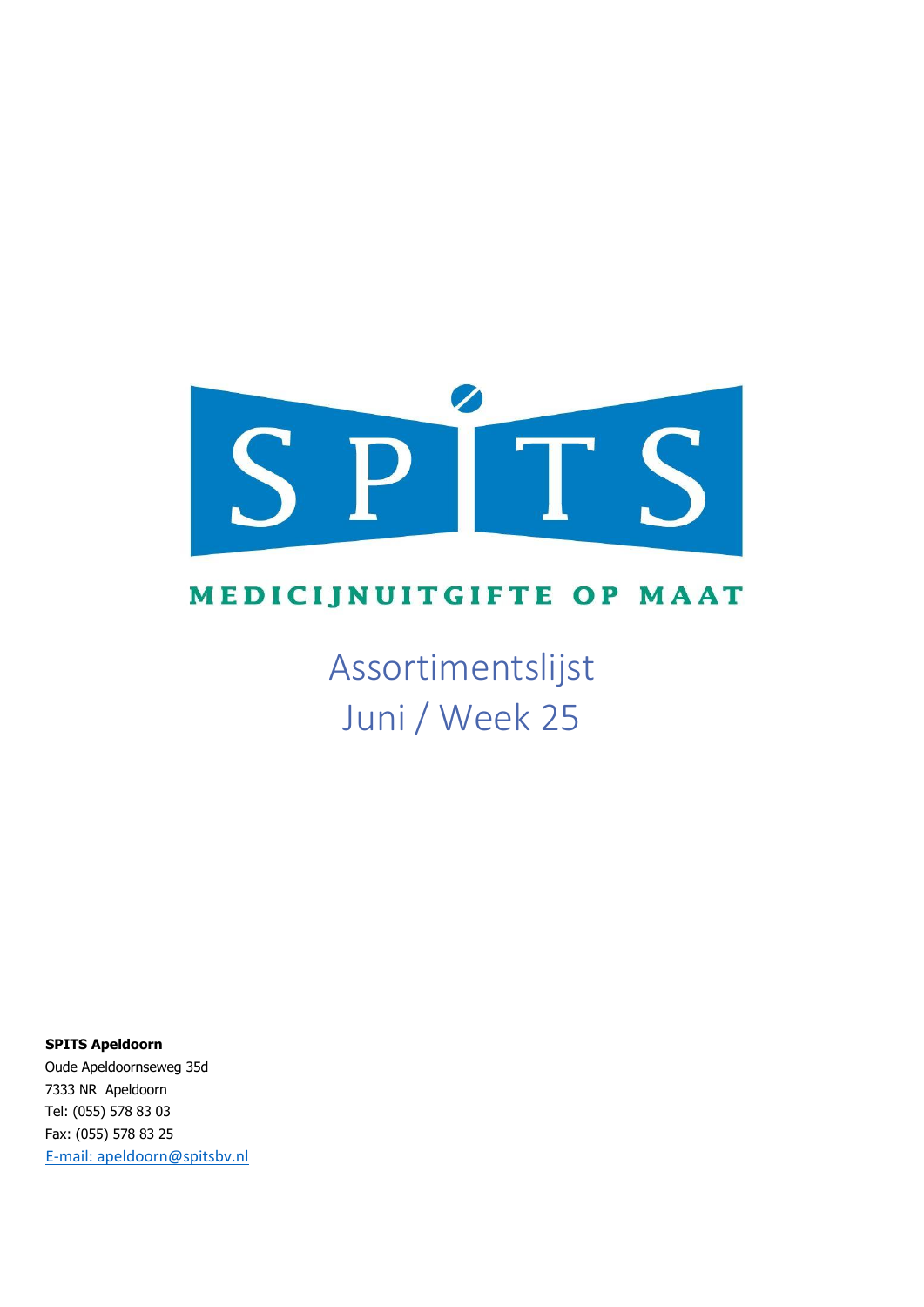

#### Actuele assortiment

| # | <b>NAAM</b>                    | <b>ZI-NUMMER</b> | <b>GPK</b> | <b>HPK</b> | <b>Tablet uiterlijk</b>    | <b>Half</b> |
|---|--------------------------------|------------------|------------|------------|----------------------------|-------------|
|   | 1 ACECORT 1MG TABLET FILMOMH   | 16903994         | 143006     | 2883236    | wit/rond/HC1               |             |
|   | 2 ACECORT 5MG TABLET FILMOMH   | 16904001         | 143014     | 2883252    | oranje/rond/HC5            | X           |
|   | 3 ACEMAP 20MG TABLET ACE       | 16730801         | 9911       | 2277123    | groen/rond/ACEMAP/breuk    | X           |
|   | 4 ACENOCOUMAROL SANDOZ 1MG T   | 15570118         | 20303      | 844683     | wit/rond/AA                |             |
|   | 5 ACETAZOLAMIDE SDZ 250MG TAB  | 14991527         | 14516      | 1192604    | wit/rond/kruis             | X           |
|   | 6 ACETYLSA NEUR TEV 30MG DISP  | 14311674         | 117153     | 1188909    | wit/rond/30                |             |
|   | 7 ACETYLSAL CARD MYL 80MG DIS  | 16856082         | 117145     | 1516302    | wit/rond/80                |             |
|   | 8 ACICLOVIR SDZ 200MG TABLET   | 14230712         | 54003      | 881082     | wit/rond/breuk             |             |
|   | 9 ADVAGRAF 0,5MG CAPSULE MVA   | 15758125         | 135429     | 1886169    | geel/oranje/caps/0,5mg/647 |             |
|   | 10 ADVAGRAF 1MG CAPSULE MVA    | 15758133         | 135437     | 1886177    | wit/oranje/caps/1mg/677    |             |
|   | 11 ADVAGRAF 3MG CAPSULE MVA    | 15758141         | 135445     | 2044110    | oranje/caps/3mg/637        |             |
|   | 12 ADVAGRAF 5MG CAPSULE MVA    | 15758168         | 135453     | 1886193    | rood/oranje/caps/5mg/687   |             |
|   | 13 AGOMELATINE TEVA 25MG TB FO | 16738969         | 132055     | 2803712    | geel/ovaal/25              |             |
|   | <b>14 AKINETON 2MG TABLET</b>  | 15137953         | 11940      | 200603     | wit/rond/kruis             | X           |
|   | 15 AKTIPROL 100MG TABLET       | 16924037         | 163406     | 2893185    | wit/rond/MC                |             |
|   | 16 AKTIPROL 400MG TABLET       | 16924053         | 163392     | 2893207    | wit/langw/breuk            |             |
|   | 17 AKYNZEO CAPSULE             | 16364368         | 168033     | 2660075    | wit/bruin/HE1/caps         |             |
|   | 18 ALEND/CHOLE AUR 70/2800IE T | 16569989         | 154806     | 2710307    | wit/langw/2800             |             |
|   | 19 ALEND/CHOLE AUR 70/5600IE T | 16570014         | 154814     | 2710293    | wit/langw/5600             |             |
|   | 20 ALENDRONINEZ KR 10MG TABLET | 15061701         | 154784     | 1721925    | wit/ovaal/AD10/G           |             |
|   | 21 ALENDRONINEZ MYLAN 70MG TAB | 15061728         | 154792     | 1721933    | wit/rond/AD70/G            |             |
|   | 22 ALFACALCID THERAM 0,25MCG C | 14933241         | 36331      | 1146149    | rood/caps/0,25             |             |
|   | 23 ALFACALCIDOL FOC 0,5MCG CAP | 16734068         | 108987     | 2774283    | roze/caps                  |             |
|   | 24 ALFACALCIDOL THERAM 1MCG CA | 14933268         | 11509      | 1146157    | geel/caps/1.0              |             |
|   | 25 ALFUZOSIN HCL AU 10MG T MVA | 16602064         | 109215     | 2251663    | wit/rond/X/47              |             |
|   | 26 ALFUZOSINE HCL PCH 2,5MG T  | 15079333         | 83623      | 1753045    | wit/rond/LFN/2.5           |             |
|   | 27 ALLOPURINOL APOTEX 300MG TB | 15521834         | 12467      | 2057794    | wit/rond/ALLOPURINOL300    |             |
|   | 28 ALLOPURINOL PCH 100MG TABL  | 15616126         | 2224       | 2127121    | wit/rond/4K1/breuk         | x           |
|   | 29 ALPRAZOLAM MYLAN 0,25MG TAB | 15812812         | 82309      | 1177109    | wit/ovaal/AL0,25/G/breuk   | X           |
|   | 30 ALPRAZOLAM MYLAN 0,5MG TABL | 14289342         | 82317      | 1177117    | roze/ovaal/AL0.5/G/breuk   |             |
|   | 31 AMILORIDE HCL 5MG TABL ACE  | 16814010         | 8605       | 2824973    | wit/rond/AML5              |             |
|   | 32 AMIODARON HCL MYLAN 200MG T | 15759288         | 5886       | 1169165    | wit/rond/am200/g/breuk     | X           |
|   | 33 AMITRIPTYL HCL APOT 10MG TB | 15521850         | 21687      | 2057808    | blauw/rond                 |             |
|   | 34 AMITRIPTYL HCL APOT 25MG TB | 15521877         | 21695      | 2057816    | geel/rond                  |             |
|   | 35 AML/VAL/HCT SDZ 5/160/12,5  | 16835867         | 155713     | 2853817    | wit/langw/NVR/VCL          |             |
|   | 36 AMLODI/VALS AUR 10/160 T FO | 16986474         | 155799     | 2930765    | geel/langw/J/38            |             |
|   | 37 AMLODIP/VALS SDZ 5/160 T FO | 16346882         | 155780     | 2655055    | geel/langw/NVR/ECE         |             |
|   | 38 AMLODIP/VALS SDZ 5/80 T FO  | 16346874         | 155772     | 2655047    | geel/rond/NVR/NV           |             |
|   | 39 AMLODIPINE SDZ 10MG BES TAB | 16265734         | 155624     | 1839861    | wit/ovaal/10/breuk         |             |
|   | 40 AMLODIPINE SDZ 5MG BES TABL | 16278143         | 155616     | 1839853    | wit/ovaal/5/breuk          | x           |
|   | 41 AMOXI/CL MYLAN 500/125 TAB  | 14562677         | 43079      | 1182811    | wit/ovaal/breuk            |             |
|   | 42 AMOXICIL SDZ 500MG DISP TAB | 14806010         | 117080     | 802891     | wit/langw/breuk            |             |
|   | 43 ANASTROZOL PCH 1MG TABL FO  | 15584070         | 99872      | 2104598    | wit/rond/A10/93            |             |
|   | 44 ANDRIOL TESTOCAPS 40MG CAPS | 15316106         | 11533      | 105430     | oranje/transp/caps/ORGDV3  |             |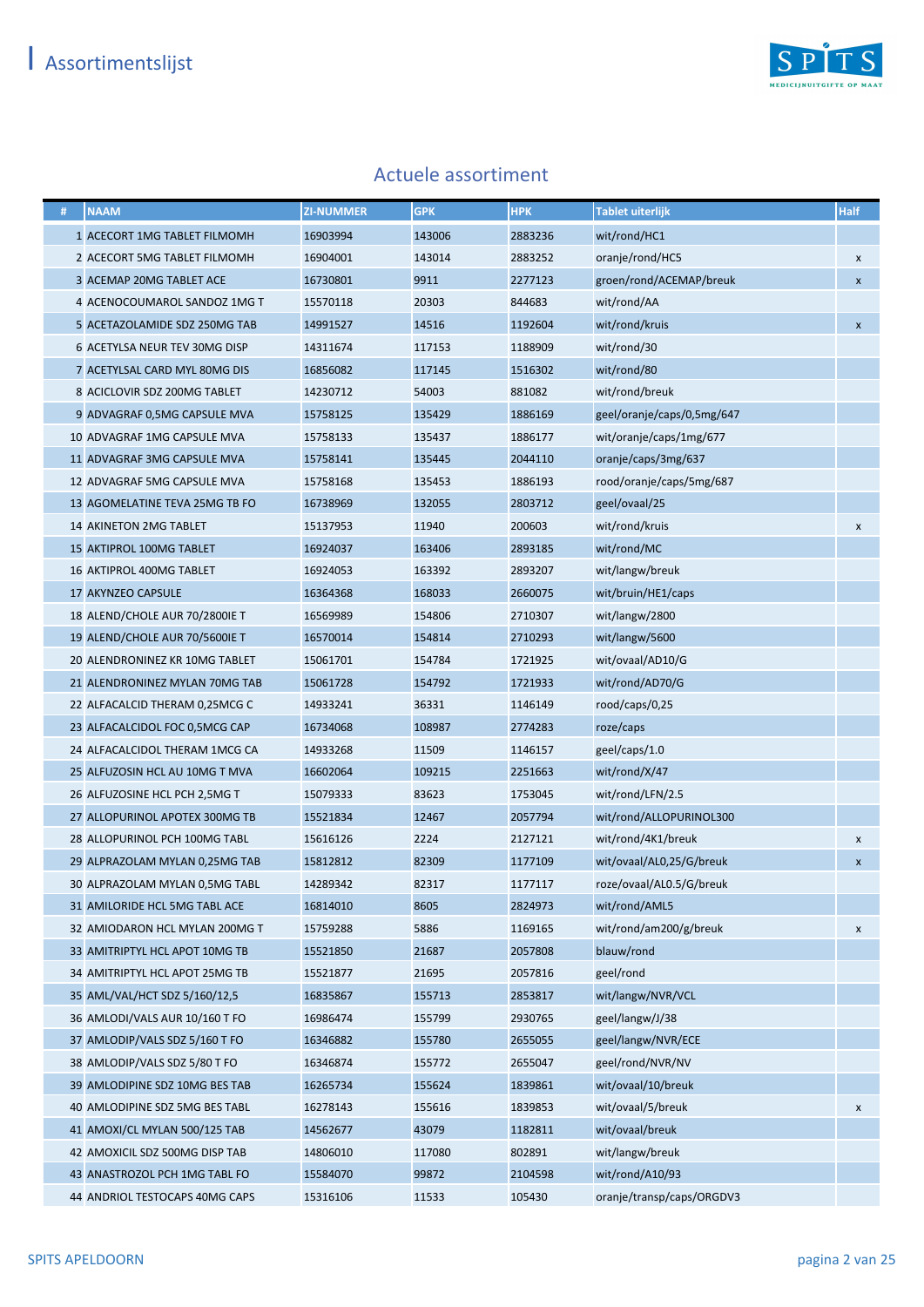

| # | <b>NAAM</b>                    | <b>ZI-NUMMER</b> | <b>GPK</b> | <b>HPK</b> | <b>Tablet uiterlijk</b>    | <b>Half</b>        |
|---|--------------------------------|------------------|------------|------------|----------------------------|--------------------|
|   | 45 ANDROCUR 10MG TABLET        | 16519000         | 41696      | 427594     | wit/rond/BW/breuk          |                    |
|   | 46 ANTABUS 400MG DISPER BRUIST | 12102946         | 4839       | 40983      | wit/rond/CJ/kruis          |                    |
|   | 47 APIXABAN SDZ 5MG TABL FILM  | 17111633         | 141992     | 2999242    | roze/langw/AX/5            |                    |
|   | 48 APREPITANT SDZ 125MG CAPS   | 16790146         | 122300     | 2814315    | wit/roze/caps              |                    |
|   | 49 APREPITANT SDZ 80MG CAPSULE | 16790138         | 122297     | 2814307    | wit/caps                   |                    |
|   | 50 ARIPIPRAZOL 1MG TABL ACE    | 16723600         | 144118     | 2768356    | wit/rond/ARI1              |                    |
|   | 51 ARIPIPRAZOL 2,5MG TABL ACE  | 16723597         | 144126     | 2768348    | wit/rond/ARI2,5            |                    |
|   | 52 ARIPIPRAZOL ACC 5MG TABL    | 16208528         | 151173     | 2558130    | blauw/langw/A5             |                    |
|   | 53 ARIPIPRAZOL AURO 15MG TABL  | 16666461         | 121908     | 2540401    | wit/rond/H/64              |                    |
|   | 54 ARIPIPRAZOL SDZ 10MG TABL   | 16174348         | 121894     | 2542579    | roze/rond/SZ/446           |                    |
|   | 55 ARIPIPRAZOL SDZ 30MG TABL   | 16174380         | 121916     | 2542595    | roze/rond/SZ/449           |                    |
|   | 56 ARKOCAPS CURCUMA CAPSULE    | 15910350         | 102330199  | 2330199    | geel/caps                  |                    |
|   | 57 ARTANE 2MG TABLET           | 16222601         | 7692       | 202614     | wit/rond/breuk             | $\pmb{\mathsf{X}}$ |
|   | 58 ARTANE 5MG TABLET           | 16222628         | 12513      | 202622     | wit/rond/breuk             |                    |
|   | 59 ARTHROTEC 50MG TABLET MGA   | 13813161         | 127973     | 802743     | wit/rond/SEARLE1411/AAAA   |                    |
|   | 60 ARTHROTEC 75MG TABLET MGA   | 14076667         | 127981     | 1049178    | wit/rond/SEARLE1421/AAAA75 |                    |
|   | 61 ASACOL 400MG TABLET MSR     | 13957996         | 60577      | 591971     | rood/langw                 |                    |
|   | 62 ASACOL 800MG TABLET MSR     | 14019558         | 98973      | 1018868    | bruin/langw                |                    |
|   | 63 ASCORBINEZ VITC 500MG T APO | 15917355         | 22659      | 2345285    | wit/rond                   |                    |
|   | 64 ASPIRINE PROT EC 100MG TABL | 14165635         | 103039     | 1110837    | wit/rond                   |                    |
|   | 65 ATAZANAVIR TEVA 300MG CAPS  | 16799399         | 129348     | 2842777    | blauw-bruin/caps/300       |                    |
|   | 66 ATENOL/CHLORT SDZ 100/25 T  | 15155218         | 38741      | 704350     | wit/rond/breuk             |                    |
|   | 67 ATENOL/CHLORT SDZ 50/12,5 T | 15155196         | 50245      | 704342     | wit/rond/breuk             |                    |
|   | 68 ATENOLOL CF 50MG TABLET     | 15219399         | 38652      | 797197     | wit/rond/C24/breuk         |                    |
|   | 69 ATENOLOL TEVA 100MG TABLET  | 13908960         | 10936      | 851000     | wit/rond/ATENOLOL100/breuk |                    |
|   | 70 ATENOLOL TEVA 25MG TABLET   | 14338254         | 83712      | 779385     | wit/rond/ATENOLOL25/breuk  | X                  |
|   | 71 ATOMOXETINE GLEN 60MG CAPS  | 16812697         | 122912     | 2821982    | geel-blauw/caps/60MG       |                    |
|   | 72 ATOMOXETINE TEVA 10MG CAPS  | 16768132         | 122874     | 2820625    | wit/caps/A910              |                    |
|   | 73 ATOMOXETINE TEVA 18MG CAPS  | 16768159         | 122882     | 2820633    | geel/wit/A918/caps         |                    |
|   | 74 ATOMOXETINE TEVA 40MG CAPS  | 16768175         | 122904     | 2820668    | blauw/caps/A940            |                    |
|   | 75 ATOMOXETINE TEVA 80MG CAPS  | 16768191         | 131156     | 2820684    | bruin/wit/caps/A980        |                    |
|   | 76 ATORVASTATIN MYL 10MG TB FO | 15773310         | 137197     | 2240211    | wit/ovaal/10               |                    |
|   | 77 ATORVASTATIN MYL 20MG TB FO | 15773345         | 137200     | 2240238    | wit/langw/20/breuk         |                    |
|   | 78 ATORVASTATIN MYL 40MG TB FO | 15773361         | 137219     | 2240246    | wit/langw/40/breuk         |                    |
|   | 79 ATORVASTATIN TEVA 80MG T FO | 15761835         | 137227     | 2232448    | wit/ovaal                  |                    |
|   | 80 AZATHIOPRINE SDZ 25MG TABL  | 15107191         | 72117      | 1772953    | wit/rond                   |                    |
|   | 81 AZATHIOPRINE SDZ 50MG TABL  | 15107213         | 16292      | 645168     | wit/rond/breuk             |                    |
|   | 82 AZITROMYCIN TEV 250MG TB OM | 15798402         | 149241     | 2261898    | wit/ovaal/AI250            |                    |
|   | 83 AZITROMYCIN TEV 500MG TB OM | 15798410         | 149268     | 2261901    | blauw/langw/AI500/breuk    |                    |
|   | 84 BACLOFEN 2,5MG TABLET ACE   | 16784715         | 144150     | 2804158    | wit/rond/BAC2,5            |                    |
|   | 85 BACLOFEN MYLAN 10MG TABLET  | 15759342         | 9350       | 1169173    | wit/rond/BN10/G/breuk      |                    |
|   | 86 BACLOFEN MYLAN 25MG TABLET  | 15822575         | 17035      | 1447351    | wit/rond/BN25/G/breuk      |                    |
|   | 87 BETAHISTINE 2HCL ACC 24MG T | 16967585         | 133558     | 2919117    | wit/rond/GRI/breuk         |                    |
|   | 88 BETAHISTINE DIHCL MYL 16MG  | 15500373         | 73687      | 1196030    | wit/rond/BH16/G            |                    |
|   | 89 BETAHISTINE DIHCL MYLAN 8MG | 15500381         | 5185       | 1196022    | wit/rond/BH8/G             |                    |
|   | 90 BETMIGA 50MG TABLET MVA     | 15986195         | 147192     | 2399075    | geel/ovaal/355             |                    |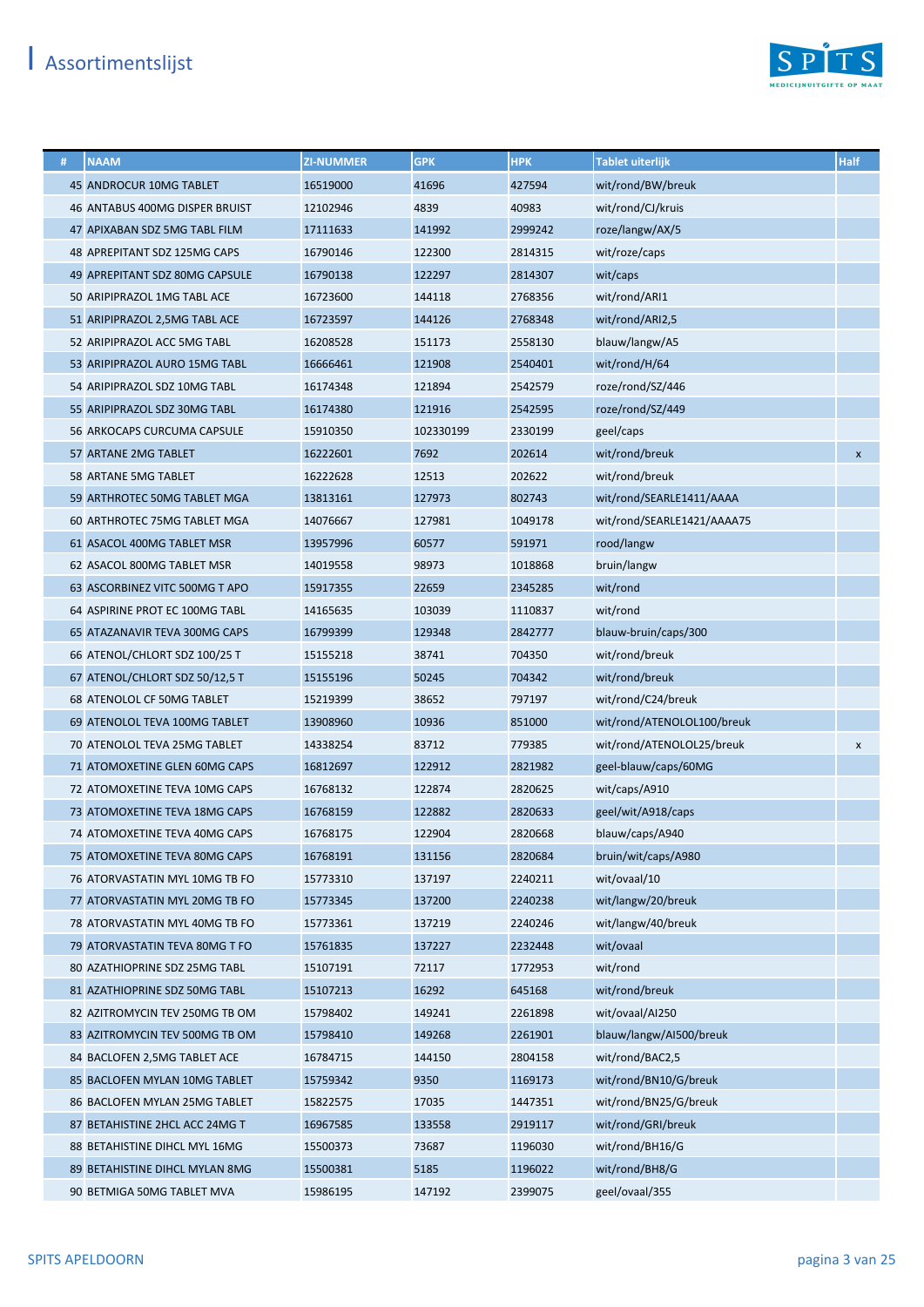

| # | <b>NAAM</b>                     | <b>ZI-NUMMER</b> | <b>GPK</b> | <b>HPK</b> | <b>Tablet uiterlijk</b>   | <b>Half</b>  |
|---|---------------------------------|------------------|------------|------------|---------------------------|--------------|
|   | 91 BEZALIP RET 400MG TABL MGA   | 15401936         | 97179      | 894060     | wit/rond/D9               |              |
|   | 92 BICALUTAMIDE PCH 50MG TB FO  | 15336344         | 97020      | 1921428    | wit/rond/220/93           |              |
|   | 93 BIKTARVY TABLET FILMOMHULD   | 17090784         | 175579     | 2779293    | bruin/langw/GSI/9883      |              |
|   | 94 BISACODYL APOT 5MG TABL MSR  | 14035502         | 1600       | 1027824    | oranje/rond               |              |
|   | 95 BISOPROL FUM MYL 1,25MG TAB  | 15673316         | 136077     | 2169746    | wit/ovaal/BL1/M           |              |
|   | 96 BISOPROL FUM MYLAN 10MG TAB  | 16936647         | 66664      | 1414771    | oranje/langw/M/BL6/breuk  |              |
|   | 97 BISOPROL FUM MYLAN 2,5MG TB  | 15673340         | 118974     | 2127679    | wit/langw/M/BL2/breuk     |              |
|   | 98 BISOPROL FUM MYLAN 5MG TABL  | 15673359         | 66656      | 1414763    | geel/ovaal/M/BL4/breuk    |              |
|   | 99 BISOPROL/HCT SDZ 5/12,5MG T  | 15570916         | 93211      | 2094266    | wit/rond/breuk            |              |
|   | 100 BISOPROLOL/HCT CF 10/25MG T | 14933330         | 93238      | 1653741    | bruin/rond/BH/1025/breuk  |              |
|   | 101 BPH VIT B COMPLEX FORTE TAB | 16055381         | 102452421  | 2452421    | geel-gespikkeld/rond      |              |
|   | 102 BRILIQUE 60MG TABL FILMOMH  | 16231074         | 161306     | 2576953    | roze/rond/60T             |              |
|   | 103 BRILIQUE 90MG TABL FILMOMH  | 15612899         | 136271     | 2124572    | geel/rond/90T             |              |
|   | 104 BRINTELLIX 10MG TABL FILMOM | 16065514         | 153532     | 2459116    | geel/ei/TL/10             |              |
|   | 105 BRINTELLIX 15MG TABL FILMOM | 16065522         | 153540     | 2459124    | oranje/ovaal/TL/15        |              |
|   | 106 BRINTELLIX 20MG TABL FILMOM | 16299906         | 153567     | 2459132    | rood/langw/TL/20          |              |
|   | 107 BRINTELLIX 5MG TABL FILMOM  | 16299884         | 153524     | 2459108    | roze/ovaal/TL/5           |              |
|   | 108 BRIVIACT 100MG TABL FILMOMH | 16750101         | 162337     | 2575930    | groen/langw/u100          |              |
|   | 109 BRIVIACT 25MG TABL FILMOMH  | 16569067         | 162302     | 2575906    | grijs/langw/u25           |              |
|   | 110 BRIVIACT 50MG TABL FILMOMH  | 16230612         | 162310     | 2575914    | geel/ovaal/U50            |              |
|   | 111 BROOMHEXINE HCL APOT 8MG TB | 14036584         | 40371      | 1026208    | wit/rond/BROOMHEXINE/8mg  |              |
|   | 112 BRUFEN RETARD 800MG TAB MGA | 14843234         | 85200      | 682969     | wit/langw                 |              |
|   | 113 BUDENOFALK 3MG CAPSULE MSR  | 15834360         | 160296     | 1188615    | roze/caps                 |              |
|   | 114 BUMETANIDE 0,25MG TABL ACE  | 16784782         | 173258     | 2804476    | wit/rond/BU               |              |
|   | 115 BUMETANIDE CF 1MG TABLET    | 15547426         | 13242      | 1163078    | wit/rond/BMT1/breuk       | $\mathsf{x}$ |
|   | 116 BUMETANIDE CF 2MG TABLET    | 15379485         | 97276      | 1192566    | wit/rond/BMT2/breuk       |              |
|   | 117 BUMETANIDE CF 5MG TABLET    | 15379493         | 39675      | 1163086    | wit/rond/BMT5/breuk       |              |
|   | 118 BUPRE/NALOX AUR 2/0,5MG T S | 16787560         | 126438     | 2804549    | wit/rond/breuk            |              |
|   | 119 BUPREN/NALOX AUR 8/2MG T SU | 16787587         | 126446     | 2804557    | wit/rond/breuk            |              |
|   | 120 BUPROPI HCL TEV RET 150MG T | 16872800         | 109347     | 2875578    | wit/rond                  |              |
|   | 121 BUPROPI HCL TEV RET 300MG T | 16778383         | 126969     | 2859033    | wit/rond/GS2              |              |
|   | 122 BUSCOPAN 10MG TABLET OMHULD | 15931846         | 142360     | 2356643    | wit/rond                  |              |
|   | 123 BUSPIRON HCL CF 10MG TABL   | 14177080         | 72559      | 1045571    | wit/rond/BU10/breuk       | X            |
|   | 124 CABERGOLINE PCH 0,5MG TABL  | 15244369         | 90182      | 1858971    | wit/ovaal/CBG0,5/breuk    |              |
|   | 125 CALCI CHEW 500MG KAUWTABLET | 14057271         | 93319      | 821195     | wit/rond                  |              |
|   | 126 CALCI CHEW D3 500MG/400IE T | 14643022         | 113506     | 1458973    | wit/rond                  |              |
|   | 127 CALCI CHEW D3 500MG/800IE T | 15600467         | 134120     | 2116626    | wit/rond                  |              |
|   | 128 CALCIUMCARB 500MG TABL ACE  | 17017106         | 136433     | 2822202    | wit/rond                  |              |
|   | 129 CAMCOLIT 400MG TABLET       | 16266056         | 8621       | 618047     | wit/rond/Camcolit S/breuk |              |
|   | 130 CAMPRAL 333MG TABLET MSR    | 16161947         | 98043      | 1009664    | wit/rond/333              |              |
|   | 131 CAND CILE/HCT SDZ 16/12,5 T | 15753662         | 110914     | 2226448    | oranje/langw/breuk        |              |
|   | 132 CANDESART CILEX SDZ 16MG TB | 15753638         | 102261     | 2173115    | roze/rond/16/breuk        |              |
|   | 133 CANDESART CILEX SDZ 32MG TB | 15680657         | 122637     | 2173123    | roze/rond/32/breuk        |              |
|   | 134 CANDESARTAN CILEX SDZ 4MG T | 15753581         | 102245     | 2173093    | wit/rond/4/breuk          | X            |
|   | 135 CANDESARTAN CILEX SDZ 8MG T | 15753603         | 102253     | 2173107    | roze/rond/8/breuk         |              |
|   | 136 CAPTOPRIL MYLAN 25MG TABLET | 15759377         | 39160      | 1177176    | wit/achth/CT25/G/kruis    |              |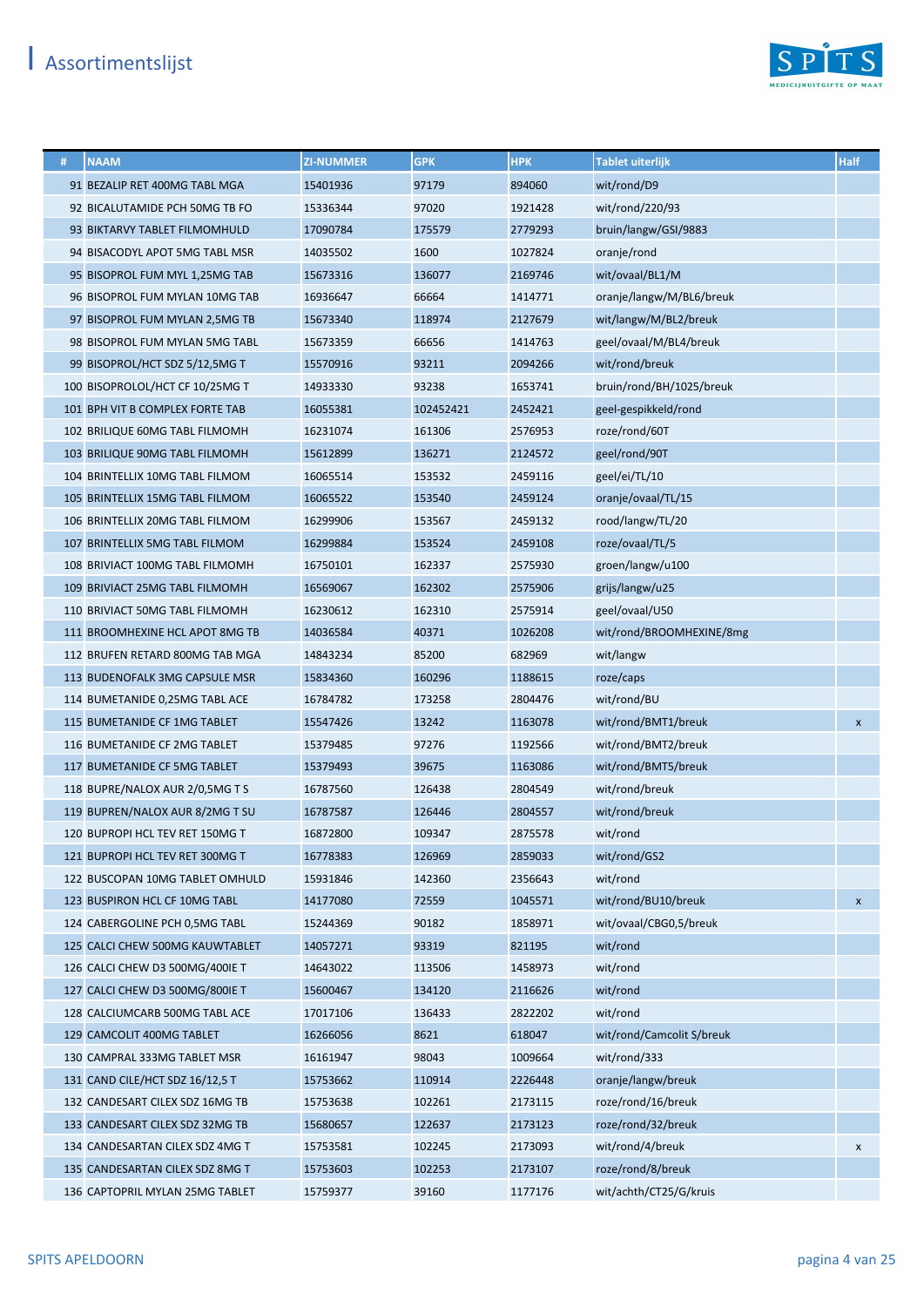

| # | <b>NAAM</b>                     | <b>ZI-NUMMER</b> | <b>GPK</b> | <b>HPK</b> | <b>Tablet uiterlijk</b>   | <b>Half</b>        |
|---|---------------------------------|------------------|------------|------------|---------------------------|--------------------|
|   | 137 CARBAMAZEP SDZ RET 200MG TB | 14345013         | 70475      | 1007912    | oranje/langw/CG/HC/breuk  | $\pmb{\mathsf{X}}$ |
|   | 138 CARBAMAZEP SDZ RET 400MG TB | 14345021         | 70483      | 1007920    | zalm/langw/CG/ENE/breuk   |                    |
|   | 139 CARBAMAZEPINE APO 100MG TAB | 14867184         | 51195      | 1608614    | wit/rond/breuk            |                    |
|   | 140 CARBIDOP/LEVO FM 62,5 TABL  | 16605713         | 65803      | 2733587    | geel/rond/17/C            |                    |
|   | 141 CARBIMAZOL TEVA 5MG TABLET  | 13940848         | 5096       | 869317     | wit/rond/tasrp/breuk      |                    |
|   | 142 CARNITENE 330MG TABLET      | 13180959         | 64203      | 595667     | wit/rond                  |                    |
|   | 143 CARVEDILOL MYLAN 25MG TABL  | 15690326         | 94498      | 1646257    | wit/ovaal/25/breuk        |                    |
|   | 144 CARVEDILOL MYLAN 6,25MG TAB | 15673235         | 101451     | 1646249    | wit/ovaal/6,25/breuk      |                    |
|   | 145 CARVEDILOL TEVA 12,5MG TABL | 14916193         | 121045     | 1643126    | roze/rond/CVLT3/breuk     |                    |
|   | 146 CARVEDILOL TEVA 3,125MG TAB | 14916177         | 120405     | 1643088    | roze/rond/cvlt1/breuk     |                    |
|   | 147 CELECOXIB TEV 100MG CAPSULE | 15996999         | 112631     | 2460831    | wit/caps/100              |                    |
|   | 148 CELECOXIB TEV 200MG CAPSULE | 15997170         | 112658     | 2460858    | wit/caps/200              |                    |
|   | 149 CELIPROLOL HCL TEV 200MG TB | 14719398         | 86606      | 1507583    | geel/rond/breuk           | $\pmb{\mathsf{X}}$ |
|   | 150 CELLCEPT 250MG CAPSULE      | 15109097         | 101672     | 854190     | blauw/bruin/caps/CellCept |                    |
|   | 151 CELLCEPT 500MG TABLET       | 15109100         | 101680     | 1011324    | lila/langw/CellCept500    |                    |
|   | 152 CELSENTRI 150MG TABL FILMOM | 15306615         | 128686     | 1902016    | blauw/langw/MVC150        |                    |
|   | 153 CETIRIZINE DIH MYLAN 10MG T | 15690504         | 71218      | 1494511    | wit/langw/CZ10/G          | $\pmb{\mathsf{X}}$ |
|   | 154 CHLOORTALIDON APOT 25MG TAB | 14217945         | 38911      | 1137735    | roze/rond/CHLOORTALIDON25 |                    |
|   | 155 CHLOORTALIDON TEV 12,5MG T  | 14967839         | 121800     | 1679678    | wit/rond/CHLORTALIDON12,5 |                    |
|   | 156 CHOLECALCIFEROL MYL 800IE T | 16573706         | 140295     | 2722356    | wit/rond                  |                    |
|   | 157 CICLOSPORINE AUR 25MG CAPS  | 15369390         | 135534     | 1943456    | grijs/caps/DX/25mg        |                    |
|   | 158 CICLOSPORINE AURO 100MG CA  | 15369404         | 135542     | 1943464    | grijs/caps/DX100mg        |                    |
|   | 159 CIMETIDINE ACC 200MG TB FO  | 15598535         | 20877      | 2115425    | groen/rond/CC             |                    |
|   | 160 CINACALCET MYL 30MG TB FILM | 16820339         | 123218     | 2832534    | groen/ovaal/CI30/M        |                    |
|   | 161 CINACALCET MYL 90MG TB FILM | 16820363         | 123234     | 2832550    | groen/ovaal/CI90/M        |                    |
|   | 162 CINACALCET WILL 60MG TAB FO | 16867947         | 123226     | 2865378    | groen/ovaal/C9CC/60       |                    |
|   | 163 CINNARIZINE TEV 25MG TABLET | 13821814         | 1244       | 806595     | wit/rond/CINNARIZINUM25/  |                    |
|   | 164 CIPROFLOXAC AUR 500MG TB FO | 16673220         | 167479     | 1524119    | wit/langw/F22/breuk       |                    |
|   | 165 CIPROFLOXACINE SDZ 250MG T  | 15155838         | 167460     | 1492330    | wit/rond/CIP250/breuk     |                    |
|   | 166 CIRCADIN 2MG TABLET MVA     | 15666662         | 129615     | 1896709    | wit/rond                  |                    |
|   | 167 CISORDINOL 10MG TABLET      | 12353930         | 66982      | 433233     | rood/rond                 |                    |
|   | 168 CISORDINOL 25MG TABLET      | 16745027         | 66990      | 433241     | rood/rond                 |                    |
|   | 169 CISORDINOL 2MG TABLET       | 14562286         | 66974      | 433225     | roze/rond                 |                    |
|   | 170 CITALOPRAM AUR 30MG TAB OMH | 16792270         | 124982     | 2808676    | wit/ovaal/J/66/breuk      | X                  |
|   | 171 CITALOPRAM AURO 10MG TB OMH | 16591860         | 101575     | 2719320    | wit/rond/05/A             |                    |
|   | 172 CITALOPRAM AURO 20MG TB OMH | 16591879         | 101583     | 2719312    | wit/ovaal/A/06/breuk      |                    |
|   | 173 CITALOPRAM MYLAN 40MG TOMH  | 15812847         | 101591     | 1619314    | wit/ovaal/CM40/G/breuk    |                    |
|   | 174 CLARITROMYCINE SDZ 250MG TB | 15206319         | 82619      | 1663836    | wit/langw/breuk           |                    |
|   | 175 CLARITROMYCINE SDZ 500MG TB | 15206327         | 93785      | 1663844    | wit/langw/breuk           |                    |
|   | 176 CLINDAMYCINE SDZ 300MG CAPS | 15189627         | 78379      | 1820257    | bruin/caps                |                    |
|   | 177 CLOMIPR HCL MYL RET 75MG TB | 15855775         | 44105      | 1617249    | roze/langw/breuk          |                    |
|   | 178 CLOMIPRAM HCL MYLAN 10MG T  | 15759369         | 101877     | 1447378    | wit/rond/CL10/G           |                    |
|   | 179 CLONAZEPAM SDZ 2MG TABLET   | 15824284         | 19879      | 2283468    | wit/rond/CLN2/kruis       |                    |
|   | 180 CLONIDINE HCL AUR 0,025MG T | 14832399         | 78514      | 1584731    | blauw/rond                |                    |
|   | 181 CLONIDINE HCL CF 0,150MG TB | 14051893         | 13439      | 1036122    | wit/rond/breuk            |                    |
|   | 182 CLOPIDOGREL AUR 75MG TAB FO | 16288238         | 156655     | 2465647    | roze/rond/34/E            |                    |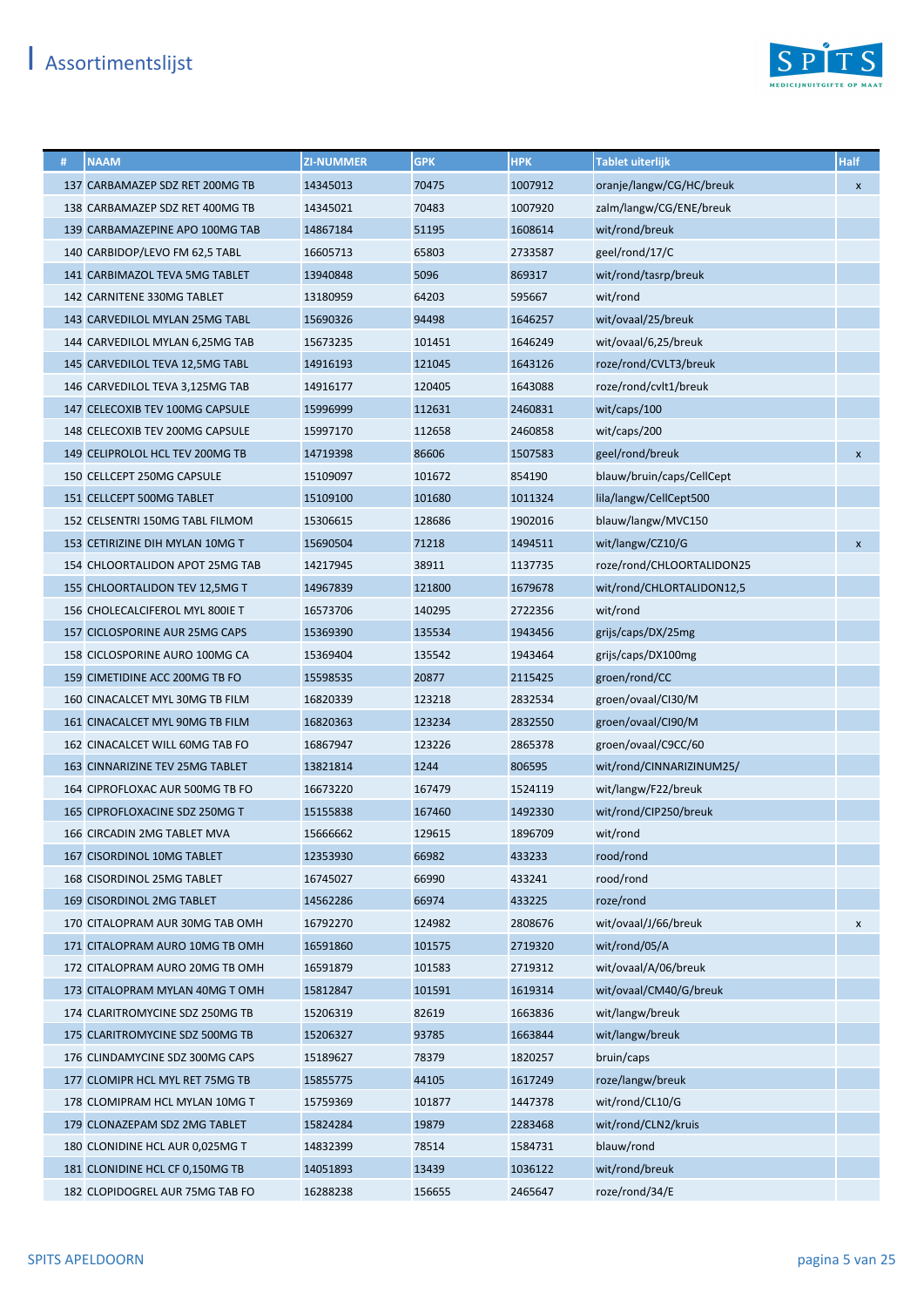

| # | <b>NAAM</b>                     | <b>ZI-NUMMER</b> | <b>GPK</b> | <b>HPK</b> | <b>Tablet uiterlijk</b> | <b>Half</b>        |
|---|---------------------------------|------------------|------------|------------|-------------------------|--------------------|
|   | 183 CLOZAPINE 6,25MG TABLET ACE | 16723686         | 143901     | 2768275    | l.geel/rond/CLO6.25     |                    |
|   | 184 CLOZAPINE ACCORD 100MG TABL | 16666704         | 66516      | 2759047    | geel/rond/FC3/breuk     |                    |
|   | 185 CLOZAPINE CF 200MG TABLET   | 15972380         | 128392     | 2415461    | geel/ovaal/200/breuk    |                    |
|   | 186 CLOZAPINE MYLAN 25MG TABL   | 15989771         | 66508      | 2268167    | geel/rond/CPN25/breuk   |                    |
|   | 187 CLOZAPINE MYLAN 100MG TABL  | 15989798         | 66516      | 1148508    | geel/rond/CPN100/breuk  |                    |
|   | 188 CODEINEFOSFAAT PCH 20MG TAB | 14045710         | 23094      | 874981     | wit/rond/CPH20/breuk    |                    |
|   | 189 CODEINEFOSFAAT TEVA 10MG TB | 14577658         | 23086      | 874965     | wit/rond/CPH10/breuk    |                    |
|   | 190 COLCHICINE CF 0,5MG TABLET  | 16198603         | 100463     | 2121573    | wit/rond/0,5            |                    |
|   | 191 COLECALC BENFEROL 25000IE C | 16371178         | 168378     | 2663961    | rood/transp/caps/25     |                    |
|   | 192 COLECALC BENFEROL 50000IE C | 16371151         | 168386     | 2663996    | rood/trans/caps/50      |                    |
|   | 193 COLECALC BENFEROL 5600IE CA | 16871480         | 144290     | 2663988    | rood/transp/caps/5.6    |                    |
|   | 194 CONCERTA 18MG TABLET MVA    | 14816210         | 116734     | 1571591    | geel/langw/alza18       |                    |
|   | 195 CONCERTA 27MG TABLET MVA    | 15342751         | 129798     | 1926411    | grijs/langw/alza27      |                    |
|   | 196 CONCERTA 36MG TABLET MVA    | 14816229         | 116742     | 1571605    | wit/langw/alza36        |                    |
|   | 197 CONCERTA 54MG TABLET MVA    | 14858290         | 117560     | 1603132    | roze/langw/alza54       |                    |
|   | 198 CORBILTA 200/50/200MG TAB F | 16107403         | 129534     | 2490641    | bruin/ovaal/LCE200      |                    |
|   | 199 CORTISONACETAAT TEVA 5MG TB | 13939971         | 23159      | 868981     | wit/rond/TAS-BH/breuk   |                    |
|   | 200 COTRIMOXAZOL TEV 480MG TABL | 14307278         | 12661      | 560332     | wit/rond/514/breuk      |                    |
|   | 201 COVERAM ARG 10MG/5MG TABLET | 15401529         | 155691     | 1969102    | wit/drieh/10/5          |                    |
|   | 202 COVERAM ARG 5MG/10MG TABLET | 15401510         | 155683     | 1969099    | wit/vierk/5/10          |                    |
|   | 203 COVERAM ARG 5MG/5MG TABLET  | 15401502         | 155675     | 1969080    | wit/ovaal/5/5           |                    |
|   | 204 COVERSYL ARG 2,5MG TABL FO  | 15330133         | 128538     | 1917137    | wit/rond                |                    |
|   | 205 COVERSYL ARG 5MG TABL FO    | 15739805         | 128546     | 1917145    | groen/langw/breuk       |                    |
|   | 206 COVERSYL PL ARG 5/1,25MG TB | 15330176         | 128511     | 1917161    | wit/langw               |                    |
|   | 207 CRANB/VIT C SDZ 333/40MG CA | 16118472         | 102498537  | 2498537    | rood/caps               |                    |
|   | 208 CRANBERRY CMN PL NATURAPH C | 15998991         | 102409208  | 2409208    | rood/caps               |                    |
|   | 209 CREON 10000 CAPSULE MSR     | 16812581         | 138452     | 2826119    | bruin/transp/caps       |                    |
|   | 210 CREON 35000 CAPSULE MSR     | 16892402         | 182478     | 2901617    | bruin-transp/caps       |                    |
|   | 211 CRESTOR 10MG TABLET FILMOMH | 14985063         | 180386     | 1503189    | roze/rond/ZD4522/10     |                    |
|   | 212 CRESTOR 40MG TABLET FILMOMH | 14713632         | 180408     | 1503200    | roze/ovaal/ZD4522/40    |                    |
|   | 213 CRESTOR 5MG TABLET FILMOMH  | 14975149         | 180378     | 1685694    | geel/rond/zd4522/5      |                    |
|   | 214 CYKLOKAPRON 500MG TABL FILM | 13871145         | 115231     | 208140     | wit/langw/CY/breuk      |                    |
|   | 215 CYPROTERONACET PCH 50MG TAB | 14232634         | 9806       | 1143336    | wit/rond/CYPROT50/breuk |                    |
|   | 216 CYRESS 10MG CAPSULE MGA     | 17027381         | 109452     | 1199722    | geel/caps/155/10        |                    |
|   | 217 CYRESS 20MG CAPSULE MGA     | 17027403         | 109460     | 1199730    | geel/caps/155/20        |                    |
|   | 218 CYTOTEC 200MCG TABLET       | 13551728         | 78743      | 640948     | wit/zeshoek/SEARLE1461  |                    |
|   | 219 DAGRAVIT TOT 30 NIEUW DRAG  | 15677168         | 138282     | 2170787    | rood/rond               |                    |
|   | 220 DANTRIUM 25MG CAPSULE       | 12112410         | 10723      | 98566      | oranje-roze/caps        |                    |
|   | 221 DAPSON TIOFARMA 100MG TABL  | 16933133         | 23183      | 2923130    | wit/rond/breuk          | $\pmb{\mathsf{X}}$ |
|   | 222 DARIFEN ARI 7,5MG TABL MVA  | 17103916         | 123870     | 2993589    | wit/rond/7.5            |                    |
|   | 223 DARUNAVIR MYL 600MG TABL FO | 16779266         | 176001     | 2800314    | wit/ovaal/M/DV5         |                    |
|   | 224 DARUNAVIR SDZ 800MG TAB FO  | 16743318         | 176028     | 2782561    | rood/ovaal/800          |                    |
|   | 225 DEPAKINE CHRONO 300TABL MGA | 16222598         | 77232      | 635545     | wit/langw/breuk         | $\pmb{\mathsf{x}}$ |
|   | 226 DEPAKINE CHRONO 500TABL MGA | 15742245         | 72257      | 616842     | wit/langw/breuk         | X                  |
|   | 227 DEPAKINE ENTERIC 300MG TABL | 12834262         | 14400      | 209848     | wit/rond                |                    |
|   | 228 DEPAKINE ENTERIC 500MG TABL | 16911598         | 14419      | 209856     | geel/rond               |                    |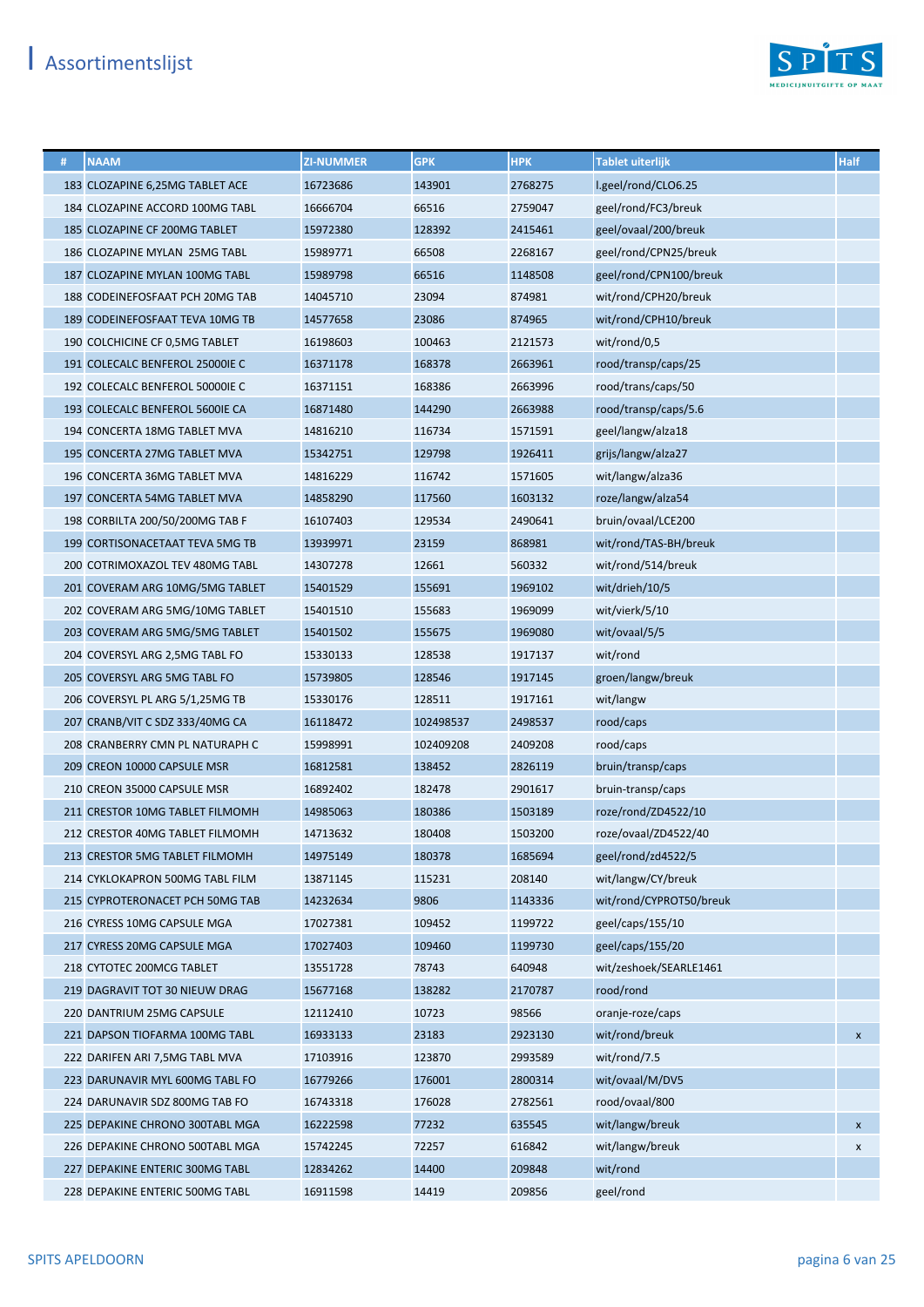

| # | <b>NAAM</b>                     | <b>ZI-NUMMER</b> | <b>GPK</b> | <b>HPK</b> | <b>Tablet uiterlijk</b>      | <b>Half</b>        |
|---|---------------------------------|------------------|------------|------------|------------------------------|--------------------|
|   | 229 DESCOVY 200/10MG TABL FILM  | 16258088         | 162752     | 2595923    | grijs/rechth/GSI/210         |                    |
|   | 230 DESCOVY 200/25MG TABL FILM  | 16826868         | 162760     | 2595915    | blauw/rechthoek/GSI/225      |                    |
|   | 231 DESLORATADIN AURO 5MG TB FO | 16580362         | 113026     | 2719347    | blauw/rond/D/5               |                    |
|   | 232 DESMOPRESS ACET MYL 0,2MG T | 15753409         | 74101      | 1939904    | wit/rond/0.2/breuk           |                    |
|   | 233 DESMOPRESS ACET PCH 0,1MG T | 15044335         | 74098      | 1721984    | wit/ovaal/D0,1/breuk         |                    |
|   | 234 DESOGESTR AUR 0,075MG TB FO | 15838862         | 110191     | 2292858    | wit/rond                     |                    |
|   | 235 DESURIC 100MG TABLET        | 14980665         | 9407       | 84158      | wit/rond/breuk               | $\pmb{\mathsf{x}}$ |
|   | 236 DEXAMETHASON 20MG TABL ACE  | 16869052         | 142506     | 2860708    | wit/rond                     |                    |
|   | 237 DEXAMETHASON CF 0,5MG TABL  | 14052423         | 14281      | 1036386    | wit/rond/breuk               |                    |
|   | 238 DEXAMETHASON TEV 4MG TABLET | 14896257         | 121789     | 1630156    | wit/rond/dexa4/breuk         |                    |
|   | 239 DEXAMETHASON TEVA 1,5MG TAB | 13950967         | 18546      | 876054     | wit/rond/breuk               |                    |
|   | 240 DIAZEPAM CF 10MG TABLET     | 14127989         | 20672      | 1088815    | blauw/rond/DIAZEPAM10/br     |                    |
|   | 241 DIAZEPAM CF 5MG TABLET      | 14127911         | 20664      | 1088807    | geel/rond/DIAZEPAM5/breuk    | $\mathsf{x}$       |
|   | 242 DIAZEPAM PCH 2MG TABLET     | 13908766         | 20656      | 850969     | wit/rond/TAS-FH/breuk        | X                  |
|   | 243 DICLOF NA AUR RET 100MG TAB | 13866702         | 22268      | 630608     | roze/rond                    |                    |
|   | 244 DICLOFEN RET AUR 75MG TABL  | 14271338         | 87041      | 1166050    | roze/rond                    |                    |
|   | 245 DICLOFENAC NA CF 50MG T MSR | 14128470         | 22284      | 1016903    | bruin/rond                   |                    |
|   | 246 DICLOFENAC NA TEVA 25MG MSR | 14301776         | 22276      | 840475     | geel/rond/D25                |                    |
|   | 247 DILTIAZ HCL APOT 90MG MGA T | 17072743         | 82503      | 1039008    | wit/langw/DL90/breuk         |                    |
|   | 248 DILTIAZ HCL AUR 120MG T RET | 14188228         | 82511      | 1039016    | wit/langw/DL120/breuk        |                    |
|   | 249 DILTIAZ HCL MYL 180MG C RET | 15736253         | 91200      | 2214245    | groen/wit/caps/DIL180        |                    |
|   | 250 DILTIAZ HCL MYL 200MG C RET | 15736261         | 94234      | 2214253    | wit/blauw/caps               |                    |
|   | 251 DILTIAZ HCL MYL 240MG C RET | 15736288         | 91219      | 2214261    | Paars/groen/DIL240           |                    |
|   | 252 DILTIAZ HCL MYL 300MG C RET | 15736296         | 92983      | 2214288    | paars-wit/caps/DIL300        |                    |
|   | 253 DIPHANTOINE-Z 100 TABLET    | 13489097         | 74748      | 624144     | wit/rond/D/kruis             |                    |
|   | 254 DIPHANTOINE-Z 25 TABLET     | 13491539         | 74705      | 624101     | wit/rond/D/breuk             |                    |
|   | 255 DIPHANTOINE-Z 50 TABLET     | 13488910         | 74713      | 624128     | wit/rond/D/breuk             |                    |
|   | 256 DIPHANTOINE-Z 75 TABLET     | 13489062         | 74721      | 624136     | wit/rond/D/breuk             |                    |
|   | 257 DIPYRIDAMOL SDZ 200MG C MGA | 16058542         | 87637      | 2454521    | rood/oranje/caps             |                    |
|   | 258 DIVISUN 800IE TABLET        | 15907449         | 140295     | 2283751    | wit/rond                     |                    |
|   | 259 DOGMATIL 400MG TABLET       | 14048256         | 100099     | 1034499    | wit/langw/SLP400/breuk       | X                  |
|   | 260 DOGMATIL 50MG CAPSULE       | 13722115         | 14710      | 211575     | wit/caps                     |                    |
|   | 261 DOMPERIDON CF 10MG TABLET   | 15328511         | 69159      | 1181734    | wit/rond/DM10                |                    |
|   | 262 DORMICUM 15MG TABLET        | 13889184         | 54380      | 567019     | blauw/langw/15/breuk         |                    |
|   | 263 DORMICUM 7,5MG TABLET       | 13889176         | 77712      | 636525     | wit/langw/7,5/breuk          | $\mathsf{x}$       |
|   | 264 DORMONOCT 1MG TABLET        | 12400068         | 47759      | 462020     | geel/rond/026A/breuk         |                    |
|   | 265 DOXAZOSINE CF 4MG TABL MVA  | 15233324         | 108995     | 1849875    | wit/rond/DL                  |                    |
|   | 266 DOXAZOSINE SANDOZ 8MG T MVA | 15861465         | 109002     | 2305046    | wit/rond/DH                  |                    |
|   | 267 DOXYCYCL RIA 100MG DISP TB  | 16972848         | 117048     | 2919176    | geel/rond/100DOXY/DISP/breuk |                    |
|   | 268 DULOXETINE CF 60MG CAPS MSR | 16313259         | 124427     | 2564475    | blauw-groen/caps             |                    |
|   | 269 DULOXETINE MYL 30MG CAP MSR | 16972503         | 124419     | 2547341    | blauw-wit/caps/DL30/MYLAN    |                    |
|   | 270 DUTAST/TAMS FOC 0,5/0,4MG C | 16786890         | 133787     | 2804042    | creme-bruin/caps/C001        |                    |
|   | 271 DUTASTERIDE AURO 0,5MG CAPS | 16534816         | 116874     | 2704560    | geel/caps                    |                    |
|   | 272 ECHINAFORCE TABLET          | 13533177         | 100427810  | 427810     | groen/rond                   |                    |
|   | 273 EFAVIRENZ SDZ 600MG TAB FOM | 16058550         | 115975     | 2454483    | geel/langw/breuk             |                    |
|   | 274 EFRACEA 40MG CAPS MGA       | 15538389         | 132195     | 2069504    | beige/caps/GLD40             |                    |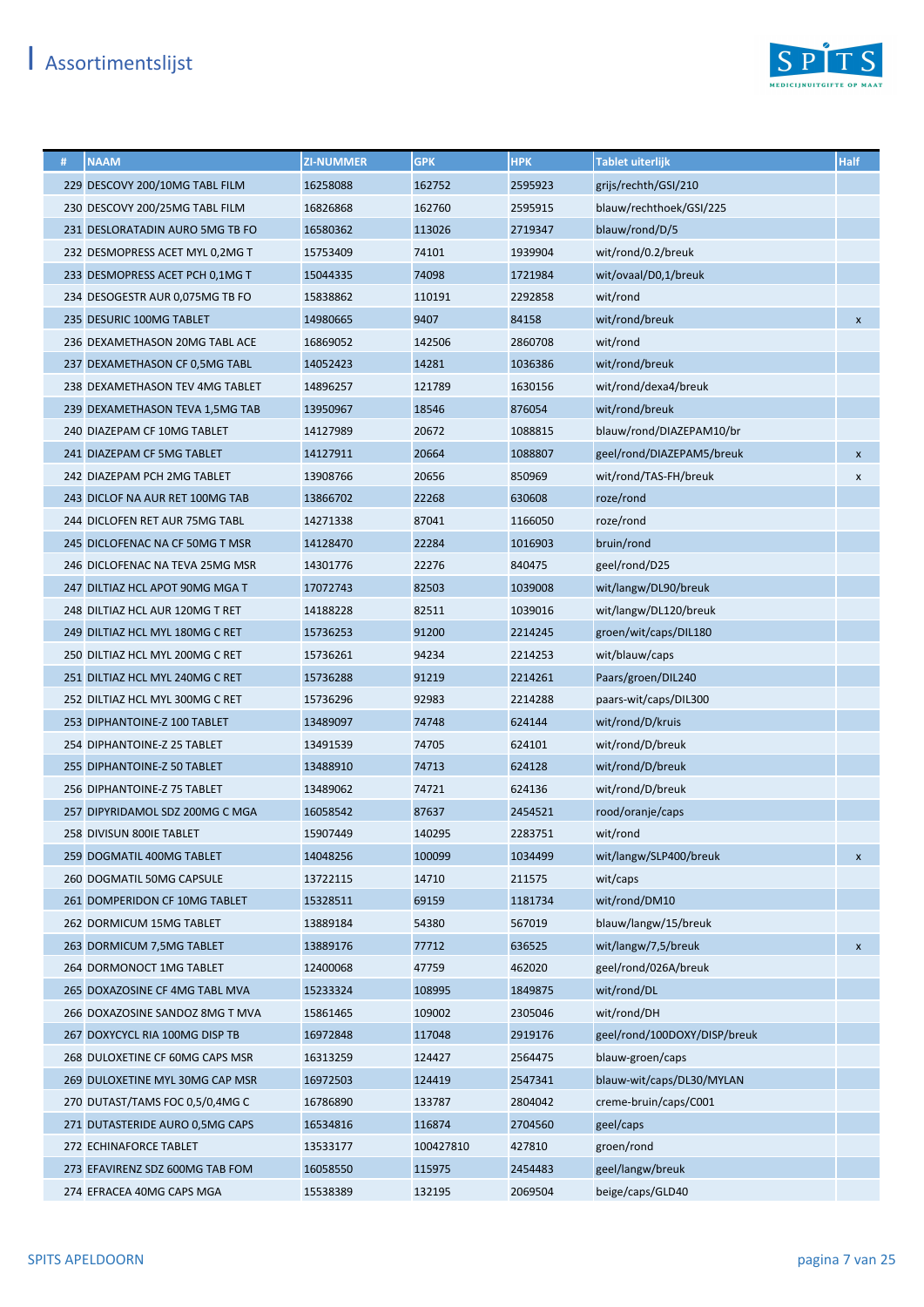

| # | <b>NAAM</b>                     | <b>ZI-NUMMER</b> | <b>GPK</b> | <b>HPK</b> | <b>Tablet uiterlijk</b>   | Half         |
|---|---------------------------------|------------------|------------|------------|---------------------------|--------------|
|   | 275 ELIQUIS 2,5MG TABL FILMOMH  | 16319117         | 137537     | 2182416    | geel/rond/893/2,5         |              |
|   | 276 ELTROXIN 50MCG TABLET       | 15625540         | 38628      | 411337     | wit/rond/GS51F/breuk      |              |
|   | 277 ELVANSE 20MG CAPSULE        | 16815378         | 178438     | 2824787    | geel/caps/S489/20mg       |              |
|   | 278 ELVANSE 30MG CAPSULE        | 16815386         | 178446     | 2824795    | roze/wit/caps/S489/30mg   |              |
|   | 279 ELVANSE 70MG CAPSULE        | 16815408         | 178462     | 2824817    | blauw-roze/caps/S489-70mg |              |
|   | 280 EMSELEX 15MG TABLET MVA     | 15417204         | 123862     | 1748866    | perzik/rond/15/DF         |              |
|   | 281 EMTRI/TENOF TEV 200/245MG T | 16345290         | 171727     | 2704269    | groen/ovaal/ET            |              |
|   | 282 ENAL/HYDROC MYLAN 20/12,5 T | 15923770         | 71374      | 1573349    | geel/langw/EH/M/breuk     |              |
|   | 283 ENALAPR/HYDROC SDZ 20/6MG T | 15107027         | 101443     | 1772899    | wit/langw/EN20/breuk      |              |
|   | 284 ENALAPRIL MAL MYLAN 10MG T  | 14899450         | 51586      | 1196154    | roze/drieh/10/g/breuk     |              |
|   | 285 ENALAPRIL MAL MYLAN 20MG T  | 14899469         | 51578      | 1196162    | roze/drieh/20g/breuk      |              |
|   | 286 ENALAPRIL MAL MYLAN 5MG TAB | 15450813         | 55387      | 1196146    | wit/drieh/5G/breuk        | X            |
|   | 287 ENALAPRIL MALEAA SDZ 40MG T | 15145263         | 66761      | 1801562    | zalm/rond/EN40/kruis      |              |
|   | 288 ENTACAPONE MYL 200MG TB FO  | 15835138         | 106097     | 2290367    | oranje/langw/EE200/M      |              |
|   | 289 ENTECAVIR TEV 0,5MG TABL FO | 16374347         | 125776     | 2695804    | wit/rond/E/05             |              |
|   | 290 ENTOCORT 3MG CAPS MGA       | 16251474         | 99309      | 1027840    | rood/wit/caps/CIR3mg      |              |
|   | 291 ENTRESTO 24/26MG TB FILMOMH | 16249887         | 162418     | 2589435    | roze/langw/NVR/LZ         |              |
|   | 292 ENTRESTO 49/51MG TB FILMOMH | 16249895         | 162426     | 2589451    | geel/langw/NVR/L1         |              |
|   | 293 ENTRESTO 97/103MG TB FILMOM | 16249909         | 162434     | 2589478    | roze/langw/NVR/L11        |              |
|   | 294 EPLERENON MYLAN 25MG TBL FO | 16152417         | 120359     | 2474352    | geel/rond/EP1/M           |              |
|   | 295 EPLERENON MYLAN 50MG TBL FO | 16085728         | 120367     | 2474360    | geel/rond/M/EP2           |              |
|   | 296 ESCITALOPR SDZ 10MG TABL FO | 16190017         | 121681     | 2012820    | wit/ovaal/breuk           |              |
|   | 297 ESCITALOPR SDZ 20MG TABL FO | 16008146         | 121703     | 2012847    | wit/rond/kruis            |              |
|   | 298 ESCITALOPR TEVA 15MG TAB FO | 15838153         | 128465     | 2185083    | wit/rond/SC/15            |              |
|   | 299 ESCITALOPR TEVA 5MG TABL FO | 15838242         | 136565     | 2185067    | wit/rond/5                |              |
|   | 300 ESOMEPRAZ PCH 20MG CAPS MSR | 15623963         | 134686     | 2132788    | roze/caps                 |              |
|   | 301 ESOMEPRAZ PCH 40MG CAPS MSR | 15623971         | 134694     | 2132796    | roze/caps                 |              |
|   | 302 ESOMEPRAZ SUN 20MG TABL MSR | 16751639         | 111899     | 2211327    | terra/ovaal/E5            |              |
|   | 303 ESOMEPRAZ SUN 40MG TABL MSR | 16751647         | 111880     | 2211335    | terra/ovaal/E6            |              |
|   | 304 ESTRADIOL SDZ 2MG TABLET    | 15195503         | 78123      | 1825070    | blauw/rond/breuk          |              |
|   | 305 ETHINYL/DESOG FOC 30/150MCG | 16414640         | 39578      | 2710870    | wit/rond/C/7              |              |
|   | 306 ETHINYL/LEV MYL 0,03/0,15 T | 15948382         | 127280     | 2368110    | wit/rond                  |              |
|   | 307 ETHINYLEST/LEV MYL 0,02/0,1 | 16208560         | 127302     | 2577232    | roze/rond                 |              |
|   | 308 ETHYMAL 250MG CAPSULE       | 15380386         | 2178       | 213225     | bruin/caps                |              |
|   | 309 ETORICOXIB MYLA 120MG TB FO | 16531019         | 115924     | 2698684    | groen/rond/120/E          |              |
|   | 310 ETORICOXIB SDZ 60MG TB FO   | 16528034         | 115908     | 2704617    | groen/rond                |              |
|   | 311 ETORICOXIB TEVA 30MG TB FO  | 16311043         | 128864     | 2698382    | blauw/rond/30             |              |
|   | 312 ETORICOXIB TEVA 90MG TB FO  | 16311078         | 115916     | 2698447    | wit/rond/90               |              |
|   | 313 EUCREAS 50/1000MG TABL OMH  | 15429873         | 129038     | 1928880    | geel/langw/NVR/FLO        |              |
|   | 314 EUCREAS 50/850MG TABLET OMH | 15346935         | 129046     | 1928899    | geel/langw/NVR/SEH        |              |
|   | 315 EUTHYROX 100MCG TABLET      | 13895419         | 38636      | 463175     | wit/rond/em100/breuk      |              |
|   | 316 EUTHYROX 112MCG TABLET      | 15457389         | 131954     | 2010267    | wit/rond/EM112/breuk      |              |
|   | 317 EUTHYROX 125MCG TABLET      | 13895427         | 87823      | 709239     | wit/rond/EM125/breuk      | $\mathsf{x}$ |
|   | 318 EUTHYROX 137MCG TABLET      | 15457397         | 131962     | 2010283    | wit/rond/EM137/breuk      |              |
|   | 319 EUTHYROX 150MCG TABLET      | 13895435         | 55050      | 571024     | wit/rond/EM150/breuk      |              |
|   | 320 EUTHYROX 175MCG TABLET      | 14711540         | 114669     | 1501925    | wit/rond/em175/breuk      |              |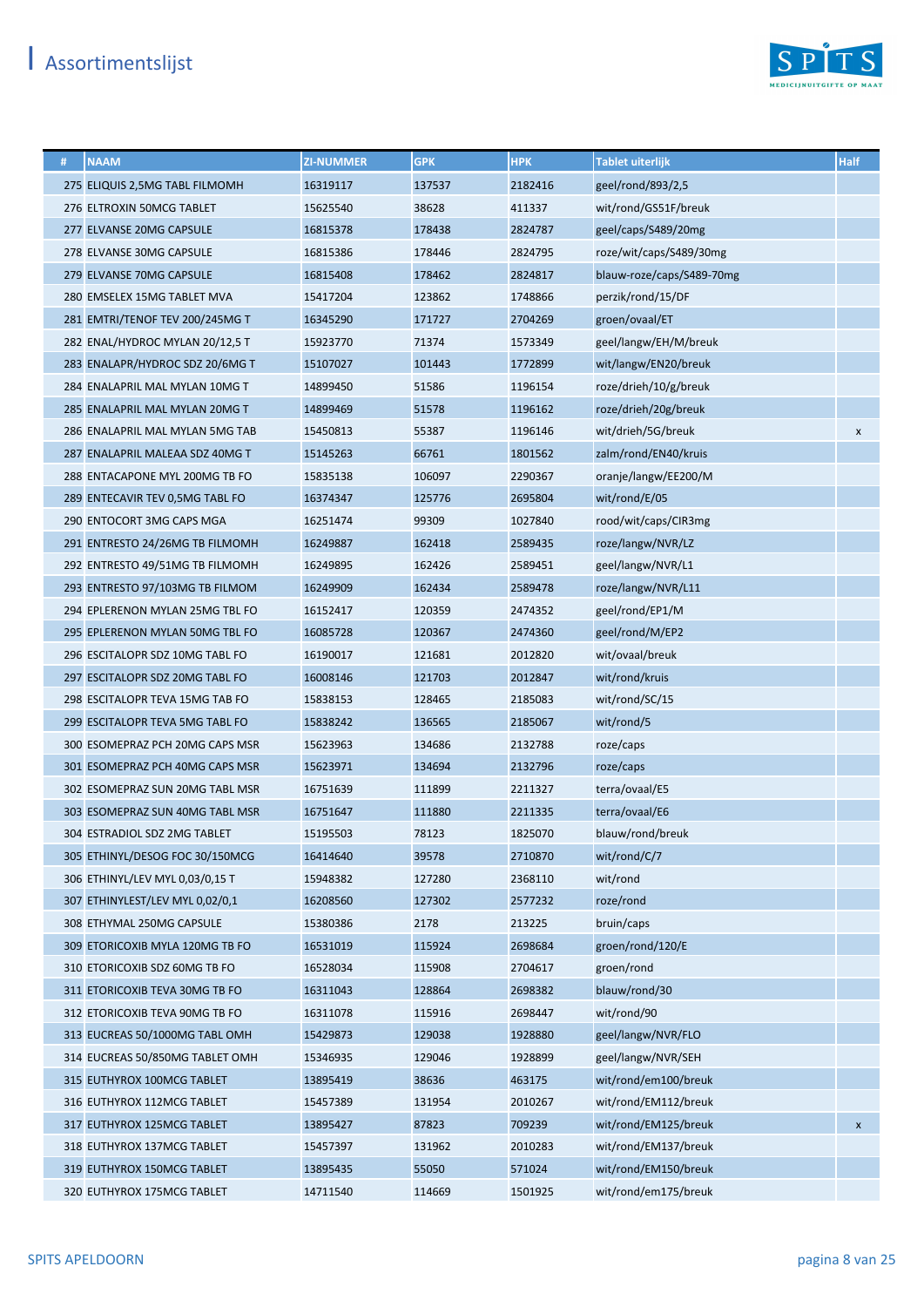

| # | <b>NAAM</b>                     | <b>ZI-NUMMER</b> | <b>GPK</b> | <b>HPK</b> | <b>Tablet uiterlijk</b>        | <b>Half</b>        |
|---|---------------------------------|------------------|------------|------------|--------------------------------|--------------------|
|   | 321 EUTHYROX 25MCG TABLET       | 13895397         | 64580      | 596698     | wit/rond/EM25/breuk            | $\pmb{\mathsf{X}}$ |
|   | 322 EUTHYROX 50MCG TABLET       | 13895400         | 38628      | 571016     | wit/rond/EM50/breuk            |                    |
|   | 323 EUTHYROX 75MCG TABLET       | 14159406         | 102725     | 1107151    | wit/rond/EM75/breuk            |                    |
|   | 324 EUTHYROX 88MCG TABLET       | 15457370         | 131946     | 2010259    | wit/rond/EM88/breuk            |                    |
|   | 325 EXEMESTAAN ACC 25MG TAB FOM | 15697363         | 109193     | 2184621    | wit/rond/E25                   |                    |
|   | 326 EXFOR HCT 10/160/12,5 TB FO | 15547221         | 155748     | 2076365    | geel/langw/NVR/VDL             |                    |
|   | 327 EXFORG HCT 5/160/25MG TB FO | 15547264         | 155721     | 2076373    | geel/langw/NVR/VEL             |                    |
|   | 328 EZETIM/SIMVAS MYL 10/20MG T | 16744691         | 123129     | 2782928    | wit/ovaal/M/ES2                |                    |
|   | 329 EZETIM/SIMVAS MYL 10/40MG T | 16744713         | 123137     | 2782936    | wit/langw/ES3/M                |                    |
|   | 330 EZETIM/SIMVAS TEV 10/80MG T | 16595254         | 123145     | 2758865    | creme/langw/515                |                    |
|   | 331 EZETIMIBE SDZ 10MG TABLET   | 16636503         | 118575     | 2753383    | wit/langw/EZT/10               |                    |
|   | 332 FAMOTIDINE CF 20MG TABLET   | 14562553         | 59420      | 1416162    | wit/rond/20                    |                    |
|   | 333 FEBUXOSTAT ACC 80MG TAB FO  | 16798988         | 139572     | 2814730    | geel/langw/80                  |                    |
|   | 334 FEBUXOSTAT TEV 120MG TAB FO | 16751345         | 139580     | 2821885    | geel/langw/A265/120            |                    |
|   | 335 FELODIP SDZ 10MG RET TB MVA | 16038134         | 79030      | 2438712    | terra/rond/F10                 |                    |
|   | 336 FELODIP SDZ 5MG RET TAB MVA | 16012437         | 79022      | 1708112    | roze/rond/F5                   |                    |
|   | 337 FEMOSTON CON 1/5MG TABL OMH | 14817845         | 111864     | 1443615    | roze/rond/379                  |                    |
|   | 338 FENOBARBITAL 10MG TABL ACE  | 16813162         | 23647      | 2822067    | wit/rond/FBL10                 |                    |
|   | 339 FENOBARBITAL PCH 25MG TAB   | 13766813         | 23671      | 781959     | wit/rond/F-BARB25              |                    |
|   | 340 FENOBARBITAL PCH 50MG TAB   | 13766848         | 23728      | 781967     | wit/rond/F-BARB50/breuk        |                    |
|   | 341 FENTANYL SDZ 100MCG TB SUBL | 16897625         | 136913     | 2908530    | wit/rond                       |                    |
|   | 342 FERO GRADUMET 105MG TAB MGA | 15092461         | 164917     | 31313      | rood/rond                      |                    |
|   | 343 FERROFUMARAAT CF 200MG TAB  | 14052199         | 15342      | 1036211    | bruin/rond                     |                    |
|   | 344 FERROFUMARAAT TEV 100MG TAB | 15141314         | 126683     | 1798634    | bruin/rond                     |                    |
|   | 345 FEXOFENADIN HCL MYL 180MG T | 15337065         | 103276     | 1921924    | geel/langw/breuk               |                    |
|   | 346 FEXOFENADIN HCL PCH 120MG T | 15336476         | 103268     | 1809601    | zalm/langw                     |                    |
|   | 347 FINASTERIDE AUR 5MG TABL FO | 16591992         | 87912      | 1970178    | blauw/rond/E/61                |                    |
|   | 348 FLECAINIDEAC SDZ RET 100 CA | 16032039         | 116149     | 2433141    | grijs/wit/caps                 |                    |
|   | 349 FLECAINIDEAC SDZ RET 200 CA | 16032055         | 116165     | 2433176    | roze/grijs/caps                |                    |
|   | 350 FLECAINIDEAC SDZ RET 50 CAP | 16032020         | 118591     | 2433133    | wit/caps                       |                    |
|   | 351 FLECAINIDEAC TEV RET 150 CA | 15839575         | 116157     | 2292505    | grijs/caps                     |                    |
|   | 352 FLECAINIDEACET AURO 100MG T | 16237773         | 48135      | 1450425    | wit/rond/CC/12/breuk           |                    |
|   | 353 FLECAINIDEACET MYLAN 50MG T | 15450805         | 91502      | 1584715    | wit/rond/FC50/G                |                    |
|   | 354 FLORINEF 0,1MG TABLET       | 16116836         | 37958      | 407356     | wit/rond/FT01/breuk            |                    |
|   | 355 FLUANXOL 0,5MG TABL FILMOMH | 15979210         | 148407     | 2393921    | geel/rond/FD                   |                    |
|   | 356 FLUANXOL 1MG TABL FILMOMH   | 16637178         | 145793     | 2393948    | geel/ovaal/FF                  |                    |
|   | 357 FLUANXOL 5MG TABL FILMOMH   | 15979245         | 147389     | 2393956    | bruin/ovaal/FK                 |                    |
|   | 358 FLUCLOXACIL MYLAN 500MG CAP | 15933601         | 15466      | 1169181    | bruin-grijs/G/FN500/caps       |                    |
|   | 359 FLUCONAZOL PCH 200MG CAPSUL | 14949342         | 85685      | 1602810    | paars-wit/caps                 |                    |
|   | 360 FLUCONAZOL PCH 50MG CAPSULE | 14949318         | 78166      | 1602799    | blauw/wit/caps                 |                    |
|   | 361 FLUDRACE 62,5MCG TABLET     | 16904052         | 42196      | 2883163    | wit/rond/9/breuk               | $\mathsf{x}$       |
|   | 362 FLUNARIZINE CF 5MG CAPS     | 14219379         | 44164      | 1035959    | rood-grijs/caps/flunarizine5mg |                    |
|   | 363 FLUNITRAZEPAM CF 1MG TABLET | 14695162         | 40142      | 1088858    | wit/rond/breuk                 |                    |
|   | 364 FLUNITRAZEPAM TEVA 2MG TABL | 14213222         | 11568      | 1135198    | wit/rond/615/breuk             |                    |
|   | 365 FLUOXETINE 5MG CAPS DAB     | 16604709         | 173193     | 2734117    | wit/caps                       |                    |
|   | 366 FLUOXETINE CF 20MG DISP TAB | 14744295         | 116769     | 1518895    | wit/rond/breuk                 | X                  |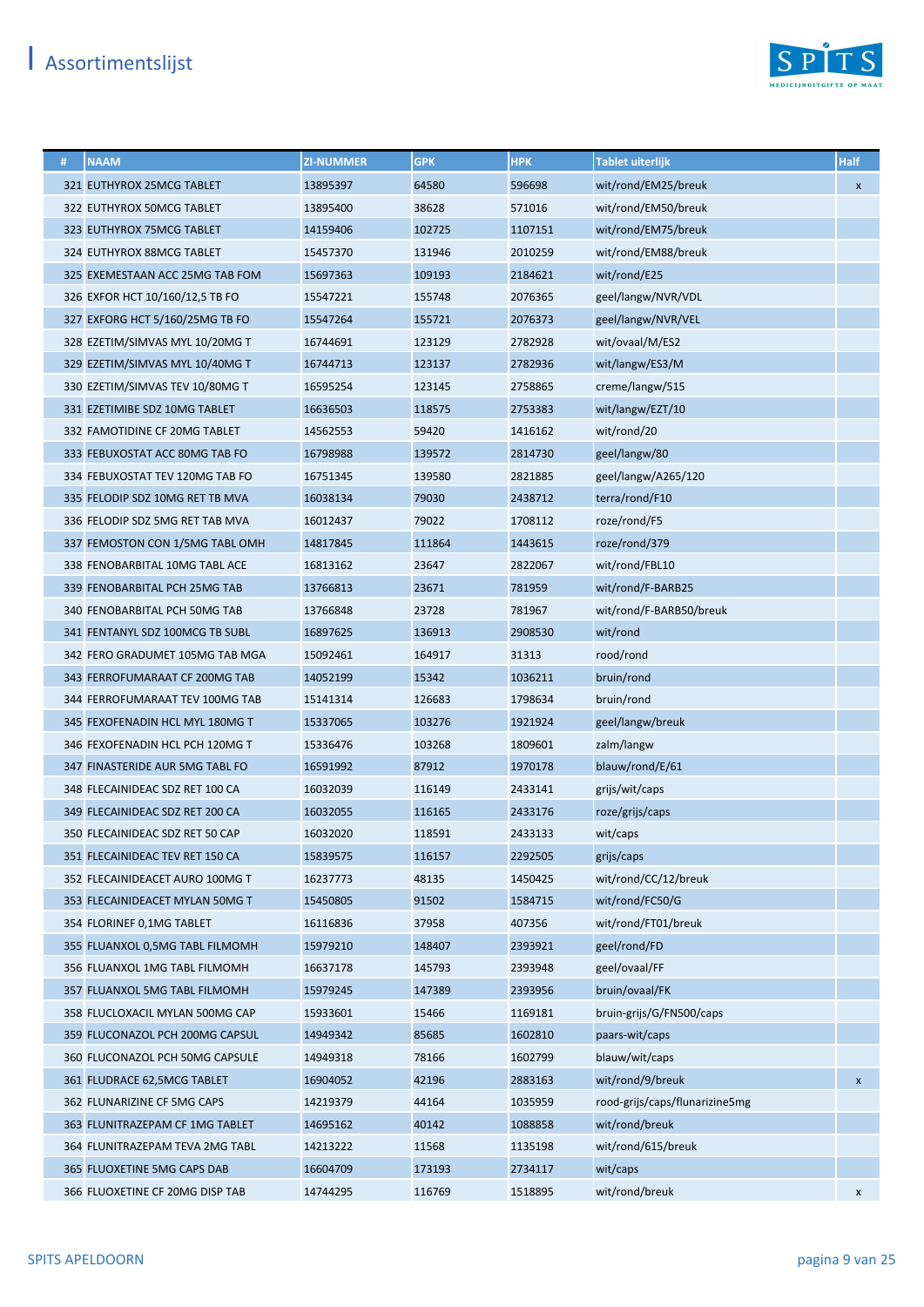Ī I

I

I

I

I

Ī



| # | <b>NAAM</b>                     | <b>ZI-NUMMER</b> | <b>GPK</b> | <b>HPK</b> | <b>Tablet uiterlijk</b>    | <b>Half</b>        |
|---|---------------------------------|------------------|------------|------------|----------------------------|--------------------|
|   | 367 FLUOXETINE MYLAN 20MG CAPS  | 15759393         | 75264      | 1177265    | groen-paars/caps/FL20      |                    |
|   | 368 FLURAZEPAM CF 15MG CAPS     | 14128209         | 9725       | 1088866    | geel-grijs/caps/15         |                    |
|   | 369 FLURAZEPAM CF 30MG CAPS     | 14128268         | 14087      | 1088874    | grijs/zwart/caps/30        |                    |
|   | 370 FLUVASTAT MYL 80MG TAB MVA  | 15418111         | 114022     | 1980912    | geel/rond                  |                    |
|   | 371 FLUVASTATINE PCH 20MG CAPS  | 15373355         | 96512      | 1947028    | ivoor/roze/caps/93/7442    |                    |
|   | 372 FLUVASTATINE PCH 40MG CAPS  | 15373371         | 96520      | 1947036    | geel-roze/caps/93/7443     |                    |
|   | 373 FLUVOXAMINE MAL SDZ 50MG TB | 14168812         | 96091      | 1112643    | wit/rond/FLM50/breuk       | $\mathsf{x}$       |
|   | 374 FLUVOXAMINEMA SDZ 100MG TAB | 14168839         | 96105      | 1112651    | wit/rond/FLM100/breuk      |                    |
|   | 375 FOLIUMZUUR TEVA 0,5MG TB    | 14182319         | 87769      | 851019     | geel/rond/AcFol.0,5/breuk  |                    |
|   | 376 FOLIUMZUUR TEVA 5MG TB      | 14003007         | 3530       | 1009818    | geel/rond/AC.FOL5/breuk    | X                  |
|   | 377 FORXIGA 5MG TABLET FILMOMH  | 15990338         | 141496     | 2268086    | geel/rond/1427/5           |                    |
|   | 378 FORXIGA 10MG TABLET FILMOMH | 15990346         | 141518     | 2268094    | geel/ruit/1428/10          |                    |
|   | 379 FOSINOPRIL NA DB-E 10MG TAB | 15813959         | 93327      | 2275090    | wit/rond/F10/breuk         | $\pmb{\mathsf{X}}$ |
|   | 380 FOSINOPRIL NA DB-E 20MG TAB | 15813967         | 93335      | 2275104    | wit/langw/93/7223          |                    |
|   | 381 FOSINOPRIL NA MYLAN 10MG TB | 15064565         | 93327      | 1734881    | wit/rond/FL10              |                    |
|   | 382 FOSRENOL 500MG KAUWTABLET   | 15132951         | 125040     | 1792393    | wit/rond/S405-500          |                    |
|   | 383 FOSRENOL 750MG KAUWTABLET   | 15132978         | 125032     | 1792407    | wit/rond/S405-750          |                    |
|   | 384 FRISIUM 10MG TABLET         | 16272633         | 38725      | 424331     | wit/rond/BGL/breuk         | X                  |
|   | 385 FRISIUM 20MG TABLET         | 12335401         | 40924      | 424358     | wit/rond/BGO/HOECHST/breuk |                    |
|   | 386 FURABID 100MG CAPSULE MGA   | 13924966         | 93467      | 823449     | geel-blauw/caps/GS/100     |                    |
|   | 387 FUROSEMIDE AURO 40MG TABL   | 14195216         | 16810      | 1127047    | wit/rond/breuk             |                    |
|   | 388 FUROSEMIDE CF 20MG TABLET   | 14165120         | 10995      | 1099469    | wit/rond                   | X                  |
|   | 389 FUROSEMIDE TEVA 500MG TABL  | 15703525         | 83631      | 2189437    | wit/rond/FUS/kruis         | X                  |
|   | 390 FYCOMPA 2MG TABLET FILMOMH  | 16007514         | 149594     | 2414856    | oranje/rond/E275/2         |                    |
|   | 391 FYCOMPA 6MG TABLET FILMOMH  | 16007530         | 149616     | 2414872    | roze/rond/E294/6           |                    |
|   | 392 GABAPENTINE AUR 300MG CAPS  | 16592069         | 106895     | 2189682    | geel/caps/D03              |                    |
|   | 393 GABAPENTINE AUR 600MG TB FO | 15817253         | 111120     | 2278022    | wit/ovaal/D24/breuk        |                    |
|   | 394 GABAPENTINE MYLAN 100MG CAP | 14995034         | 106887     | 1684264    | wit/caps                   |                    |
|   | 395 GABAPENTINE MYLAN 400MG CAP | 14973235         | 106909     | 1684280    | oranje/caps                |                    |
|   | 396 GALANTAMINE CF 16MG CP MVA  | 15923126         | 122947     | 2363283    | roze/caps                  |                    |
|   | 397 GALANTAMINE MYL 24MG CP MVA | 15744485         | 122955     | 2220032    | roze/wit/caps/GT24/MYLAN   |                    |
|   | 398 GALANTAMINE MYL 8MG CP MVA  | 15744426         | 122939     | 2220016    | wit-roze/caps/GT8/MYLAN    |                    |
|   | 399 GALVUS 50MG TABLET          | 15346927         | 129003     | 1928872    | wit/rond/FB/NVR            |                    |
|   | 400 GEMFIBROZIL APOT 600MG TABL | 16524713         | 79367      | 1156187    | wit/langw                  |                    |
|   | 401 GENVOYA TABLET FILMOMHULD   | 16637119         | 160237     | 2556871    | groen/langw/GSI/510        |                    |
|   | 402 GLICLAZIDE MYL RET 30MG TAB | 16212355         | 115398     | 1934767    | wit/ovaal                  |                    |
|   | 403 GLICLAZIDE MYLAN RET 80MG T | 14846640         | 10340      | 1545418    | wit/rond/kruis             | X                  |
|   | 404 GLIMEPIRIDE AURO 1MG TABLET | 16592417         | 98329      | 1753002    | roze/langw/X76/breuk       | x                  |
|   | 405 GLIMEPIRIDE AURO 2MG TABLET | 16592425         | 98337      | 2728435    | wit/langw/Y32/breuk        |                    |
|   | 406 GLIMEPIRIDE AURO 3MG TABLET | 16592468         | 98345      | 2728443    | geel/langw/Y33/breuk       |                    |
|   | 407 GLIMEPIRIDE CF 6MG TABLET   | 15546683         | 126179     | 2076063    | zalm/langw/G/breuk         |                    |
|   | 408 GLIMEPIRIDE SDZ 4MG TABLET  | 15364429         | 98353      | 1754335    | blauw/langw/G4/breuk       |                    |
|   | 409 GLUCADOL 1500MG TABLET      | 16046285         | 101686798  | 1686798    | wit/langw/breuk            |                    |
|   | 410 GLYCOPYRRON BR 1MG TABL ACE | 16784790         | 8362       | 2804328    | wit/rond/GLY1              |                    |
|   | 411 GRANISETRON AUR 2MG TABL FO | 15479382         | 103020     | 2026449    | wit/drieh/g2               |                    |
|   | 412 GUTRON 5MG TABLET           | 16233670         | 104728     | 1134167    | oranje/rond/GU5,0/breuk    |                    |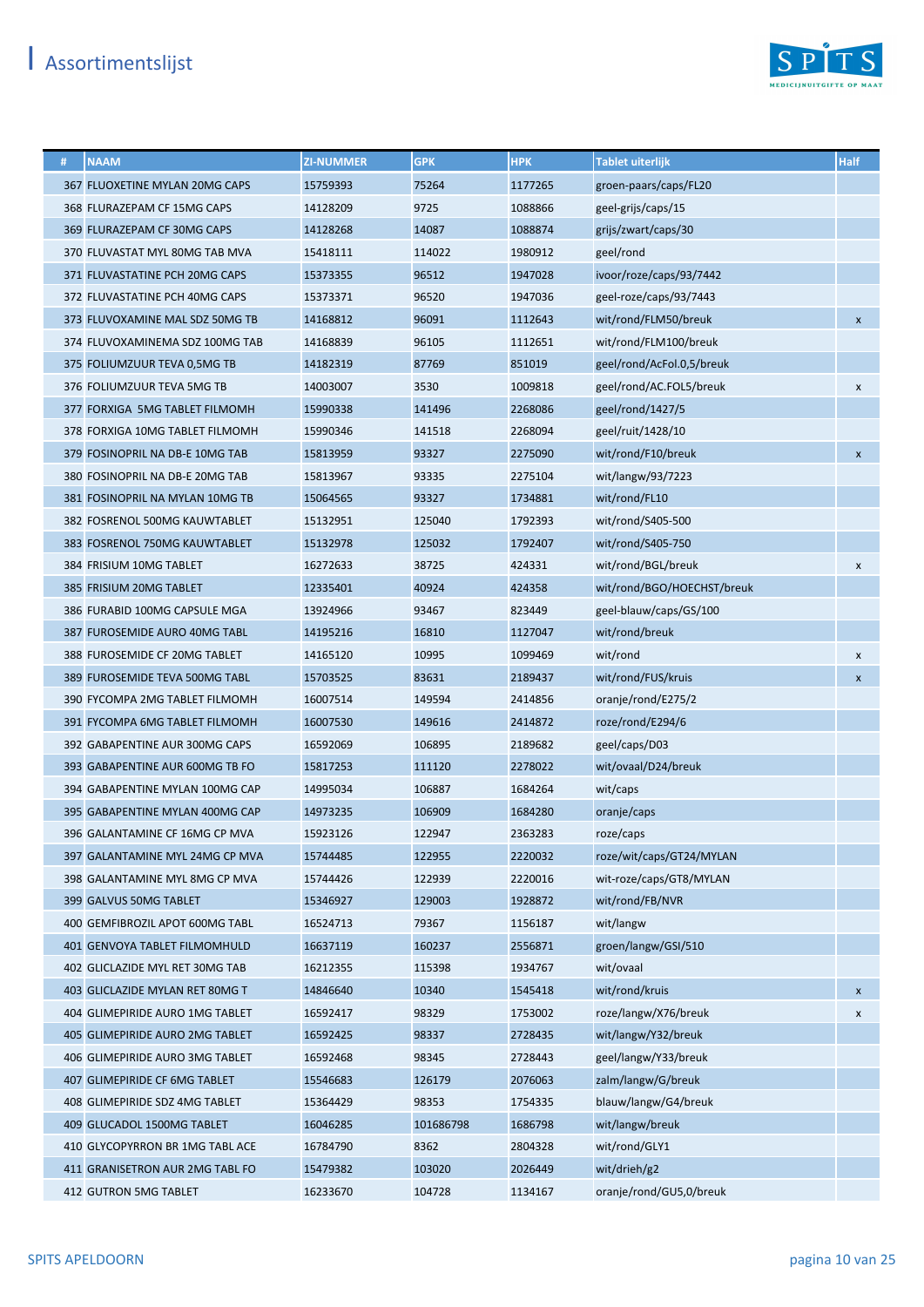

| # | <b>NAAM</b>                     | <b>ZI-NUMMER</b> | <b>GPK</b> | <b>HPK</b> | <b>Tablet uiterlijk</b>      | <b>Half</b>        |
|---|---------------------------------|------------------|------------|------------|------------------------------|--------------------|
|   | 413 HALOPERIDOL 0,25MG TABL ACE | 16784820         | 173223     | 2804336    | wit/rond/H                   |                    |
|   | 414 HALOPERIDOL CF 1MG TABLET   | 14128314         | 16012      | 1088882    | wit/rond/breuk               | X                  |
|   | 415 HALOPERIDOL CF 5MG TABLET   | 14051397         | 16020      | 1035967    | blauw/rond/breuk             |                    |
|   | 416 HYDROCHL THIAZ MYL 12,5MG T | 15862437         | 122602     | 2292602    | wit/rond/breuk               |                    |
|   | 417 HYDROCHL THIAZ TEV 25MG TAB | 14274051         | 2682       | 706086     | wit/rond/HCT25/breuk         |                    |
|   | 418 HYDROCHL THIAZ TEV 50MG TAB | 14274086         | 14524      | 706094     | wit/rond/HCT50/breuk         |                    |
|   | 419 HYDROCHLOORTH 6,25MG TB ACE | 16936124         | 144983     | 2902303    | wit/rond/HCT                 |                    |
|   | 420 HYDROXYCHL SULF 200MG TB FO | 16185439         | 112615     | 2550083    | wit/rond/200                 |                    |
|   | 421 HYDROXYUREA MEDAC 500MG CAP | 15488373         | 9652       | 2033550    | wit/caps                     |                    |
|   | 422 HYDROXYZ HCL 25MG TABL OMH  | 13730843         | 103659     | 760862     | wit/langw/breuk              | X                  |
|   | 423 IBANDRONINEZ TEV 150MG T FO | 15793435         | 124826     | 2257629    | wit/langw/I150               |                    |
|   | 424 IBUPROFEN APOTEX 400MG TABL | 15524329         | 51004      | 2059363    | roze/rond                    |                    |
|   | 425 IBUPROFEN AURO 600MG TB FO  | 16773934         | 42080      | 712078     | wit/langw/breuk              |                    |
|   | 426 IBUPROFEN SAN 200MG TABL FO | 16773942         | 50997      | 2176092    | wit/rond/breuk               |                    |
|   | 427 INDAPAMIDE CF 2,5MG TAB OMH | 16255429         | 83593      | 2593866    | wit/rond                     |                    |
|   | 428 INDOMETACINE CF 25MG CAPS   | 13932756         | 175        | 864765     | geel/caps/25mg               |                    |
|   | 429 INHIBIN 100MG DRAGEE        | 13603957         | 83860      | 673390     | wit/rond                     |                    |
|   | 430 INOVELON 200MG TABL FILMOMH | 15724271         | 137391     | 2204746    | roze/ovaal/E262/breuk        |                    |
|   | 431 INVEGA 3MG TABLET MVA       | 15278034         | 128074     | 1880136    | wit/langw/PAL3               |                    |
|   | 432 INVEGA 6MG TABLET MVA       | 15278042         | 128082     | 1880144    | beige/langw/PAL6             |                    |
|   | 433 INVEGA 9MG TABLET MVA       | 15278050         | 128090     | 1880152    | roze/langw/PAL9              |                    |
|   | 434 INVOKANA 100MG TABLET       | 15950913         | 149535     | 2370263    | geel/langw/CFZ/100           |                    |
|   | 435 IRBESART/HCT FOC 150/12,5 T | 16311388         | 106585     | 2652056    | wit/rond/IH1                 |                    |
|   | 436 IRBESART/HCT SDZ 300/12,5 T | 15825396         | 106593     | 2283794    | roze/ovaal/300H              |                    |
|   | 437 IRBESART/HCT SDZ 300/25 T F | 15825418         | 126004     | 2283808    | d.roze/ovaal/300/25H         |                    |
|   | 438 IRBESARTAN MYLAN 300MG TABL | 15814092         | 102857     | 2275228    | wit/ovaal/IN3/M              |                    |
|   | 439 IRBESARTAN MYLAN 75MG TABL  | 15814041         | 102830     | 2275198    | wit/rond/IN1/M               |                    |
|   | 440 IRBESARTAN SDZ 150MG TB FOM | 16181107         | 102849     | 2274981    | wit/langw/150/breuk          |                    |
|   | 441 ISENTRESS 400MG TABL FILMOM | 15474232         | 128902     | 1927051    | roze/ovaal/227               |                    |
|   | 442 ISONIAZIDE TEVA 200MG TABL  | 13949888         | 23329      | 875430     | wit/rond/kruis               | X                  |
|   | 443 ISOPTIN SR 180MG TABLET MGA | 13676083         | 88595      | 718238     | roze/ovaal/SR180/KNOLL/breuk |                    |
|   | 444 ISORDIL 30MG TITRADOSE TABL | 14801698         | 39616      | 416800     | wit/rond/breuk               |                    |
|   | 445 ISOSO MONONITR MYLAN RET 60 | 15812871         | 72443      | 1500767    | creme/ovaal/IM60/breuk       |                    |
|   | 446 ISOSORBIDEDIN APOT RET 20 T | 14158868         | 13447      | 1106953    | oranje/rond/breuk            |                    |
|   | 447 ISOTRETINOINE AUR 10MG CAPS | 14738570         | 117692     | 1516132    | roze/caps                    |                    |
|   | 448 ISOTRETINOINE AUR 20MG CAPS | 14738589         | 117706     | 1516140    | rood/caps                    |                    |
|   | 449 ITRACONAZOL MYLAN 100MG CAP | 14943123         | 82724      | 1660454    | rood/caps                    |                    |
|   | 450 IVABRADINE CF 2,5MG TABL FO | 16673328         | 178292     | 2766361    | roze/rond/19VB/2,5           |                    |
|   | 451 IVABRADINE MYL 5MG TABL FO  | 16643887         | 178276     | 2751267    | geel/rond/5/breuk            | $\pmb{\mathsf{x}}$ |
|   | 452 IVABRADINE MYL 7,5MG TAB FO | 16643895         | 178284     | 2751275    | oranje/rond/7,5              |                    |
|   | 453 JANUMET 50/1000MG TABLET FO | 15388077         | 129755     | 1957171    | rood/langw/577               |                    |
|   | 454 JANUMET 50/850MG TABLET FO  | 15388069         | 129763     | 1957163    | roze/langw/515               |                    |
|   | 455 JANUVIA 100MG TABL FILMOMH  | 15293653         | 127612     | 1892053    | zalm/rond/277                |                    |
|   | 456 JANUVIA 25MG TABLET FILMOMH | 15293645         | 127604     | 1892045    | roze/rond/221                |                    |
|   | 457 JANUVIA 50MG TABLET FILMOMH | 15279561         | 127469     | 1881264    | beige/rond/112               |                    |
|   | 458 JARDIANCE 10MG TABL FILMOMH | 16054458         | 152692     | 2451824    | lichtgeel/rond/S10           |                    |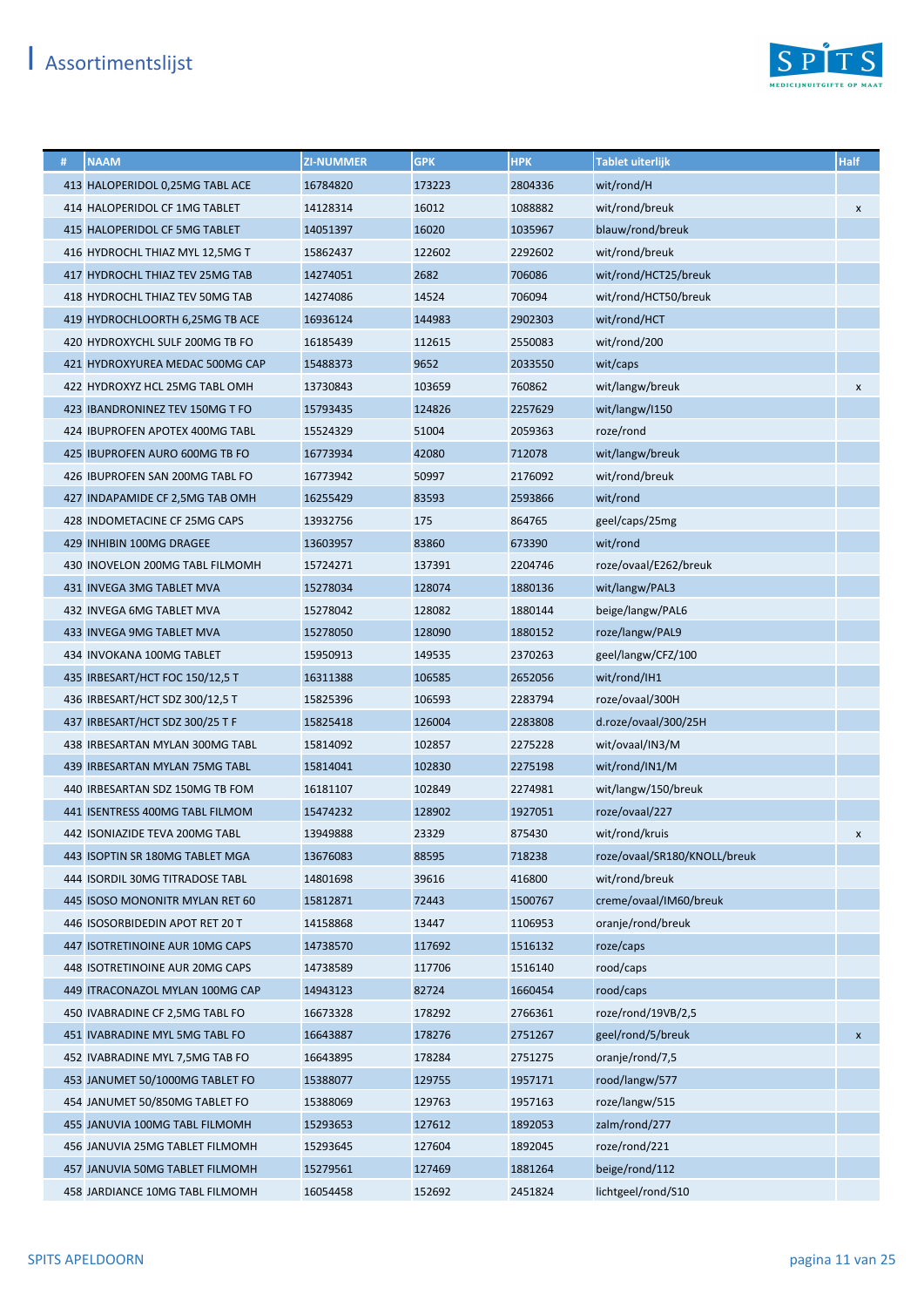

| # | <b>NAAM</b>                     | <b>ZI-NUMMER</b> | <b>GPK</b> | <b>HPK</b> | <b>Tablet uiterlijk</b>  | <b>Half</b>  |
|---|---------------------------------|------------------|------------|------------|--------------------------|--------------|
|   | 459 JARDIANCE 25MG TABL FILMOMH | 16054466         | 152706     | 2451816    | lichtgeel/ovaal/S25      |              |
|   | 460 KEPPRA 250MG TAB FILMOMHULD | 14626519         | 114146     | 1446908    | blauw/langw/UCB250/breuk |              |
|   | 461 KEPPRA 500MG TAB FILMOMHULD | 14626527         | 114154     | 1446916    | geel/langw/UCB500/breuk  |              |
|   | 462 KESTINE 10MG TABLET         | 14630109         | 100781     | 1045121    | wit/rond/E10/breuk       |              |
|   | 463 LABETALOL HCL MYLAN 100MG T | 15868850         | 11282      | 1169130    | oranje/rond/LL100        |              |
|   | 464 LABETALOL HCL MYLAN 400MG T | 14278391         | 38768      | 1169157    | oranje/rond/LL400        |              |
|   | 465 LACIDIPINE TEVA 2MG TABL FO | 15704297         | 90050      | 2189836    | geel/rond/2LC            |              |
|   | 466 LACIDIPINE TEVA 4MG TABL FO | 15704300         | 90069      | 2189844    | wit/ovaal/4LC/breuk      |              |
|   | 467 LAMICTAL DISP/KAUW 100MG TB | 15408876         | 157236     | 865710     | wit/vierk/GSCL7/100      |              |
|   | 468 LAMICTAL DISP/KAUW 200MG TB | 15408892         | 157244     | 1106260    | wit/vierk/GSEC5/200      |              |
|   | 469 LAMICTAL DISP/KAUW 25MG TB  | 16927907         | 157201     | 865702     | wit/vierk/GSCL5/25       |              |
|   | 470 LAMICTAL DISP/KAUW 50MG TB  | 16927915         | 157228     | 1106252    | wit/vierk/GSCX7/50       |              |
|   | 471 LAMICTAL DISP/KAUW 5MG TB   | 16776291         | 157198     | 865699     | wit/langw/GSCL2/5        |              |
|   | 472 LAMIVUDINE TEV 150MG TAB FO | 15864677         | 115088     | 2307391    | grijs/ruit/L150/breuk    |              |
|   | 473 LAMOTRIG MYLAN 100MG DISP T | 15051919         | 122483     | 1738941    | wit/rond/LY100           |              |
|   | 474 LAMOTRIGIN AUR 100MG DISP T | 16237838         | 122483     | 2127229    | wit/vierk/H/78           |              |
|   | 475 LAMOTRIGIN AUR 200MG DISP T | 16601912         | 122491     | 2127237    | wit/vierk/H/77           |              |
|   | 476 LAMOTRIGIN MYL 25MG DISP TB | 15051889         | 122467     | 1738925    | wit/rond/LY25            |              |
|   | 477 LAMOTRIGIN MYL 50MG DISP TB | 15690539         | 122475     | 1738933    | wit/rond/LY50            |              |
|   | 478 LAMOTRIGINE CF 5MG DISP TAB | 15019071         | 122459     | 1716603    | wit/rond/breuk           |              |
|   | 479 LANOXIN 0,125MG TABLET      | 15625583         | 38857      | 412953     | wit/rond/D012            |              |
|   | 480 LANOXIN 0,25MG TABLET       | 16620879         | 16721      | 220426     | wit/rond/D025/breuk      |              |
|   | 481 LANOXIN PG 0,0625MG TABLET  | 15625575         | 16772      | 220418     | blauw/rond/D06           |              |
|   | 482 LANSOPRAZ MYL 30MG CAPS MSR | 15097188         | 90204      | 1766007    | wit/caps                 |              |
|   | 483 LANSOPRAZOL AUR 15MG CA MSR | 15379604         | 124621     | 1950975    | geel/caps                |              |
|   | 484 LANTHAAN MYLAN 500MG KAUWT  | 17010160         | 125040     | 2957388    | wit/rond/LC500/M         |              |
|   | 485 LANTHAAN MYLAN 750MG KAUWT  | 17010179         | 125032     | 2957396    | wit/rond/LC750/M         |              |
|   | 486 LASIX RETARD 60MG CAPS MGA  | 12521868         | 51268      | 536849     | groen/geel/caps          |              |
|   | 487 LATUDA 18,5MG TABLET FILMOM | 16259491         | 162876     | 2597098    | wit/rond/LA              |              |
|   | 488 LATUDA 37MG TABLET FILMOMH  | 16675452         | 151866     | 2432684    | wit/rond/LB              |              |
|   | 489 LEFLUNOMIDE SDZ 10MG TB FO  | 15638715         | 109282     | 2143038    | wit/rond                 |              |
|   | 490 LEFLUNOMIDE SDZ 20MG TB FO  | 15638723         | 109290     | 2143046    | wit/rond/breuk           |              |
|   | 491 LENDORMIN 0,25MG TABLET     | 12564214         | 54399      | 567027     | wit/rond/13A/breuk       |              |
|   | 492 LERCANIDIP HCL MYL 10MG TO  | 15557812         | 101893     | 2084759    | geel/rond/L/breuk        |              |
|   | 493 LERCANIDIP HCL MYL 20MG TO  | 15557820         | 124680     | 2084767    | roze/rond/L/breuk        |              |
|   | 494 LETROZOL TEVA 2,5MG TABL FO | 15651428         | 101567     | 2152533    | geel/rond/B1/93          |              |
|   | 495 LEV/CAR/ENT T 125/31,25/200 | 16052803         | 131261     | 2465655    | bruin/rond/125           |              |
|   | 496 LEV/CAR/ENT TEV 50/12,5/200 | 16052838         | 119954     | 2465663    | bruin/rond/50            |              |
|   | 497 LEV/CAR/ENT TEV150/37,5/200 | 16052854         | 119938     | 2465698    | rood/ovaal/150           |              |
|   | 498 LEVETIRACETA SDZ 1000MG T F | 16375068         | 114162     | 2205149    | wit/ovaal/LVT1000/breuk  |              |
|   | 499 LEVETIRACETAM AUR 250MG T F | 16061527         | 114146     | 2213303    | blauw/langw/E10/breuk    | $\mathsf{x}$ |
|   | 500 LEVETIRACETAM AUR 500MG T F | 16591984         | 114154     | 2213311    | geel/langw/E11/breuk     |              |
|   | 501 LEVETIRACETAM SDZ 250MG T F | 16342143         | 114146     | 2205122    | blauw/langw/LVT250/breuk |              |
|   | 502 LEVETIRACETAM SDZ 500MG T F | 15724964         | 114154     | 2205130    | geel/langw/LVT500/breuk  |              |
|   | 503 LEVO/CAR/ENT MYL 100/25/200 | 16225066         | 119946     | 2572079    | rood/ovaal/100           |              |
|   | 504 LEVO/CARB TEV 250 RET T MGA | 14857774         | 81337      | 1493698    | bruin/rond               |              |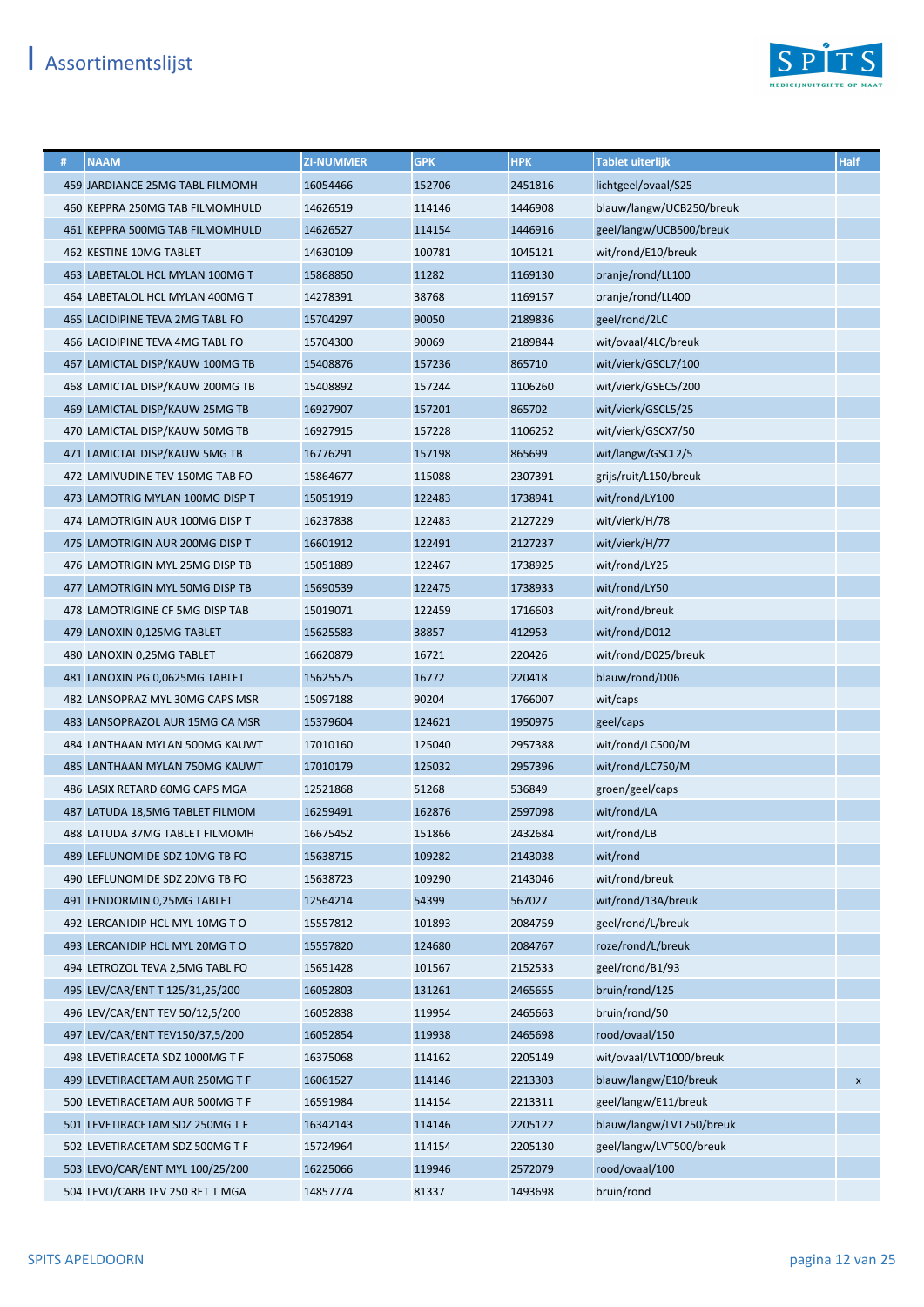

| # | <b>NAAM</b>                     | <b>ZI-NUMMER</b> | <b>GPK</b> | <b>HPK</b> | <b>Tablet uiterlijk</b>      | <b>Half</b> |
|---|---------------------------------|------------------|------------|------------|------------------------------|-------------|
|   | 505 LEVOCETIRIZ DIHCL MYL 5MG T | 15639452         | 114626     | 2143712    | wit/ovaal/L9CZ/5             |             |
|   | 506 LEVODOPA/BENS PCH 100/25 C  | 15406156         | 10081      | 1971522    | blauw-roze/caps/125BL        |             |
|   | 507 LEVODOPA/BENS PCH 50/12,5 C | 15406148         | 38563      | 1971514    | blauw-grijs/caps/62,5/BL     |             |
|   | 508 LEVODOPA/CARB MYL 125 TABL  | 15835464         | 38318      | 2290642    | geel/rond/MCL2/breuk         |             |
|   | 509 LEVODOPA/CARB PCH 275 TABL  | 14621983         | 36609      | 693103     | blauw/rond/breuk             |             |
|   | 510 LEVOMEPROMAZIN 6,25MG T DMB | 16903617         | 178608     | 2912511    | wit/rond/LMP6,25             |             |
|   | 511 LEVOTHYROX NA TEV 100MCG TB | 16194055         | 38636      | 2367777    | wit/rond/L4/kruis            |             |
|   | 512 LEVOTHYROX NA TEV 112MCG TB | 16220420         | 131954     | 2589257    | wit/rond/L10/kruis           |             |
|   | 513 LEVOTHYROX NA TEV 125MCG TB | 16194063         | 87823      | 2367785    | wit/rond/L5/kruis            |             |
|   | 514 LEVOTHYROX NA TEV 137MCG TB | 16220439         | 131962     | 2589265    | wit/rond/L11/kruis           |             |
|   | 515 LEVOTHYROX NA TEV 150MCG TB | 16194071         | 55050      | 2367793    | wit/rond/L6/kruis            |             |
|   | 516 LEVOTHYROX NA TEV 175MCG TB | 16194098         | 114669     | 2367807    | wit/rond/L7/kruis            |             |
|   | 517 LEVOTHYROX NA TEV 25MCG TAB | 16194012         | 64580      | 2367742    | wit/rond/L1/kruis            | X           |
|   | 518 LEVOTHYROX NA TEV 50MCG TAB | 16194020         | 38628      | 2367750    | wit/rond/L2/kruis            |             |
|   | 519 LEVOTHYROX NA TEV 75MCG TAB | 16194039         | 102725     | 2367769    | wit/rond/L3/kruis            |             |
|   | 520 LEVOTHYROX NA TEV 88MCG TAB | 16220447         | 131946     | 2589273    | wit/rond/L9/kruis            |             |
|   | 521 LEVOTHYROXINE NYC 50MCG TAB | 14861305         | 41769      | 1604392    | wit/rond/50/breuk            |             |
|   | 522 LIORESAL 5MG TABLET         | 12514675         | 40274      | 421081     | geel/rond/CG/CX              |             |
|   | 523 LISINO/HYDTHIA MY 20/12,5 T | 14948419         | 77828      | 1664379    | roze/rond/LHZ/32.5           |             |
|   | 524 LISINOPRIL AUR 10MG TABLET  | 16528433         | 71587      | 1943588    | geel/rond/L/10               |             |
|   | 525 LISINOPRIL AUR 20MG TABLET  | 16628586         | 71595      | 1943596    | geel/langw/20/L              |             |
|   | 526 LISINOPRIL AUR 30MG TABLET  | 16792297         | 110779     | 2127156    | geel/rond/30/L               |             |
|   | 527 LISINOPRIL MYLAN 2,5MG TABL | 16181794         | 116246     | 2547864    | wit/rond/M/L22               |             |
|   | 528 LISINOPRIL MYLAN 5MG TABL   | 16181808         | 71579      | 1568094    | roze/rond/L23/M/breuk        |             |
|   | 529 LITHIUMCARBON 100MG CAP ACE | 16723694         | 101842     | 2768283    | oranje/caps                  |             |
|   | 530 LITHIUMCARBON 150MG CAP ACE | 16723708         | 52248      | 2768291    | ivoor/caps                   |             |
|   | 531 LITHIUMCARBON TEV 200MG TAB | 14916053         | 23396      | 890928     | wit/rond/TASXJ/breuk         |             |
|   | 532 LITHIUMCARBON TEV 300MG TAB | 14916061         | 53228      | 890936     | wit/rond/TASAZ/breuk         |             |
|   | 533 LITHIUMCARBON TEVA 400MG TB | 14916096         | 53236      | 890944     | wit/rond/TASBT/breuk         |             |
|   | 534 LIXIANA 30MG TABL FILMOMH   | 16164490         | 159379     | 2532727    | roze/rond/DSCL30             |             |
|   | 535 LIXIANA 60MG TABL FILMOMH   | 16164512         | 159387     | 2532735    | geel/rond/DSCL60             |             |
|   | 536 LONNOTEN 10MG TABLET        | 14043459         | 41858      | 557978     | wit/rond/U137/10/breuk       |             |
|   | 537 LOPERAMIDE HCL TEV 2MG CAPS | 14302942         | 10766      | 781045     | grijs/groen/caps/LOPERAMIDE2 |             |
|   | 538 LORATADINE TEVA 10MG TABLET | 14806444         | 73563      | 1564773    | wit/ovaal/L10/breuk          |             |
|   | 539 LORAZEPAM 0,25MG TABLET ACE | 16784863         | 173215     | 2804344    | wit/rond/LOR0.25             |             |
|   | 540 LORAZEPAM CF 1MG TABL       | 14065363         | 8990       | 1043072    | wit/rond/1,0/breuk           |             |
|   | 541 LORAZEPAM PROLEPHA 0,5MG TB | 17035279         | 143715     | 2859025    | wit/rond                     |             |
|   | 542 LORAZEPAM PROLEPHA 2,5MG TB | 17035287         | 21024      | 2786273    | wit/rond/breuk               | x           |
|   | 543 LORMETAZEPAM PROLEP 1MG TAB | 16947878         | 40010      | 2911906    | wit/rond/breuk               | X           |
|   | 544 LORMETAZEPAM PROLEP 2MG TAB | 16947924         | 59382      | 2911914    | wit/rond/breuk               |             |
|   | 545 LOSA/HCT HCS 100/12,5MG T F | 16921917         | 125741     | 2888114    | wit/ovaal                    |             |
|   | 546 LOSAR/HCT HCS 100/25MG T FO | 16912160         | 117595     | 2888092    | geel/ovaal                   |             |
|   | 547 LOSAR/HCT HCS 50/12,5MG T F | 16925564         | 117587     | 2893126    | geel/ovaal/breuk             |             |
|   | 548 LOSARTAN KAL HCS 25MG TB FO | 16925572         | 132934     | 2893142    | geel/ovaal/breuk             | x           |
|   | 549 LOSARTAN KAL MYL 50MG TB OM | 15647609         | 115258     | 2089386    | wit/rond                     |             |
|   | 550 LOSARTAN KAL PCH 100MG TOM  | 15485218         | 115266     | 2031418    | wit/ovaal/100/breuk          |             |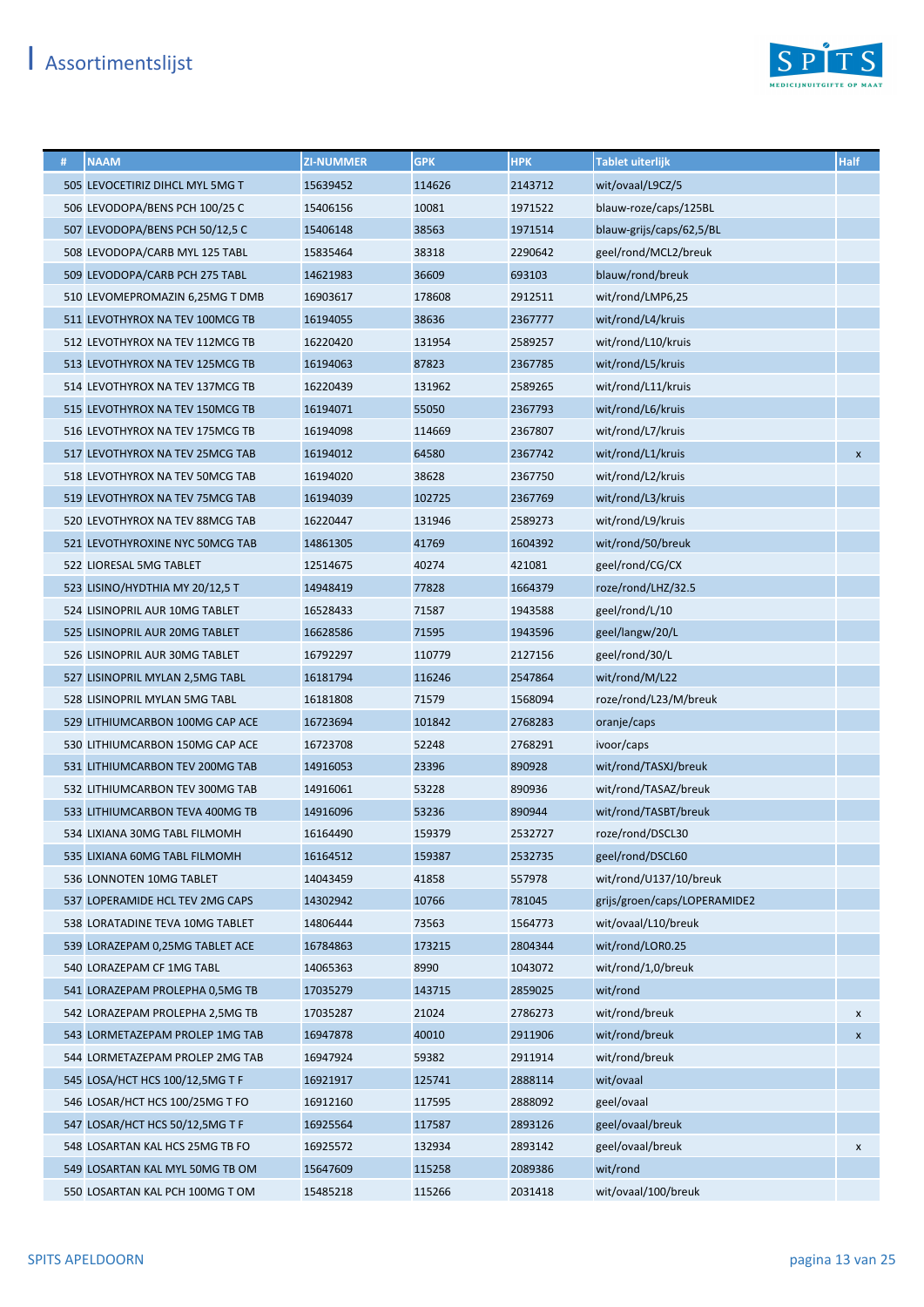

| # | <b>NAAM</b>                     | <b>ZI-NUMMER</b> | <b>GPK</b> | <b>HPK</b> | <b>Tablet uiterlijk</b>     | <b>Half</b> |
|---|---------------------------------|------------------|------------|------------|-----------------------------|-------------|
|   | 551 LOSEC MUPS 10MG TABLET MSR  | 14191407         | 130613     | 1124595    | roze/langw/10MG             |             |
|   | 552 LOSEC MUPS 20MG TABLET MSR  | 14191458         | 130648     | 1124609    | roze/ovaal/20MG             |             |
|   | 553 LOSEC MUPS 40MG TABLET MSR  | 14191490         | 130621     | 1124617    | bruin/langw/40MG/breuk      |             |
|   | 554 LYRICA 150MG CAPSULE        | 15132641         | 122203     | 1677543    | wit/caps/pgn150/pfizer      |             |
|   | 555 LYRICA 25MG CAPSULE         | 16966198         | 122173     | 1677527    | wit/caps/pgn25/pfizer       |             |
|   | 556 LYRICA 300MG CAPSULE        | 15132668         | 122211     | 1677551    | wit/rood/caps/pgn300/pfizer |             |
|   | 557 LYRICA 75MG CAPSULE         | 15132633         | 122181     | 1677535    | bruin/wit/caps/pgn75/pfizer |             |
|   | 558 MAALOX KAUWTABLET           | 16213009         | 70203      | 543268     | wit/rond/MX                 |             |
|   | 559 MADOPAR 125MG DISPER TABLET | 14026961         | 116971     | 1023551    | wit/rond/ROCHE125/breuk     |             |
|   | 560 MADOPAR 125MG TABLET        | 12834831         | 56677      | 576131     | roze/rond/kruis             |             |
|   | 561 MADOPAR 250MG TABLET        | 16771818         | 56685      | 576158     | roze/rond/ROCHE/kruis       |             |
|   | 562 MADOPAR 62,5MG CAPSULE      | 12311790         | 38563      | 411124     | blauw-grijs/caps/ROCHE      |             |
|   | 563 MADOPAR HBS 125MG CAPS MGA  | 13299727         | 73695      | 620734     | blauw/groen/caps/ROCHE      |             |
|   | 564 MAGNESIUMGLUCON 500MG TB FG | 14000377         | 150460     | 1008145    | wit/rond/breuk              |             |
|   | 565 MAPROTILINE HCL TEV 25MG TB | 14074761         | 17221      | 806617     | bruin/rond                  |             |
|   | 566 MEBEVER HCL MYL RET 200MG C | 16745647         | 65390      | 2782952    | wit/caps/245                |             |
|   | 567 MEBUTAN 1G TABLET           | 13949462         | 98019      | 875104     | wit/langw/breuk             |             |
|   | 568 MEDIKINET CR 10MG CAPS MGA  | 15248917         | 126489     | 1861557    | paars/wit/caps              |             |
|   | 569 MEDIKINET CR 20MG CAPS MGA  | 15248925         | 126497     | 1861565    | paars/caps                  |             |
|   | 570 MEDIKINET CR 30MG CAPS MGA  | 15248933         | 126500     | 1861581    | paars/grijs/caps            |             |
|   | 571 MEDIKINET CR 5MG CAPS MGA   | 15660524         | 130354     | 2159813    | wit/caps                    |             |
|   | 572 MEGESTROL ACET FOC160MG TAB | 17092094         | 54844      | 2987848    | wit/ovaal/breuk             |             |
|   | 573 MELATONINE TIOFARMA 1MG TAB | 16807812         | 142573     | 2829355    | wit/zeshoek/MELA1/breuk     |             |
|   | 574 MELATONINE TIOFARMA 3MG TAB | 16807987         | 142581     | 2829363    | wit/langw/MELA3/breuk       |             |
|   | 575 MELATONINE TIOFARMA 5MG TAB | 16807995         | 142603     | 2829371    | wit/rond/MELA5/breuk        |             |
|   | 576 MELOXICAM AUROBIND 7,5MG TB | 15817466         | 97942      | 2107090    | geel/rond/F1/breuk          |             |
|   | 577 MELOXICAM AUROBINDO 15MG TB | 15817474         | 101214     | 2123843    | geel/rond/F2/breuk          |             |
|   | 578 MEMANTINE CF 20MG TABL FILM | 15972402         | 130141     | 2420554    | roze/ovaal                  |             |
|   | 579 MEMANTINE SDZ 10MG TABL FO  | 16169484         | 115959     | 2357577    | wit/ovaal/breuk             | X           |
|   | <b>580 MERCILON TABLET</b>      | 13544047         | 78328      | 638080     | wit/rond/TR4/ORGANON        |             |
|   | 581 MESALAZINE AUR 500MG TB MSR | 14747642         | 66494      | 1462946    | geel/langw                  |             |
|   | 582 MESTINON 10MG TABLET        | 15450384         | 17574      | 222860     | wit/rond                    |             |
|   | 583 MESTINON 60MG DRAGEE        | 16518187         | 17582      | 222887     | roze/rond                   |             |
|   | 584 METFORMINE HCL MYL 1000 TAB | 15600564         | 114421     | 1651560    | wit/langw/MF3/G/breuk       |             |
|   | 585 METFORMINE HCL MYL 850MG TB | 15600548         | 15865      | 1188593    | wit/rond                    |             |
|   | 586 METFORMINE HCL MYLAN 500 TB | 15600513         | 3816       | 1188585    | wit/rond                    |             |
|   | 587 METHADON HCL 2MG TABLET DMB | 17067499         | 144177     | 2384299    | wit/rond/METHADON2/breuk    |             |
|   | 588 METHADON HCL APO 5MG TABL   | 16067800         | 20796      | 2461676    | wit/rond/5                  |             |
|   | 589 METHADON HCL SDZ 10MG TABL  | 15775380         | 129194     | 2155923    | wit/rond/METHADON10         |             |
|   | 590 METHADON HCL SDZ 20MG TABL  | 15775399         | 129208     | 2155931    | wit/rond/METHADON20         |             |
|   | 591 METHOTREXAAT PCH 2,5MG TABL | 14571013         | 16918      | 1421778    | geel/rond/MTX2,5/PCH/breuk  |             |
|   | 592 METHOTREXAAT SDZ 10MG TABL  | 15547981         | 168459     | 1799983    | geel/rond/MTX10/breuk       |             |
|   | 593 METHYLDOPA (L) TEV 250MG TB | 13204262         | 42064      | 598836     | geel/rond/METHYLDOPUM250    |             |
|   | 594 METHYLDOPA (L) TEV 500MG TB | 13515810         | 53104      | 600245     | geel/rond/METHYLDOPUM500    |             |
|   | 595 METHYLF HCL SDZ 18MG T MVA  | 16058585         | 116734     | 2454505    | geel/rond                   |             |
|   | 596 METHYLF HCL SDZ 36MG T MVA  | 15959376         | 116742     | 2378248    | wit/rond                    |             |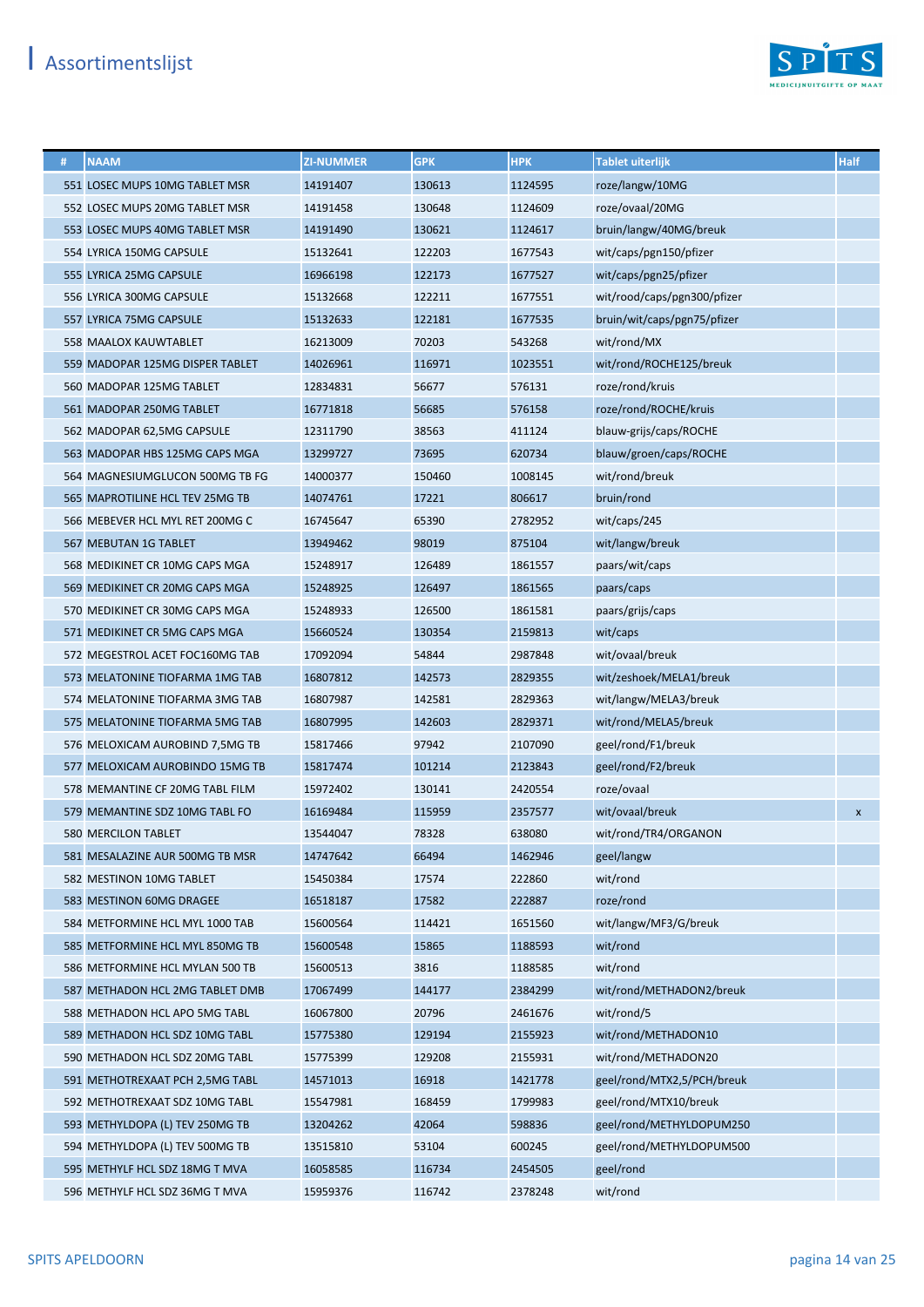

| # | <b>NAAM</b>                     | <b>ZI-NUMMER</b> | <b>GPK</b> | <b>HPK</b> | <b>Tablet uiterlijk</b>  | Half         |
|---|---------------------------------|------------------|------------|------------|--------------------------|--------------|
|   | 597 METHYLF HCL SDZ 54MG T MVA  | 15959384         | 117560     | 2378221    | roze/rond                |              |
|   | 598 METHYLF HCL TEVA 27MG T MVA | 16857313         | 129798     | 2875616    | grijs/langw/2393         |              |
|   | 599 METHYLFENID HCL MYL 5MG TB  | 16305639         | 123668     | 2627493    | wit/rond/5/RU            |              |
|   | 600 METHYLFENID HCL SDZ 10MG T  | 15571033         | 8354       | 1491466    | wit/rond/AB/CG/breuk     |              |
|   | 601 METOCLOPRAM HCL CF 10MG TAB | 14129868         | 19429      | 1089528    | wit/rond/10/breuk        | $\mathsf{x}$ |
|   | 602 METOPR SUC/HCT SDZ 95/12,5  | 15107132         | 87289      | 1772937    | geel/rond/breuk          |              |
|   | 603 METOPROL SU MYL RET 200 TAB | 15549631         | 71021      | 2069482    | wit/langw/breuk          |              |
|   | 604 METOPROL SUC MYL RET 100 TB | 15549623         | 71013      | 2069474    | wit/langw/breuk          |              |
|   | 605 METOPROL SUC MYL RET 25 TAB | 15549593         | 125598     | 2069458    | wit/langw/breuk          | $\mathsf{x}$ |
|   | 606 METOPROL SUC MYL RET 50 TAB | 15549607         | 71005      | 2069466    | wit/langw/breuk          |              |
|   | 607 METOPROLOL TAR CF 100MG TAB | 15503674         | 17175      | 822779     | wit/rond/kruis           |              |
|   | 608 METOPROLOLTAR TEVA 50MG TB  | 14182432         | 10642      | 851078     | wit/rond/METOPROLOL50/br | X            |
|   | 609 METOPROLOLTART 12,5MG T ACE | 16784898         | 143219     | 2804352    | wit/rond/MET12.5         |              |
|   | 610 METOPROLT CF RET 200MG MGA  | 16198581         | 20141      | 1576178    | wit/rond/breuk           |              |
|   | 611 MEZAVANT 1200MG TABL MVA    | 15376443         | 129526     | 1949144    | rood/langw/S476          |              |
|   | 612 MICROGYNON 50 TABLET OMHULD | 12133221         | 127299     | 223107     | geel/rond                |              |
|   | 613 MINOCYCLINE AUROB 100MG TAB | 14560321         | 81728      | 1414836    | geel/langw               |              |
|   | 614 MINOCYCLINE AUROB 50MG TABL | 14560313         | 71064      | 1414828    | geel/rond                |              |
|   | 615 MIRTAZAP AUR 30MG ORODISP T | 15403041         | 115304     | 1943553    | wit/rond/37/A            |              |
|   | 616 MIRTAZAP SM MYL 15MG OROD T | 15288536         | 116556     | 1888323    | wit/rond/36/A            |              |
|   | 617 MIRTAZAP SM MYL 45MG OROD T | 15288552         | 115312     | 1888358    | wit/rond/38/A            |              |
|   | 618 MIRTAZAPINE 3,75MG TABL ACE | 16785010         | 173231     | 2804379    | wit/rond/MIR             |              |
|   | 619 MIRTAZAPINE AUR 15MG TB FOM | 16881362         | 93521      | 1686054    | geel/langw/A/80/breuk    | X            |
|   | 620 MIRTAZAPINE MYLAN 30MG TABL | 14980630         | 93548      | 1680870    | oranje/rond/MR30/G/breuk |              |
|   | 621 MIRTAZAPINE MYLAN 45MG TABL | 14980649         | 97136      | 1680889    | wit/rond/MR45/G          |              |
|   | 622 MIZOLLEN 10MG TABLET MGA    | 14148420         | 102164     | 1101099    | wit/langw/MZI10/breuk    |              |
|   | 623 MOCLOBEMIDE MYL 150MG TB OM | 14713748         | 114693     | 1503227    | geel/langw/P150/breuk    |              |
|   | 624 MODAFINIL MYLAN 100MG TABL  | 16675312         | 110167     | 2107759    | wit/langw/J/41           |              |
|   | 625 MODALIM 100MG TABLET        | 14191032         | 104353     | 1124439    | wit/rond/S170/breuk      |              |
|   | 626 MONO CEDOC RET 100MG MGA C  | 14148404         | 102113     | 1101080    | rood/caps                |              |
|   | 627 MONO CEDOC RET CAP 25MG MGA | 13905384         | 95559      | 849170     | rood/wit/caps            |              |
|   | 628 MONO CEDOC RET CAP 50MG MGA | 13295071         | 73407      | 618918     | rood/roze/caps           |              |
|   | 629 MONTELUKAST MYL 10MG TAB FO | 15901580         | 105953     | 2315106    | blauw/rond/MO10/M        |              |
|   | 630 MONTELUKAST SDZ 5MG KAUWTAB | 15902218         | 105961     | 2316420    | roze/rond/5              |              |
|   | 631 MORFINE HCL CF RET 10MG TAB | 14276321         | 106836     | 1168401    | wit/rond                 |              |
|   | 632 MORFINE HCL CF RET 30MG TAB | 14276356         | 106844     | 1168428    | groen/rond               |              |
|   | 633 MORFINE HCL CF RET 60MG TAB | 14276402         | 106852     | 1168436    | geel/rond                |              |
|   | 634 MORFINESULFAAT SDZ 10MG TAB | 15837998         | 140864     | 2292467    | wit/rond/m10/breuk       | X            |
|   | 635 MOXONIDINE PCH 0,2MG TABLET | 14992094         | 96563      | 1696734    | roze/rond                |              |
|   | 636 MULTIVITAM V HAEMODIAL ADDE | 14613867         | 138274     | 1190393    | wit/caps                 |              |
|   | 637 MULTIVITAMINE COMPL TEV TAB | 15144208         | 101800841  | 1800841    | bruin/rond               |              |
|   | 638 MULTIVITAMINE DIANET CA ACE | 17084229         | 158755     | 2833514    | creme/caps               |              |
|   | 639 MULTIVITAMINE PRO CAPD ADDE | 14613859         | 138274     | 1190407    | wit/caps                 |              |
|   | 640 MYAMBUTOL 400MG TABLET      | 14801701         | 17884      | 224138     | geel/rond/breuk          |              |
|   | 641 MYCOFENOLAAT MO AUR 250MG C | 15618447         | 101672     | 2128454    | roze/blauw/caps/MMF250   |              |
|   | 642 MYCOFENOLAAT MO AUR 500 T F | 15618455         | 101680     | 2128462    | lila/langw/AHI/500       |              |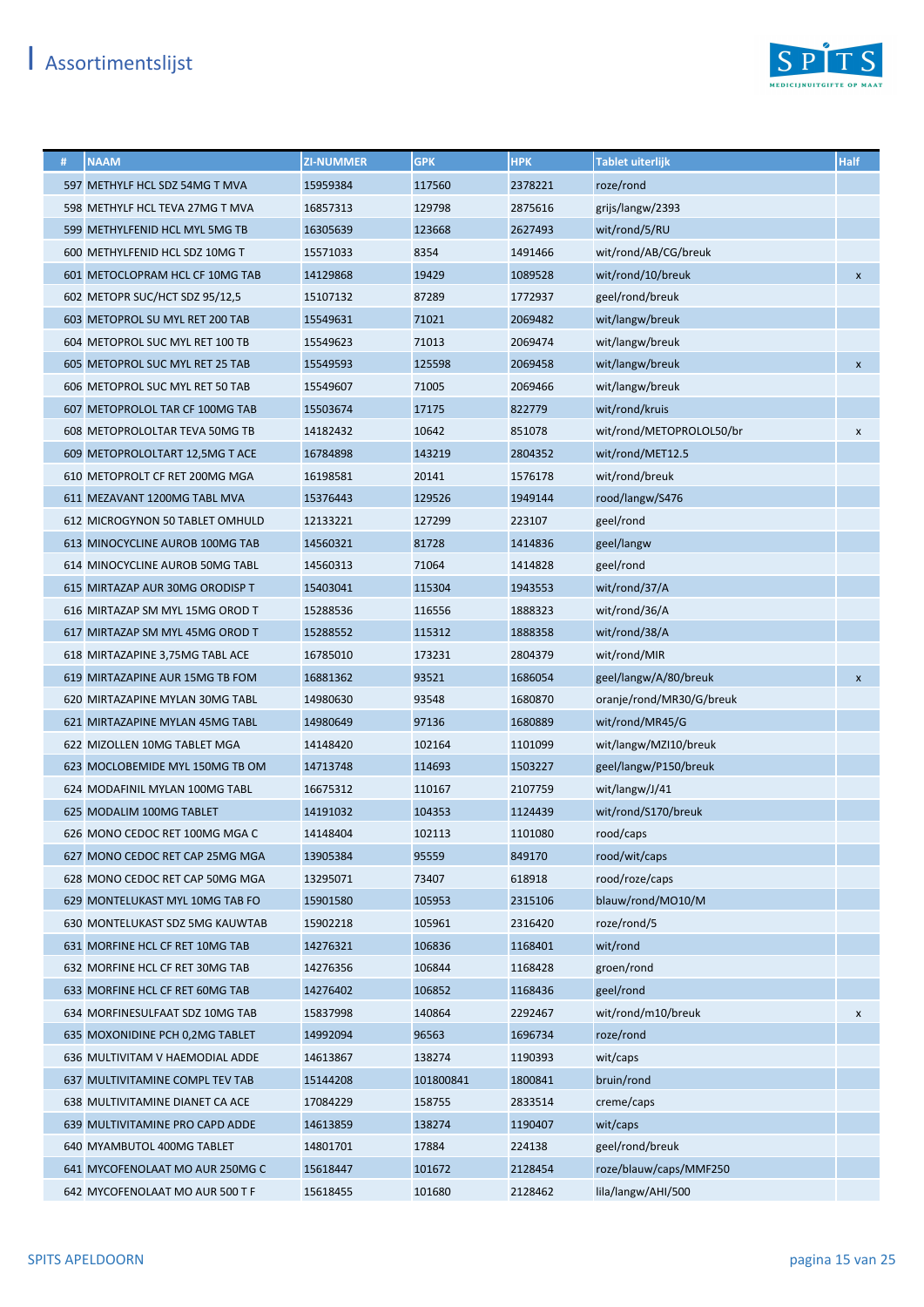

| # | <b>NAAM</b>                     | <b>ZI-NUMMER</b> | <b>GPK</b> | <b>HPK</b> | Tablet uiterlijk           | <b>Half</b> |
|---|---------------------------------|------------------|------------|------------|----------------------------|-------------|
|   | 643 MYFORTIC 360MG TABL MSR     | 14961547         | 121673     | 1675265    | zalm/ovaal/CT              |             |
|   | 644 MYSOLINE 250MG TABLET       | 16330552         | 6971       | 55441      | wit/rond/MM/breuk          | X           |
|   | 645 NALTREXON HCL ACC 50MG TABL | 15598586         | 102997     | 2115476    | geel/langw/breuk           | X           |
|   | 646 NAPROXEN APOTEX 250MG TABL  | 14218011         | 17922      | 1137751    | wit/rond/NAPROXEN250/breuk |             |
|   | 647 NAPROXEN CF 500MG TABLET    | 14880016         | 51233      | 1017209    | wit/langw/breuk            |             |
|   | 648 NAPROXEN TEV 250 TABLET MSR | 14924811         | 83143      | 831271     | wit/rond                   |             |
|   | 649 NAPROXEN TEV 500 TABLET MSR | 14924846         | 83151      | 831298     | wit/langw                  |             |
|   | 650 NATR VAL AUR CH 500MG T MVA | 16920562         | 72257      | 2887975    | wit/langw/breuk            | x           |
|   | 651 NATR VAL TEV CH 300MG T MGA | 15932796         | 77232      | 2425556    | wit/langw/breuk            | X           |
|   | 652 NATR VALP AURO 150MG T MSR  | 15522415         | 14397      | 2058030    | wit/rond                   |             |
|   | 653 NATR VALP AUROB 300MG T MSR | 15522202         | 14400      | 2057891    | wit/rond                   |             |
|   | 654 NATR VALP SDZ CHR 300MG MVA | 15185400         | 77232      | 1817310    | wit/ovaal/breuk            |             |
|   | 655 NATRIUMBICARB 500MG TAB ACE | 16723716         | 23558      | 2768240    | wit/rond/NBC500/breuk      |             |
|   | 656 NATRIUMCHLOR 500MG CAPS ACE | 17029635         | 166421     | 2838400    | wit/caps                   |             |
|   | 657 NATRIUMRISED SDZ 35MG TB FO | 15655008         | 117277     | 2134152    | oranje/langw/35            |             |
|   | 658 NEBIVOLOL AUROB 2,5MG TABL  | 16592182         | 143073     | 2728370    | wit/rond/NL/25/breuk       | x           |
|   | 659 NEBIVOLOL SANDOZ 5MG TABLET | 15999009         | 100293     | 2123568    | wit/rond/kruis             |             |
|   | 660 NEDIOS 250MG CAPSULE        | 13610406         | 84379      | 681768     | roze/rood/caps             |             |
|   | 661 NEORAL 100MG CAPSULE        | 14084449         | 135542     | 839493     | grijs/caps/NVR100mg        |             |
|   | 662 NEORAL 25MG CAPSULE         | 14084430         | 135534     | 839485     | grijs/caps/NVR25mg         |             |
|   | 663 NEOTIGASON 10MG CAPSULE     | 14320959         | 77186      | 635367     | bruin/creme/10/caps        |             |
|   | 664 NEOTIGASON 25MG CAPSULE     | 16948416         | 77194      | 635375     | geel/bruin/caps/25         |             |
|   | 665 NEVIRAPINE SDZ 200MG TABLET | 15919935         | 103586     | 2348632    | wit/langw/H/7/breuk        |             |
|   | 666 NEVIRAPINE TEV 400MG TB MVA | 16264851         | 137499     | 2638037    | wit/ovaal/400              |             |
|   | 667 NEXIUM 20MG TABLET MSR      | 14611198         | 111899     | 1436260    | roze/langw/20MG/AEH        |             |
|   | 668 NEXIUM 40MG MSR TABLET      | 14611163         | 111880     | 1436279    | roze/langw/40MG/AEI        |             |
|   | 669 NIFEDI SDZ RET 30MG TAB MGA | 14887495         | 86061      | 1623397    | roze/rond                  |             |
|   | 670 NIFEDI SDZ RET 60MG TAB MGA | 14887509         | 86088      | 1623400    | roze/rond                  |             |
|   | 671 NIFEDIPINE CF 10MG CAPSULE  | 14040638         | 37834      | 1030566    | bruin/caps                 |             |
|   | 672 NIFEDIPINE CF 5MG CAPSULE   | 14040611         | 54046      | 1030558    | bruin/caps                 |             |
|   | 673 NITRAZEPAM TEV 5MG TABLET   | 13908030         | 17701      | 850624     | wit/rond/TAS/ET/breuk      | X           |
|   | 674 NITROFUR MC APOTEX 50MG CAP | 15522296         | 15695      | 2038331    | geel-wit/caps              |             |
|   | 675 NORFLOXACINE SANDOZ 400MG T | 14708175         | 53392      | 1192582    | wit/rond/breuk             |             |
|   | 676 NORTRIPTYL MILST 50MG TABL  | 16737415         | 67008      | 2779609    | wit/rond/NO/50             |             |
|   | 677 NORTRIPTYL MYL 10MG TAB FO  | 16799860         | 73709      | 2814463    | wit/rond/10                |             |
|   | 678 NORTRIPTYL MYL 25MG TAB FO  | 16799879         | 67016      | 2814455    | wit/rond/25                |             |
|   | 679 NOVONORM 0,5MG TABLET       | 14217678         | 108197     | 1137654    | wit/rond                   |             |
|   | 680 NOVONORM 1MG TABLET         | 14217694         | 108200     | 1137662    | geel/rond                  |             |
|   | <b>681 NOVONORM 2MG TABLET</b>  | 14217716         | 108219     | 1137670    | roze/rond                  |             |
|   | 682 NOZINAN 25MG TABLET         | 12822329         | 18414      | 226319     | geel/rond/nn25/breuk       |             |
|   | 683 NUTROF OMEGA VOEDINGSSUPP C | 15579018         | 101744496  | 1744496    | bruin/caps                 |             |
|   | 684 OLANZAPINE MYL 10MG TABL FO | 15723755         | 99988      | 2200872    | wit/rond/OZ10/G            |             |
|   | 685 OLANZAPINE MYL 5MG TABL FO  | 15723747         | 99953      | 2200864    | wit/rond/OZ5/G             |             |
|   | 686 OLANZAPINE SDZ 10MG OROD TB | 15716147         | 114588     | 2198215    | geel/rond                  |             |
|   | 687 OLANZAPINE SDZ 15MG OROD TB | 15716155         | 114847     | 2198223    | geel/rond                  |             |
|   | 688 OLANZAPINE SDZ 2,5MG TAB FO | 15718735         | 115096     | 2198142    | wit/rond                   |             |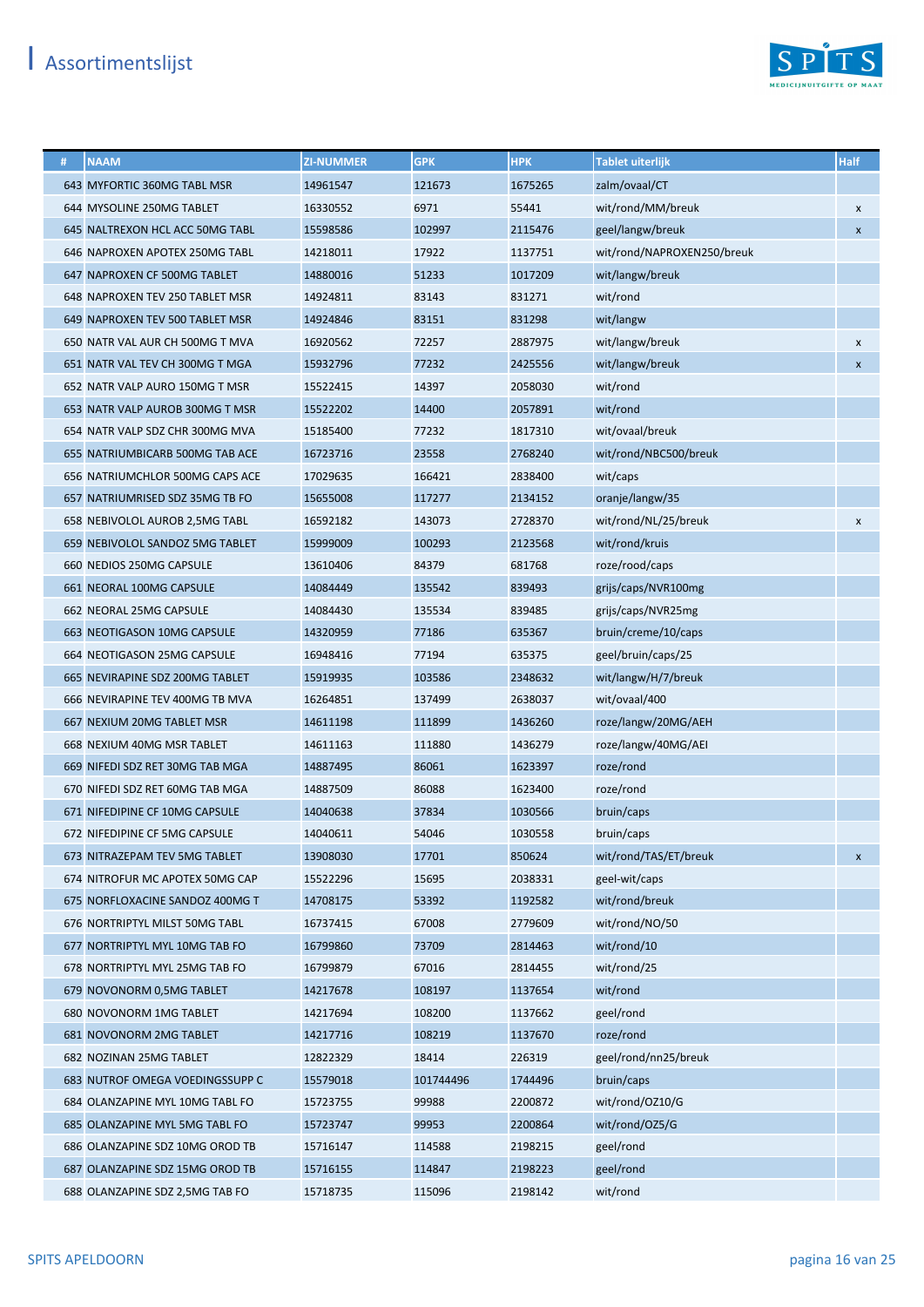

| # | <b>NAAM</b>                     | <b>ZI-NUMMER</b> | <b>GPK</b> | <b>HPK</b> | <b>Tablet uiterlijk</b>    | <b>Half</b>      |
|---|---------------------------------|------------------|------------|------------|----------------------------|------------------|
|   | 689 OLANZAPINE SDZ 20MG OROD TB | 15716163         | 117781     | 2198231    | geel/rond                  |                  |
|   | 690 OLANZAPINE SDZ 5MG OROD TAB | 15716139         | 114596     | 2198207    | geel/rond                  |                  |
|   | 691 OLANZAPINE TEVA 15MG TB FO  | 15679667         | 114839     | 2172593    | blauw/ovaal/OL15           |                  |
|   | 692 OLANZAPINE TEVA 20MG TB FO  | 15679691         | 117773     | 2172615    | roze/ovaal/OL/20           |                  |
|   | 693 OLM MED/HCT TEV 20/12,5 T F | 16247507         | 125016     | 2669870    | perzik/rond                |                  |
|   | 694 OLMESARTANMEDO TEV 10MG T F | 16247477         | 118257     | 2669846    | wit/rond/0/10              |                  |
|   | 695 OLMESARTANMEDO TEV 20MG T F | 16247485         | 118265     | 2669854    | wit/rond/O/20/breuk        |                  |
|   | 696 OLMESARTANMEDO TEV 40MG T F | 16247493         | 118273     | 2669862    | wit/ovaal/O/40/breuk       |                  |
|   | 697 OMEPRAZ SDZ MUT 20MG TB MSR | 15638618         | 130648     | 2124963    | roze/ovaal/breuk           |                  |
|   | 698 OMEPRAZOL AURO 10MG CAP MSR | 14987716         | 115142     | 1544977    | geel/caps                  |                  |
|   | 699 OMEPRAZOL MYLAN 20MG CP MSR | 15715345         | 114529     | 1509896    | wit/caps/OM20              |                  |
|   | 700 OMEPRAZOL MYLAN 40MG CP MSR | 15715361         | 115150     | 1509918    | wit/caps/OM40              |                  |
|   | 701 ONDANSETRON AURO 4MG TAB FO | 16117808         | 82686      | 1986716    | wit/ovaal/E/01             |                  |
|   | 702 ONDANSETRON PCH 8MG TABL FO | 15110850         | 82694      | 1775421    | geel/langw/8/breuk         |                  |
|   | 703 ONGLYZA 2,5MG TABLET        | 16248775         | 136069     | 2159198    | geel/rond/4214/2,5         |                  |
|   | 704 ONGLYZA 5MG TABLET          | 16242041         | 132640     | 2036398    | roze/rond/5/4215           |                  |
|   | 705 ORAP 1MG TABLET             | 15291006         | 9180       | 82082      | roze/rond/ORAP1            |                  |
|   | 706 ORAP 4MG TABLET             | 15302067         | 18554      | 227013     | groen/rond/ORAP4/breuk     |                  |
|   | 707 ORGAMETRIL 5MG TABLET       | 12138738         | 7498       | 58629      | wit/rond/TT4/ORGANON/breuk |                  |
|   | 708 ORTHICA B12-1000 SR TABLET  | 15032027         | 100600016  | 600016     | roze/ovaal                 |                  |
|   | 709 OSFEROL 30000IE TABLET FO   | 16743237         | 158313     | 2781336    | geel/rond                  |                  |
|   | 710 OSTAC 520MG TABLET          | 14218569         | 100005     | 1034510    | wit/langw/E9/breuk         |                  |
|   | 711 OSVAREN TABLET FILMOMHULD   | 16195248         | 136905     | 1979477    | wit/langw/breuk            |                  |
|   | 712 OXAZEPAM 2,5MG TABLET ACE   | 16785371         | 173207     | 2804387    | wit/rond/OXA2,5            |                  |
|   | 713 OXAZEPAM MYLAN 10MG TABLET  | 14846756         | 1023       | 1489267    | wit/rond/OXAZEPAM10/breuk  | X                |
|   | 714 OXAZEPAM TEVA 50MG TABLET   | 13920677         | 20257      | 857807     | wit/rond/OXAZEPAM50/breuk  |                  |
|   | 715 OXCARBAZEPIN MYL 300MG T FO | 15239004         | 110620     | 1854437    | zalm/langw/OX300/GG/breuk  | $\boldsymbol{x}$ |
|   | 716 OXCARBAZEPIN MYL 600MG T FO | 16085647         | 110639     | 1854445    | zalm/langw/OX600/GG/breuk  |                  |
|   | 717 OXCARBAZEPIN SDZ 300MG T FO | 15759520         | 110620     | 2230348    | geel/langw/TE/CG/breuk     |                  |
|   | 718 OXCARBAZEPIN SDZ 600MG T FO | 15759539         | 110639     | 2230356    | roze/langw/TF/CG/breuk     |                  |
|   | 719 OXYBUTYN HCL MYLAN 2,5MG T  | 14884704         | 93920      | 1177192    | blauw/langw/OB2,5/G/breuk  |                  |
|   | 720 OXYBUTYNINE HCL MYLAN 5MG T | 14929589         | 59668      | 1177206    | blauw/rond/OB5/G/breuk     |                  |
|   | 721 OXYCOD HCL AUR RET 80MG MGA | 16026705         | 111465     | 2428628    | groen/rond/OX80            |                  |
|   | 722 OXYCOD HCL SDZ RET 10MG MVA | 15813827         | 111430     | 1960644    | wit/rond                   |                  |
|   | 723 OXYCOD HCL SDZ RET 20MG MVA | 15813835         | 111449     | 1839918    | roze/rond                  |                  |
|   | 724 OXYCOD HCL SDZ RET 40MG MVA | 15824772         | 111457     | 1839926    | geel/rond                  |                  |
|   | 725 OXYCOD HCL TEV RET 15MG MVA | 16316053         | 134244     | 2704404    | grijs/rond/OX15            |                  |
|   | 726 OXYCOD HCL TEV RET 30MG MVA | 16316096         | 134252     | 2704412    | bruin/rond/OX30            |                  |
|   | 727 OXYCOD HCL TEV RET 5MG MVA  | 16316037         | 115932     | 2748339    | blauw/rond/OX5             |                  |
|   | 728 OXYCODON HCL GL 10MG TAB FO | 15854671         | 139750     | 2264722    | blauw/langw/breuk          |                  |
|   | 729 OXYCODON HCL GL 5MG TABL FO | 15854663         | 139742     | 2264714    | blauw/rond                 |                  |
|   | 730 OXYCODON HCL TEV 10MG CAPS  | 16107144         | 116890     | 2522756    | bruin/wit/caps/OXY10       |                  |
|   | 731 OXYCODON HCL TEV 5MG CAPS   | 16107160         | 116904     | 2522780    | bruin-oranje/caps/OXY5     |                  |
|   | 732 OXYCONTIN 10MG TABLET MVA   | 14603829         | 111430     | 1431927    | wit/rond/OC/10             |                  |
|   | 733 PALEXIA 50MG RETARD TB MVA  | 16054229         | 152668     | 2451727    | wit/langw/H1               |                  |
|   | 734 PALIPERID SDZ RET 9MG T MVA | 16736613         | 128090     | 2778947    | roze/rond/P9               |                  |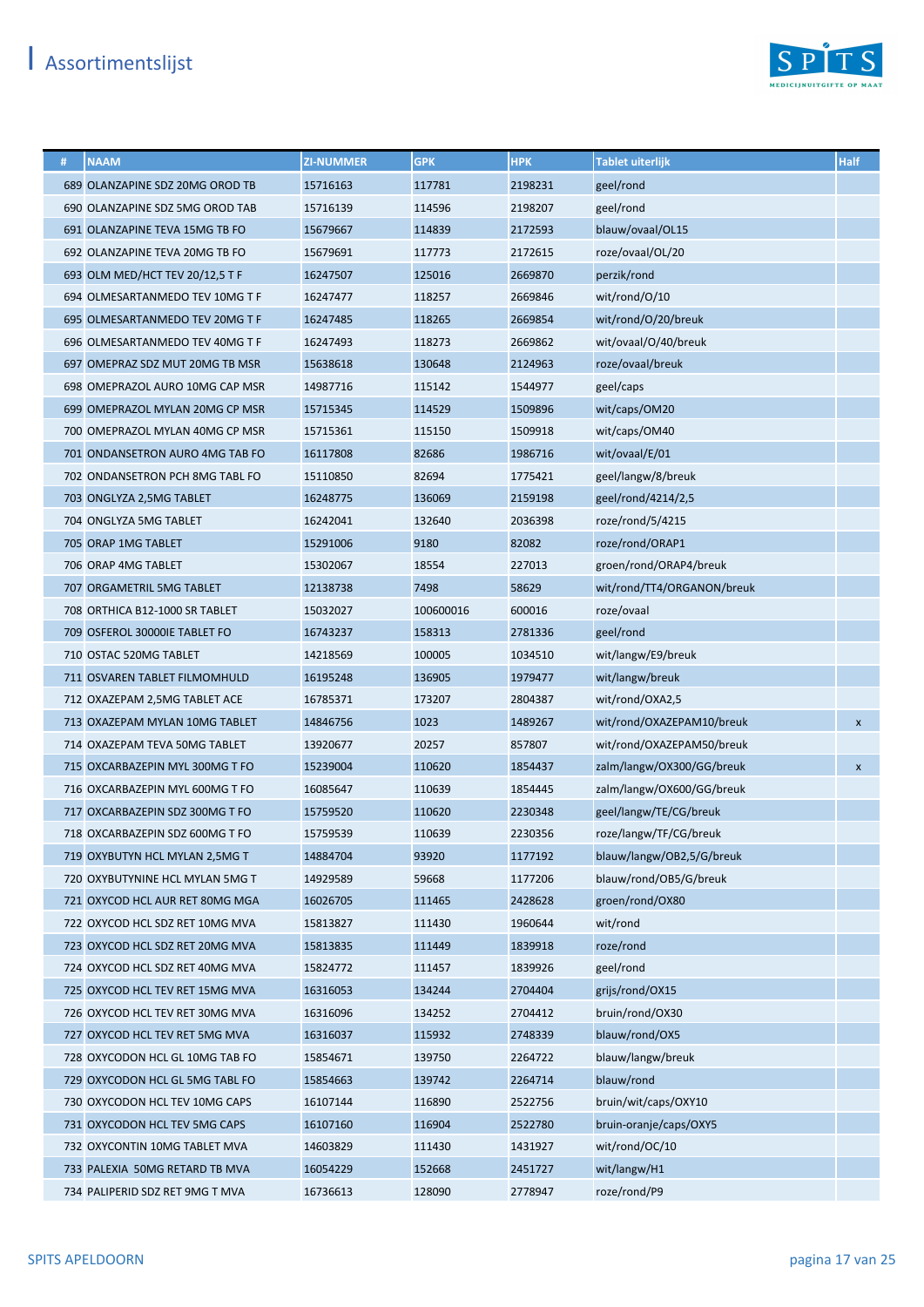

| # | <b>NAAM</b>                     | <b>ZI-NUMMER</b> | <b>GPK</b> | <b>HPK</b> | Tablet uiterlijk             | <b>Half</b> |
|---|---------------------------------|------------------|------------|------------|------------------------------|-------------|
|   | 735 PALIPERID TEV RET 3MG T MVA | 16781961         | 128074     | 2821699    | wit/rond/P3                  |             |
|   | 736 PALIPERID TEV RET 6MG T MVA | 16781988         | 128082     | 2821702    | geel/rond/P6                 |             |
|   | 737 PALLADON SR 4MG CAPSULE MGA | 14910608         | 118826     | 1639706    | blauw/transp/caps/HCR4       |             |
|   | 738 PANCREASE HL CAPSULE MSR    | 13830864         | 138460     | 811459     | wit/rood/HL/caps             |             |
|   | 739 PANTOPRAZOL AUR 40MG TB MSR | 16591798         | 96938      | 2292815    | geel/ovaal                   |             |
|   | 740 PANTOPRAZOL MYL 20MG TB MSR | 15744337         | 106275     | 2018772    | geel/ovaal                   |             |
|   | 741 PANTRIOZYME 25.000IE CA MSR | 16802063         | 138436     | 2814528    | wit/transp/caps              |             |
|   | 742 PANZYTRAT 25000 CAPS MSR    | 16228510         | 138460     | 650803     | bruin/transp/caps            |             |
|   | 743 PARACETAMOL MYLAN 1000MG TB | 16054431         | 125822     | 2134284    | wit/langw/breuk              |             |
|   | 744 PARACETAMOL TEVA 500MG TABL | 15515613         | 2194       | 768901     | wit/rond/breuk               |             |
|   | 745 PARACETAMOL/COFFEI TEV TABL | 14266555         | 61476      | 768898     | wit/rond/TAS/TP/breuk        |             |
|   | 746 PAROXETINE AURO 20MG TAB FO | 17092787         | 157112     | 1995758    | wit/langw/56/C/breuk         |             |
|   | 747 PAROXETINE MYL 30MG TB FILM | 15720063         | 157139     | 1625128    | wit/rond/P3/G/breuk          |             |
|   | 748 PAROXETINE SDZ 10MG TB FILM | 15391736         | 157120     | 1934686    | wit/rond/PX10                |             |
|   | 749 PENTASA 500 TABLET MVA      | 14207044         | 82139      | 648779     | wit/rond/500mg/PENTASA/breuk |             |
|   | 750 PERFENAZINE 2MG TABLET ACE  | 16785398         | 147699     | 2804409    | wit/rond/PRF2                |             |
|   | 751 PERIN TOS/AML T 10/10MG TAB | 16009231         | 155918     | 2425432    | wit/rond/10/10               |             |
|   | 752 PERIND/INDAP MY 2/0,625MG T | 15804151         | 131385     | 2266830    | wit/ovaal                    |             |
|   | 753 PERINDO/INDAP MY 4/1,25MG T | 16280792         | 114359     | 2069490    | wit/ovaal                    |             |
|   | 754 PERINDO/INDAP TEV 8/2,5MG T | 15704858         | 138193     | 2190052    | wit/langw/breuk              |             |
|   | 755 PERINDOP TERT-BUT TEV 2MG T | 16529456         | 94838      | 2734257    | wit/rond                     |             |
|   | 756 PERINDOP TERT-BUT TEV 4MG T | 16529464         | 75434      | 2734265    | wit/ovaal/breuk              |             |
|   | 757 PERINDOP TERT-BUT TEV 8MG T | 16537556         | 117722     | 2734273    | wit/rond/breuk               |             |
|   | 758 PHITAL CRANBERRY + C TABLET | 15713407         | 101795805  | 1795805    | roze/langw/breuk             |             |
|   | 759 PHITAL MELATONINE 0,1MG TAB | 15137686         | 101795880  | 1795880    | wit/rond                     |             |
|   | 760 PIOGLITAZON ACC 30MG TABLET | 15801756         | 127884     | 2264927    | wit/rond/PIO/30              |             |
|   | 761 PIOGLITAZON TEVA 45MG TABL  | 15776212         | 127892     | 2241862    | wit/rond/TEVA/45             |             |
|   | 762 PIPAMPERON 10MG TABLET ACE  | 16785428         | 143103     | 2804425    | wit/rond/PIP10               |             |
|   | 763 PIPAMPERON SDZ 40MG TABLET  | 15196763         | 2798       | 1825895    | wit/rond/breuk               |             |
|   | 764 PIRACETAM TEVA 800MG TABLET | 14297442         | 18295      | 647934     | geel/langw/breuk             |             |
|   | 765 PIROXICAM SDZ 10MG DISP TAB | 15195333         | 117013     | 1824953    | wit/rond/breuk               |             |
|   | 766 PIROXICAM SDZ 20MG DISP TAB | 15195341         | 117021     | 704989     | wit/rond/breuk               |             |
|   | 767 PLAVIX 75MG TABLET FILMOMH  | 16759753         | 156655     | 1137646    | roze/rond/75                 |             |
|   | 768 PLENDIL 2,5MG TABLET MVA    | 13681176         | 88706      | 721565     | geel/rond/AFL/2.5            |             |
|   | 769 PRADAXA 110MG CAPSULE       | 15908895         | 129720     | 1929461    | blauw/caps/R110              |             |
|   | 770 PRADAXA 150MG CAPSULE       | 15908909         | 137057     | 2139715    | blauw/wit/caps/R150          |             |
|   | 771 PRADAXA 75MG CAPSULE        | 15908887         | 129712     | 1929453    | wit/caps/R75                 |             |
|   | 772 PRAMIP SAND RET 3MG(2,1MG)  | 16064461         | 132314     | 2458403    | wit/rond/210                 |             |
|   | 773 PRAMIP SD RT 2,25MG(1,57MG) | 16064453         | 134112     | 2458373    | wit/rond/157                 |             |
|   | 774 PRAMIP SD RT0,375MG(0,26MG) | 16064437         | 132330     | 2458357    | wit/rond/026                 |             |
|   | 775 PRAMIP T RET 1,5MG(1,05MG)  | 16078578         | 132306     | 2516179    | wit/rond/105                 |             |
|   | 776 PRAMIP T RET 4,5MG(3,15MG)  | 16078616         | 132322     | 2516217    | wit/rond/315                 |             |
|   | 777 PRAMIP T RT 3,75MG(2,62MG)  | 16078608         | 134104     | 2516209    | wit/rond/262                 |             |
|   | 778 PRAMIPE AUR0,125MG(0,088MG) | 16591909         | 106364     | 2277638    | wit/rond/Y/41                |             |
|   | 779 PRAMIPEX TEV 0,25MG(0,18MG) | 15603873         | 106372     | 2118750    | wit/rond/P2/93/breuk         |             |
|   | 780 PRAMIPEX TEV 0,5MG(0,35MG)  | 15603903         | 134805     | 2118777    | wit/ovaal/8023/93/breuk      |             |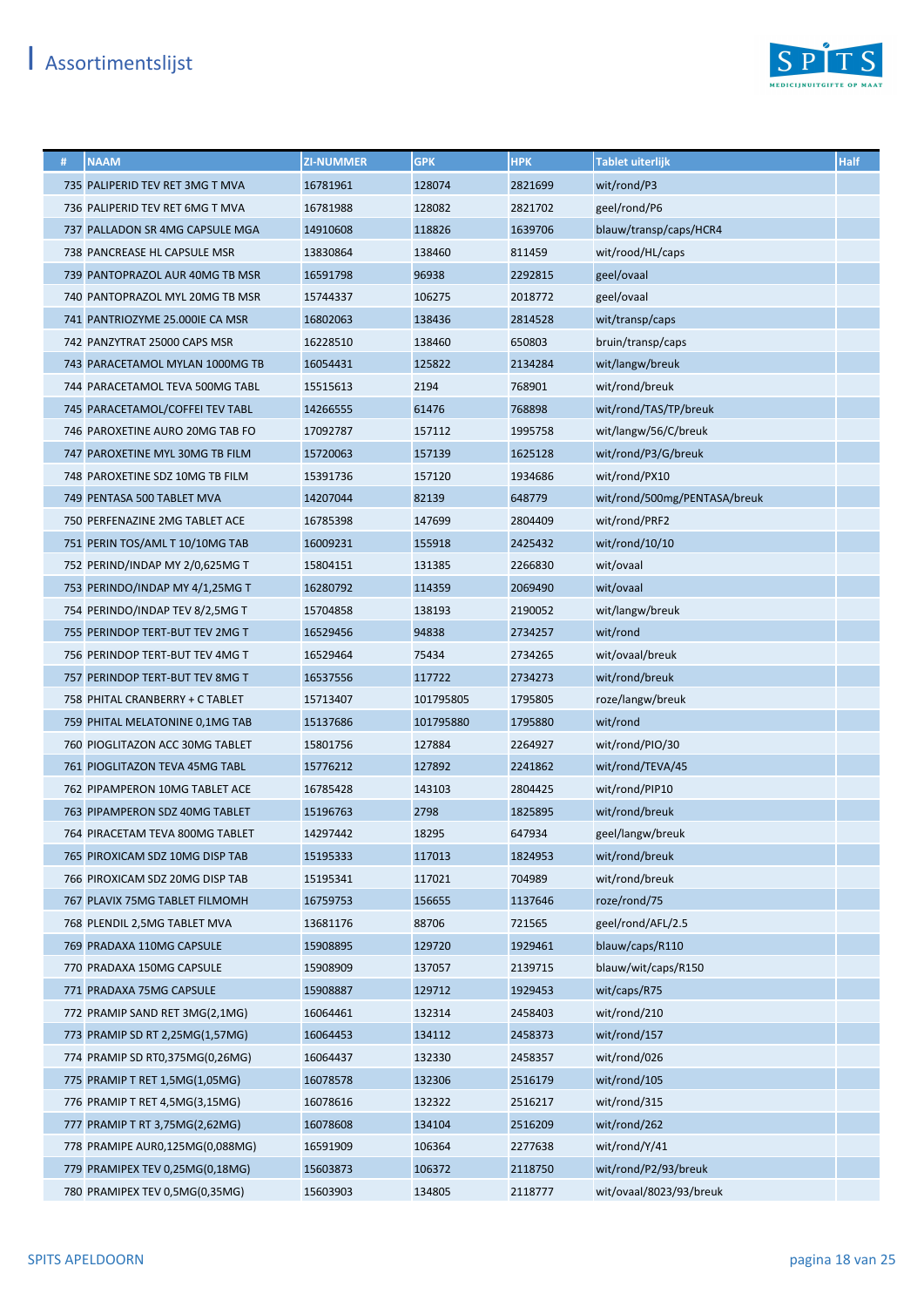

| # | <b>NAAM</b>                     | <b>ZI-NUMMER</b> | <b>GPK</b> | <b>HPK</b> | Tablet uiterlijk             | <b>Half</b> |
|---|---------------------------------|------------------|------------|------------|------------------------------|-------------|
|   | 781 PRAMIPEX TEVA 1MG(0,7MG)    | 15603911         | 102970     | 2118785    | wit/rond/8024/93/breuk       |             |
|   | 782 PRASUGREL TEV 10MG TABL FO  | 16738993         | 177245     | 2803739    | oranjebruin/langw/P10/breuk  |             |
|   | 783 PRASUGREL TEV 5MG TABL FO   | 16739000         | 177237     | 2803755    | geel/langw/P5                |             |
|   | 784 PRAVASTATINENA AUROB 20MG T | 16602021         | 79561      | 2288028    | geel/langw/Y/61/breuk        |             |
|   | 785 PRAVASTATINENA SDZ 10MG TAB | 14941899         | 79553      | 1659847    | geel/langw/P10/breuk         |             |
|   | 786 PRAVASTATINENA SDZ 40MG TAB | 14941910         | 100811     | 1659863    | geel/langw/P40/breuk         |             |
|   | 787 PREDNISOLON 1MG TABL ACE    | 16864212         | 163627     | 2856891    | wit/rond                     |             |
|   | 788 PREDNISOLON MYL 20MG TABLET | 15527166         | 111872     | 2060728    | wit/rond/PLN/20/breuk        |             |
|   | 789 PREDNISOLON MYL 30MG TABLET | 15499774         | 115800     | 2040964    | wit/rond/PREDNISOLON30/breuk |             |
|   | 790 PREDNISOLON TEVA 5MG TABLET | 13921398         | 23809      | 858102     | roze/rond/TASXN/breuk        | x           |
|   | 791 PREGABALINE MYL 150MG CAPS  | 16190173         | 122203     | 2551918    | perzik/wit/caps/MYLAN/PB150  |             |
|   | 792 PREGABALINE MYL 300MG CAPS  | 17053609         | 122211     | 2551926    | perzik/wit/caps/PB300/MYLAN  |             |
|   | 793 PREGABALINE MYL 75MG CAPS   | 16949129         | 122181     | 2551896    | perzik/caps/PB75/MYLAN       |             |
|   | 794 PREGABALINE TEVA 25MG CAPS  | 16142691         | 122173     | 2547384    | ivoor/caps/25                |             |
|   | 795 PRIADEL 400MG TABLET MGA    | 13805509         | 8621       | 64998      | wit/rond/PRIADEL/breuk       |             |
|   | 796 PRIMIDON 25MG TABLET ACE    | 16802616         | 150207     | 2814919    | wit/rond/PMD25               |             |
|   | 797 PRIMIDON 31,25MG TABLET ACE | 16802624         | 143324     | 2814889    | wit/rond/PMD31.25            |             |
|   | 798 PROGRAFT 0,5MG CAPSULE      | 14557304         | 133078     | 1412957    | geel/caps/0,5mg/607          |             |
|   | 799 PROGRAFT 1MG CAPSULE        | 14036878         | 133086     | 1027166    | wit/caps/1MG/617             |             |
|   | 800 PROGRAFT 5MG CAPSULE        | 14036886         | 133094     | 1027174    | roze/caps/5mg/f657           |             |
|   | 801 PROGYNOVA 1MG DRAGEE        | 13156519         | 388        | 13846      | geel/rond                    |             |
|   | 802 PROMETHAZINE 12,5MG TAB DMB | 16960491         | 172480     | 2958309    | wit/rond                     |             |
|   | 803 PROMOCARD 120MG DURETTE MGA | 16302745         | 100943     | 1046691    | wit/langw/AIF                |             |
|   | 804 PROMOCARD 30MG DURETTE MGA  | 16302702         | 96202      | 868574     | roze/langw/All/breuk         |             |
|   | 805 PROPRANOL HCL TEVA RET 80MG | 13612948         | 50970      | 683639     | wit/transp/caps              |             |
|   | 806 PROPRANOLOL HCL TEVA 10MG T | 14182475         | 16306      | 666793     | wit/rond/PROPRANOLOL10       |             |
|   | 807 PROPRANOLOL HCL TEVA 40MG T | 13597442         | 16314      | 666785     | wit/rond/PROPRANOLOL40/breuk |             |
|   | 808 PROPRANOLOL HCL TEVA 80MG T | 13280406         | 16322      | 610739     | wit/rond/PROPRANOLOL80       |             |
|   | 809 PROPYLTHIOURACIL APO 50MG T | 15768996         | 23825      | 2237377    | wit/rond/TASZS/breuk         |             |
|   | 810 PROTHIADEN 75MG DRAGEE      | 15262995         | 48224      | 463248     | wit/rond                     |             |
|   | 811 PROTHIADEN MITIS 25MG CAPS  | 15263002         | 51284      | 536903     | wit/caps/P25                 |             |
|   | 812 PROVERA 10MG TABLET         | 16101855         | 15288      | 529575     | wit/rond/UPJOHN50/breuk      |             |
|   | 813 PROVERA 200MG TABLET        | 14043580         | 53031      | 551864     | wit/rond/U320/breuk          |             |
|   | 814 PYRAZINAMIDE CF 500MG TAB   | 14130653         | 46507      | 1089714    | wit/rond/breuk               |             |
|   | 815 PYRIDOXINE HCL TEV 100MG TB | 14053136         | 49050      | 1036610    | wit/rond/breuk               |             |
|   | 816 PYRIDOXINE HCL TEV 20MG TAB | 13971328         | 23884      | 891037     | wit/rond/TAS HU/breuk        |             |
|   | 817 PYRIDOXINE HCL TEV 50MG TAB | 14053098         | 49042      | 1036602    | wit/rond/breuk               |             |
|   | 818 QUETIAPINE 12,5MG TABL ACE  | 16723651         | 154881     | 2768259    | wit/rond/QUE12,5             |             |
|   | 819 QUETIAPINE 6,25MG TABL ACE  | 16723678         | 156833     | 2768267    | wit/rond/QUE6,25             |             |
|   | 820 QUETIAPINE MYL 25MG TABL FO | 15772632         | 113980     | 2239809    | roze/rond/Q                  |             |
|   | 821 QUETIAPINE SDZ 150MG TB MVA | 16288378         | 134589     | 2597012    | wit/langw/150                |             |
|   | 822 QUETIAPINE TEV 100MG TAB FO | 15741184         | 113972     | 2217562    | oranje/rond/100              |             |
|   | 823 QUETIAPINE TEV 200MG TAB FO | 15741206         | 113964     | 2217570    | wit/rond/200                 |             |
|   | 824 QUETIAPINE TEV 200MG TB MVA | 15756394         | 127825     | 2228424    | geel/langw/Q200              |             |
|   | 825 QUETIAPINE TEV 300MG TAB FO | 15741222         | 113956     | 2217589    | geel/langw/300               |             |
|   | 826 QUETIAPINE TEV 300MG TB MVA | 15756424         | 127833     | 2228432    | creme/langw/Q300             |             |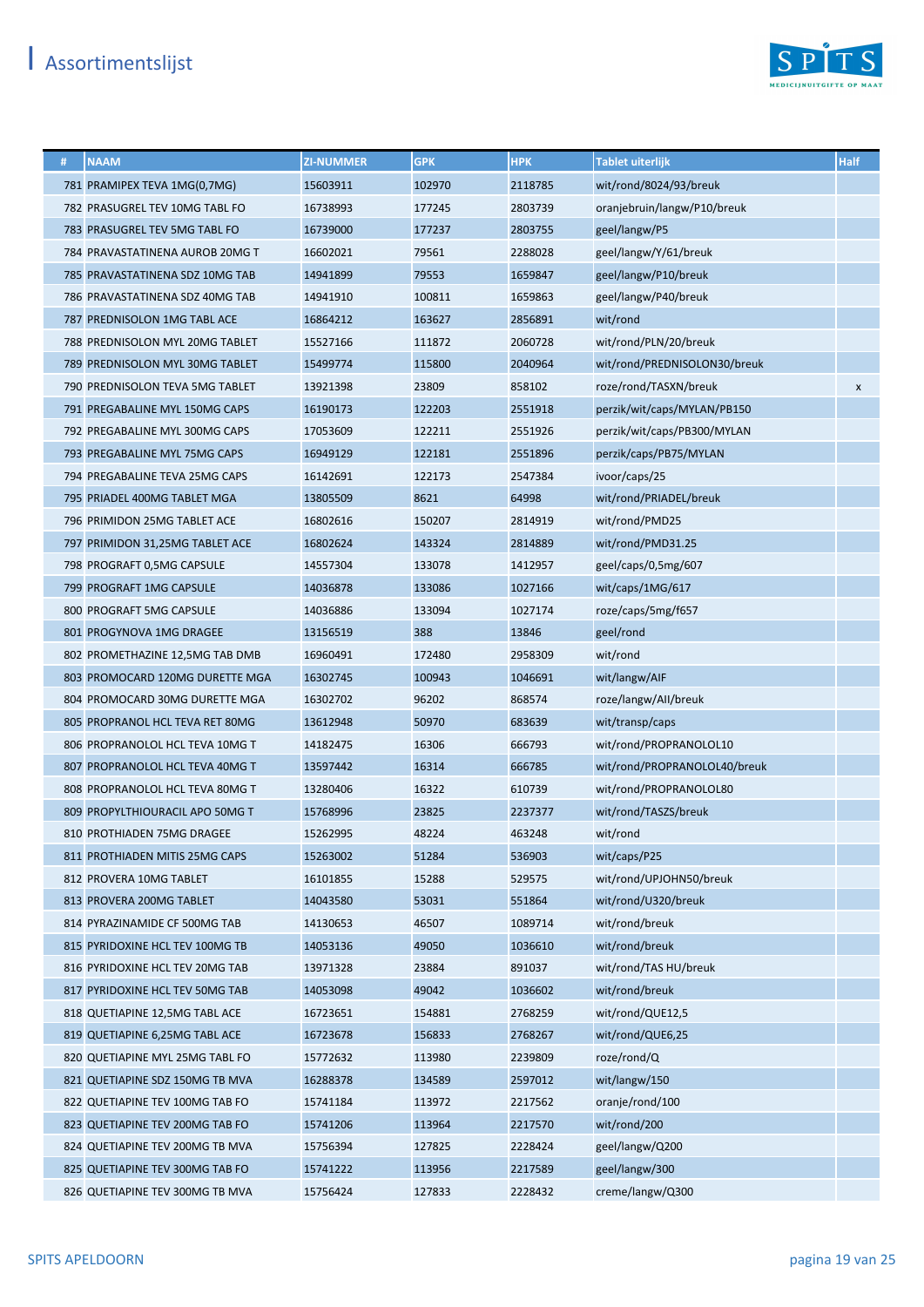

| # | <b>NAAM</b>                     | <b>ZI-NUMMER</b> | <b>GPK</b> | <b>HPK</b> | <b>Tablet uiterlijk</b>    | Half               |
|---|---------------------------------|------------------|------------|------------|----------------------------|--------------------|
|   | 827 QUETIAPINE TEV 400MG TB MVA | 15756459         | 127841     | 2228440    | wit/langw/g400             |                    |
|   | 828 QUETIAPINE TEV 50MG TAB MVA | 15756351         | 127817     | 2228416    | bruin/langw/Q50            |                    |
|   | 829 RABEPRAZO NA AUR 10MG T MSR | 15832406         | 108944     | 2288664    | roze/ovaal                 |                    |
|   | 830 RABEPRAZO NA SDZ 20MG T MSR | 15835375         | 108952     | 2290596    | geel/rond                  |                    |
|   | 831 RALOXIFEEN TEV 60MG TABL FO | 15922979         | 105171     | 2360446    | wit/ovaal/60/N             |                    |
|   | 832 RAMIPR/HYDRTHIA AUR 5/25 TB | 15488713         | 94080      | 2033763    | wit/langw/25/breuk         |                    |
|   | 833 RAMIPRIL SANDOZ 10MG TABLET | 14872951         | 112216     | 1613073    | wit/langw/breuk            |                    |
|   | 834 RAMIPRIL SDZ 2,5MG TABLET   | 14872935         | 104388     | 1613057    | creme/langw/breuk          |                    |
|   | 835 RAMIPRIL SDZ 5MG TABLET     | 14872943         | 104396     | 1613065    | roze/langw/breuk           |                    |
|   | 836 RAMIPRIL TEVA 1,25MG TABLET | 16012798         | 105295     | 2441896    | geel/langw                 |                    |
|   | 837 RAPAMUNE 1MG TABLET FILMOMH | 14753413         | 115568     | 1488961    | wit/driehoek/RAPAMUNE-1mg  |                    |
|   | 838 RASAGILINE AUR 1MG TABLET   | 16224736         | 160598     | 2571463    | wit/ovaal/R9SE/1           |                    |
|   | 839 RASILEZ 150MG TABL FILMOMH  | 15587746         | 128449     | 1914715    | roze/rond/IL/NVR           |                    |
|   | 840 RASILEZ 300MG TABL FILMOMH  | 15587754         | 128457     | 1914723    | roze/ovaal/IU/NVR          |                    |
|   | 841 REAGILA 1,5MG CAPSULE       | 16896289         | 175587     | 2779579    | wit/caps/GR1,5             |                    |
|   | 842 REAGILA 3MG CAPSULE         | 16896297         | 175595     | 2779587    | groen-wit/caps/GR3         |                    |
|   | 843 REAPAM 10MG TABLET          | 14991977         | 10790      | 99341      | wit/rond/breuk             |                    |
|   | 844 REFUSAL 250MG TABLET        | 17065895         | 574        | 15067      | wit/rond/RF250/breuk       |                    |
|   | 845 RENAGEL 800MG TABL FILMOMH  | 15356051         | 114324     | 1491229    | wit/langw/RENAGEL800       |                    |
|   | 846 RIFAMPICINE SDZ 150MG CAPS  | 14818825         | 698        | 1573489    | roodbruin/caps/150NG       |                    |
|   | 847 RIFAMPICINE SDZ 300MG CAPS  | 14818833         | 19739      | 1573497    | rood-bruin/caps/300NG      |                    |
|   | 848 RIFINAH 300/150MG TABLET FO | 16347250         | 93890      | 833703     | oranje/langw               |                    |
|   | 849 RILUZOL SDZ 50MG TABL F OMH | 15822745         | 99236      | 2282305    | wit/langw/RLZ              |                    |
|   | 850 RISEDRONAATNATR CF 5MG T FO | 15597113         | 114294     | 2114488    | wit/rond                   |                    |
|   | 851 RISPERDAL 0,5MG TABLET OMH  | 14561085         | 110213     | 1415085    | rood/langw/RIS0,5/JANSSEN  |                    |
|   | 852 RISPERDAL 1MG TABLET OMHULD | 14318660         | 105325     | 783358     | wit/langw/Ris1/breuk       |                    |
|   | 853 RISPERDAL 2MG TABLET OMHULD | 14318652         | 105333     | 783366     | zalm/langw/ris2/breuk      |                    |
|   | 854 RISPERDAL 3MG TABLET OMHULD | 13772813         | 105341     | 783374     | geel/langw/ris3/breuk      |                    |
|   | 855 RISPERIDON AUR 0,5MG TOMH   | 16370635         | 110213     | 1943669    | groen/langw/A/50/breuk     | $\mathsf{x}$       |
|   | 856 RISPERIDON AUR 1MG TABL OMH | 16528468         | 105325     | 1943677    | wit/langw/51/a/breuk       |                    |
|   | 857 RISPERIDON CF 2MG TAB OMH   | 15321657         | 105333     | 1896202    | oranje/langw/R2/breuk      |                    |
|   | 858 RISPERIDON PCH 3MG TABL OMH | 15300986         | 105341     | 1898000    | geel/rond/RIS3/breuk       |                    |
|   | 859 RISPERIDON PCH 4MG TABL OMH | 15301044         | 105368     | 1898019    | groen/rond/RIS/4/breuk     |                    |
|   | 860 RITALIN 10MG TABLET         | 12530557         | 8354       | 63525      | wit/rond/AB/CG/breuk       |                    |
|   | 861 RITMOFORINE RET250MGTAB MGA | 12316334         | 38032      | 407569     | wit/rond/E013/breuk        | $\pmb{\mathsf{x}}$ |
|   | 862 RITONAVIR MYL 100MG TABL FO | 16668847         | 134031     | 2765322    | geel/langw/M163            |                    |
|   | 863 RIVASTIGMINE MYL 1,5MG CAPS | 15690687         | 104582     | 2179911    | geel/caps/RG15/G           |                    |
|   | 864 RIVASTIGMINE MYL 4,5MG CAPS | 15698084         | 104604     | 2179946    | bruin/caps/RG45/G          |                    |
|   | 865 RIVASTIGMINE MYLAN 3MG CAPS | 15690709         | 104590     | 2179938    | oranje/caps/RG30/G         |                    |
|   | 866 RIVASTIGMINE MYLAN 6MG CAPS | 15690733         | 104612     | 2179954    | terra-oranje/caps/RG60/G   |                    |
|   | 867 RIVOTRIL 0,5MG TABLET       | 12145262         | 19860      | 231355     | oranje/rond/ROCHE0,5/breuk | X                  |
|   | 868 RIVOTRIL 2MG TABLET         | 12145270         | 19879      | 231363     | wit/rond/ROCHE2/kruis      |                    |
|   | 869 ROCALTROL 0,25MCG CAPSULE   | 14849755         | 40126      | 419192     | oranje-wit/caps            |                    |
|   | 870 ROPINIR SDZ RET 4MG TAB MGA | 15683230         | 128805     | 2174758    | bruin/ovaal                |                    |
|   | 871 ROPINIR SDZ RET 8MG TAB MGA | 15683249         | 128813     | 2174766    | roze/ovaal                 |                    |
|   | 872 ROPINIR TEV RET 2MG TAB MGA | 15719138         | 128791     | 2200554    | roze/ovaal                 |                    |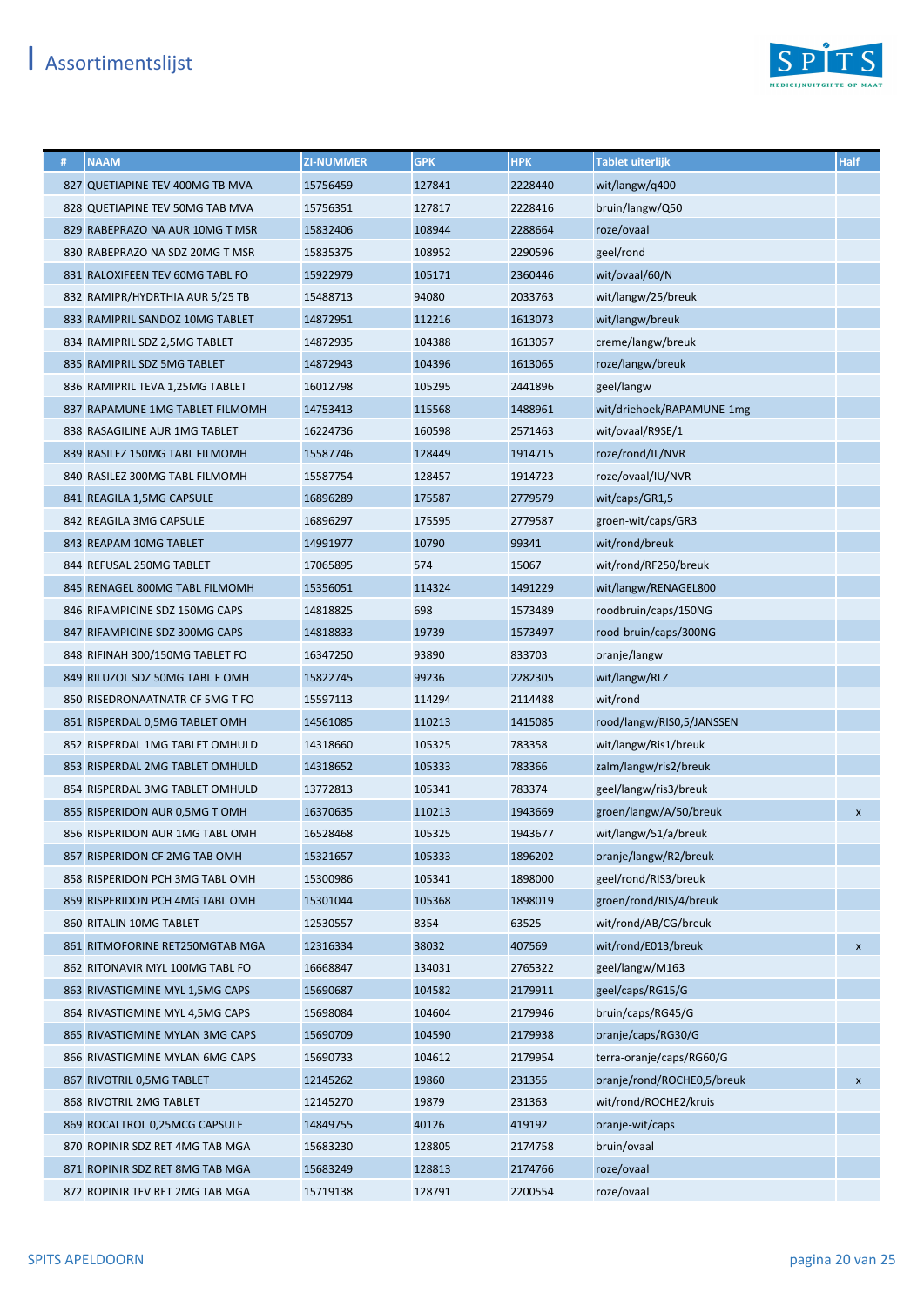

| # | <b>NAAM</b>                     | <b>ZI-NUMMER</b> | <b>GPK</b> | <b>HPK</b> | <b>Tablet uiterlijk</b>  | Half |
|---|---------------------------------|------------------|------------|------------|--------------------------|------|
|   | 873 ROPINIROL GLEN 0,5MG TAB FO | 15625419         | 105147     | 2107147    | geel/rond/G/254          |      |
|   | 874 ROPINIROL PCH 0,25MG TAB FO | 15485528         | 101974     | 2031450    | wit/rond/R0.25           |      |
|   | 875 ROPINIROL PCH 1MG TABL FO   | 15485544         | 101982     | 2031477    | groen/rond/R1            |      |
|   | 876 ROPINIROL PCH 2MG TABL FO   | 15485552         | 101990     | 2031485    | roze/rond/R2             |      |
|   | 877 ROSUVASTATIN AUR 20MG TB FO | 16604792         | 180394     | 2733951    | roze/rond/J/55           |      |
|   | 878 ROSUVASTATIN MYL 40MG TB FO | 16595459         | 180408     | 2734036    | roze/ovaal/M/RS4         |      |
|   | 879 ROSUVASTATIN SDZ 5MG TB FO  | 16595866         | 180378     | 2734079    | bruin/rond               |      |
|   | 880 ROSUVASTATINE TEV 10MG T FO | 16375998         | 180386     | 2735245    | roze/rond/breuk          |      |
|   | 881 ROTER VIT C 70MG TABL CITR  | 15592898         | 102110938  | 2110938    | geel/rond/ROTER          |      |
|   | 882 RUPAFIN 10MG TABLET         | 15713261         | 137081     | 2196638    | roze/rond                |      |
|   | 883 RXULTI 1MG TABL FILMOMHULD  | 16796403         | 177717     | 2810859    | geel/rond/BRX1           |      |
|   | 884 RYTMONORM 150MG TABL OMHULD | 16156900         | 104655     | 611840     | wit/rond/150             |      |
|   | 885 SABRIL 500MG TABLET         | 15181936         | 81981      | 648442     | wit/langw/sabril/breuk   |      |
|   | 886 SALOFALK 500MG TABLET MSR   | 15563332         | 66494      | 602647     | geel/langw               |      |
|   | 887 SANDOMIGRAN 0,5MG TABL OMH  | 16210735         | 127418     | 81043      | wit/rond                 |      |
|   | 888 SELINCRO 18MG TABL FILMOMH  | 15921859         | 142778     | 2348934    | wit/ovaal/S              |      |
|   | 889 SELOKEEN ZOC 100 TABLET MGA | 15860310         | 71013      | 613622     | wit/rond/AMS/breuk       |      |
|   | 890 SELOKEEN ZOC 200 TABLET MGA | 13274813         | 71021      | 613630     | wit/ovaal/AMY/breuk      |      |
|   | 891 SELOKEEN ZOC 50 TABLET MGA  | 13274791         | 71005      | 613614     | wit/rond/AMO/breuk       |      |
|   | 892 SEMPREX 8MG CAPSULE         | 15517071         | 83801      | 670731     | wit/caps                 |      |
|   | 893 SERDOLECT 4MG TABL FILMOMH  | 14060922         | 100498     | 1031287    | geel/ovaal/S4            |      |
|   | 894 SEROQUEL 100MG TABL FILMOMH | 16941381         | 113972     | 1135007    | geel/rond/SEROQUEL100    |      |
|   | 895 SEROQUEL 200MG TABL FILMOMH | 14303922         | 113964     | 1135015    | wit/rond/seroquel200     |      |
|   | 896 SEROQUEL 25MG TABL FILMOMH  | 14303868         | 113980     | 1134981    | roze/rond/SEROQUEL25mg   |      |
|   | 897 SEROQUEL XR 150MG TABL MVA  | 15360865         | 134589     | 1937340    | wit/langw/xr150          |      |
|   | 898 SEROQUEL XR 200MG TABL MVA  | 15285812         | 127825     | 1886096    | geel/langw/XR200         |      |
|   | 899 SEROQUEL XR 300MG TABL MVA  | 15285839         | 127833     | 1886118    | creme/langw/XR300        |      |
|   | 900 SEROQUEL XR 400MG TABL MVA  | 15285855         | 127841     | 1886126    | wit/langw/XR400          |      |
|   | 901 SEROQUEL XR 50MG TABL MVA   | 15285790         | 127817     | 1886088    | roze/langw/XR50          |      |
|   | 902 SEROXAT 20MG TABLET FILMOMH | 13609750         | 157112     | 680990     | wit/langw/20/breuk       |      |
|   | 903 SERTRALINE 12,5MG TABL DMB  | 16903382         | 178616     | 2912473    | wit/rond/STL12.5         |      |
|   | 904 SERTRALINE AUR 100MG TAB FO | 15369722         | 93009      | 1943766    | wit/langw/82/A           |      |
|   | 905 SERTRALINE MYLA 50MG TAB FO | 15085228         | 92991      | 1757326    | wit/langw/ST50/G/breuk   | X    |
|   | 906 SEVELAMEERCAR TEV 800MG T F | 16019571         | 131474     | 2481693    | wit/langw/SVL            |      |
|   | 907 SEVIKAR 20/5MG TABL FILMOMH | 15398900         | 156019     | 1966936    | wit/rond/c73             |      |
|   | 908 SIFROL 0,125MG(0,088MG B)TB | 14298872         | 106364     | 1110144    | wit/rond/P6              |      |
|   | 909 SIFROL 0,375MG(0,26MGB)T MV | 15507254         | 132330     | 2046504    | wit/rond/p1              |      |
|   | 910 SIFROL 4,5MG(3,15MG B)T MVA | 15507297         | 132322     | 2046539    | wit/ovaal/P5             |      |
|   | 911 SILDENAFIL TEV 20MG TABL FO | 16318110         | 125172     | 2651440    | wit/rond/20              |      |
|   | 912 SILODOSINE TEVA 4MG CAPSULE | 16840925         | 136212     | 2870452    | geel/caps/4              |      |
|   | 913 SILODOSINE TEVA 8MG CAPSULE | 16840933         | 136220     | 2870460    | wit/caps/8               |      |
|   | 914 SIMVASTATIN MYLAN 10MG T FO | 15429962         | 116572     | 1593390    | roze/ovaal/SM10/G/breuk  |      |
|   | 915 SIMVASTATIN MYLAN 20MG T FO | 15429970         | 116580     | 1593404    | bruin/ovaal/SM20/G/breuk |      |
|   | 916 SIMVASTATIN MYLAN 40MG T FO | 15429989         | 116599     | 1593412    | roze/ovaal/SM40/G        |      |
|   | 917 SIMVASTATINE TEV 80MG T FO  | 15858995         | 122629     | 2303124    | roze/langw/breuk         |      |
|   | 918 SINEMET 125 TABLET          | 12309923         | 38318      | 410020     | geel/ovaal/650/breuk     |      |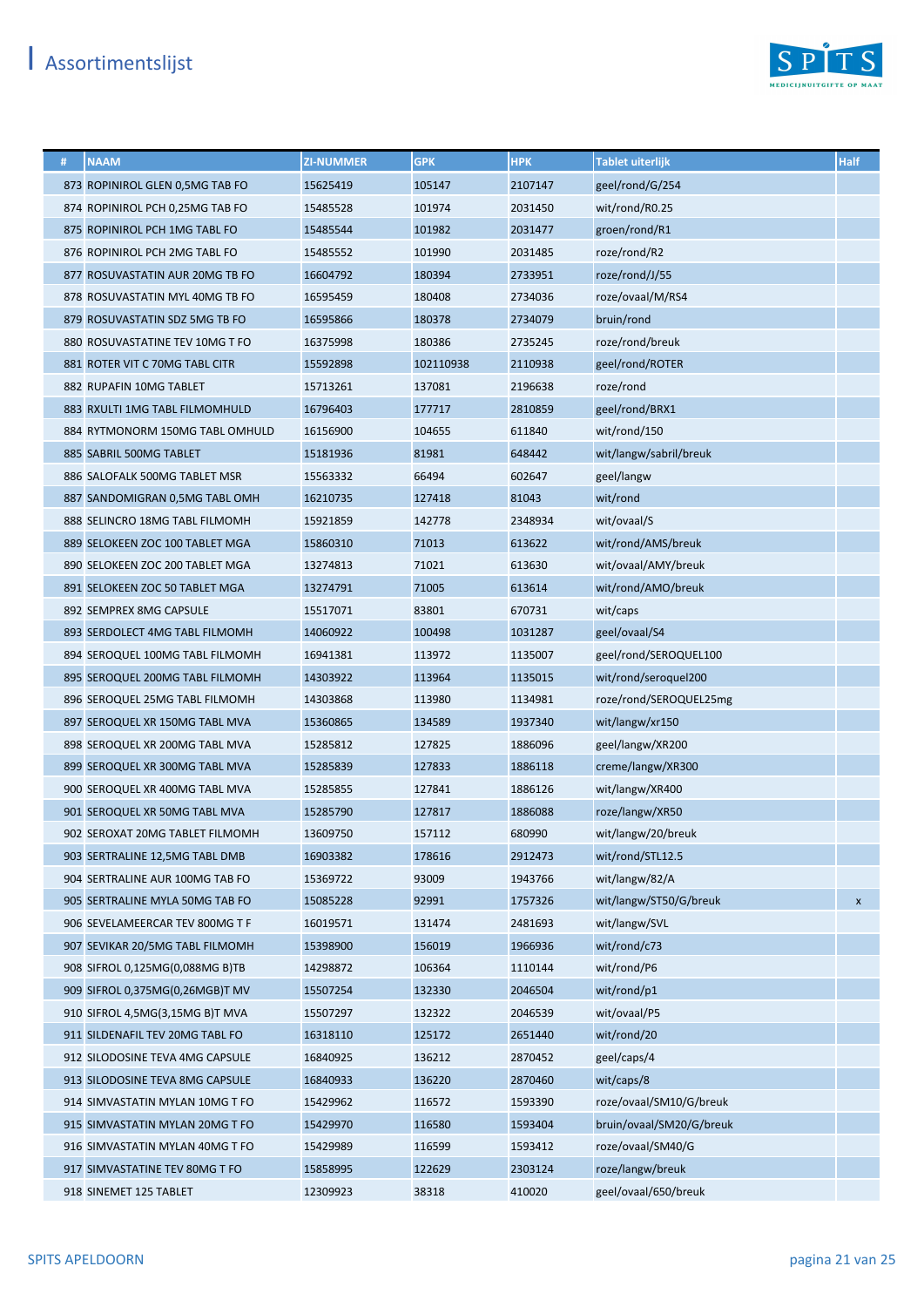

| # | <b>NAAM</b>                     | <b>ZI-NUMMER</b> | <b>GPK</b> | <b>HPK</b> | <b>Tablet uiterlijk</b>       | Half |
|---|---------------------------------|------------------|------------|------------|-------------------------------|------|
|   | 919 SINEMET 62,5 TABLET         | 13616978         | 65803      | 600822     | geel/ovaal/520/breuk          | X    |
|   | 920 SIRDALUD 2MG TABLET         | 14084678         | 54410      | 567086     | wit/rond/OZ/breuk             |      |
|   | 921 SIRDALUD MR 6MG CAPSULE MGA | 14084643         | 75086      | 629162     | wit/caps/sirdalud6mg          |      |
|   | 922 SKILARENCE 120MG TABL MSR   | 16644719         | 133248     | 2766590    | blauw/rond                    |      |
|   | 923 SKILARENCE 30MG TABLET MSR  | 16644670         | 133221     | 2766582    | wit/rond                      |      |
|   | 924 SLOW K 600MG TABLET MGA     | 16315286         | 8710       | 78069      | oranje/rond                   |      |
|   | 925 SOLIFEN SUC MYL 10MG TAB FO | 16800001         | 121983     | 2814625    | roze/rond/SF10/M              |      |
|   | 926 SOLIFENA SUC MYL 5MG TAB FO | 16799917         | 121975     | 2814609    | geel/rond/SF5/M               |      |
|   | 927 SOTALOL HCL AUROB 40MG TABL | 16592395         | 127868     | 2728389    | wit/rond/40                   |      |
|   | 928 SOTALOL HCL MYLAN 80MG TAB  | 15759326         | 10111      | 1177249    | wit/rond/SL/80/breuk          |      |
|   | 929 SPIRONOLACTON 12,5MG TB ACE | 16723643         | 142980     | 2768216    | wit/rond/SPI12,5              |      |
|   | 930 SPIRONOLACTON ACC 100MG TAB | 16735935         | 12009      | 2002833    | wit/rond/AF                   |      |
|   | 931 SPIRONOLACTON MYLAN 25MG T  | 14861003         | 11770      | 1450786    | wit/rond                      |      |
|   | 932 SPIRONOLACTON MYLAN 50MG T  | 14939460         | 38520      | 1450794    | wit/rond                      |      |
|   | 933 STRATTERA 80MG CAPSULE      | 15400336         | 131156     | 1968114    | bruin/wit/caps/lilly3250/80mg |      |
|   | 934 STRUMAZOL 10MG TABLET       | 16222989         | 1236       | 18287      | wit/rond/breuk                |      |
|   | 935 STRUMAZOL 30MG TABLET       | 16031857         | 70602      | 612464     | wit/rond/30/breuk             |      |
|   | 936 SULFASALAZINE MYL 500MG MSR | 15258769         | 19968      | 1867784    | oranje/langw                  |      |
|   | 937 SYMMETREL 100MG CAPSULE     | 16939948         | 1341       | 19380      | bruin/caps/GEIGY/GB           |      |
|   | 938 SYNAPAUSE E3 1MG TABLET     | 16031873         | 51098      | 536377     | wit/rond/DG7/breuk            |      |
|   | 939 SYNAPAUSE E3 2MG TABLET     | 16031881         | 51101      | 598143     | wit/rond/DG8/breuk            |      |
|   | 940 SYNJARDY 5/1000MG TABL FO   | 16190122         | 159484     | 2547694    | oker/langw/S5/1000            |      |
|   | 941 TALOXA TABS 600MG TABLET    | 15762750         | 97969      | 1009966    | wit/langw/600/breuk           |      |
|   | 942 TAMBOCOR CR 100MG CAPS MGA  | 14795825         | 116149     | 1556193    | grijs/wit/caps/3M/100         |      |
|   | 943 TAMBOCOR CR 200MG CAPS MGA  | 14795841         | 116165     | 1556215    | roze/grijs/caps/3M/200        |      |
|   | 944 TAMOXIFEN PCH 20MG TABLET   | 14303019         | 43222      | 665886     | wit/rond                      |      |
|   | 945 TAMOXIFEN SDZ 10MG TABLET   | 15192164         | 10413      | 645230     | wit/rond                      |      |
|   | 946 TAMSULOS HCL MY 0,4MG C MGA | 15759407         | 96156      | 1779990    | oranje/groen/caps             |      |
|   | 947 TAMSULOS HCL MY 0,4MG T MVA | 15715310         | 122505     | 2197936    | wit/rond/0.4/T9SL             |      |
|   | 948 TAVEGYL 1MG TABLET          | 14930447         | 20974      | 236276     | wit/rond/OT/breuk             |      |
|   | 949 TEGRETOL 100MG TABLET       | 13549634         | 51195      | 571652     | wit/rond/BW/GEIGY/breuk       |      |
|   | 950 TEGRETOL 200MG TABLET       | 13549642         | 21016      | 236373     | wit/rond/CG/GK/breuk          |      |
|   | 951 TEGRETOL CR 200MG TABL MGA  | 14638290         | 70475      | 610771     | oranje/langw/CG/HC/breuk      | X    |
|   | 952 TEGRETOL CR 400MG TABL MGA  | 14638304         | 70483      | 610798     | zalm/langw/CG/ENE             |      |
|   | 953 TELMISART/HCT SDZ 40/12,5MG | 15999289         | 116661     | 2409356    | oranje/langw/40/12,5          |      |
|   | 954 TELMISART/HCT TEV 80/12,5MG | 15994848         | 116173     | 2425491    | roze-wit/langw/breuk          |      |
|   | 955 TELMISARTAN MYL 20MG TABLET | 15950662         | 111082     | 2369869    | wit/rond/TN20/M               |      |
|   | 956 TELMISARTAN MYL 40MG TABLET | 15950689         | 106615     | 2369877    | wit/langw/TN40/M              |      |
|   | 957 TELMISARTAN MYL 80MG TABLET | 15950697         | 106623     | 2369885    | wit/langw/TN80/M              |      |
|   | 958 TEMAZEPAM APOTEX 10MG TABL  | 14028972         | 84190      | 677965     | wit/rond/TEMAZEPAM10/breuk    | X    |
|   | 959 TEMAZEPAM APOTEX 20MG TABL  | 14028980         | 84204      | 677973     | wit/rond/TEMAZEPAM20/breuk    |      |
|   | 960 TEMAZEPAM CF 10MG CAPS      | 14016966         | 16942      | 1017217    | transp/caps                   |      |
|   | 961 TEMAZEPAM CF 20MG CAPS      | 14017016         | 38644      | 1017225    | transp/caps                   |      |
|   | 962 TEMGESIC SL 0,2MG TABLET    | 15649873         | 119458     | 531340     | wit/rond/L                    |      |
|   | 963 TENOFOVIRDIS MYL 245MG TABL | 16535308         | 171808     | 2702150    | blauw/rond/TN245/M            |      |
|   | 964 TENTIN 5MG TABLET           | 16894324         | 23175      | 2873788    | wit/rond/SSSS/kruis           | X    |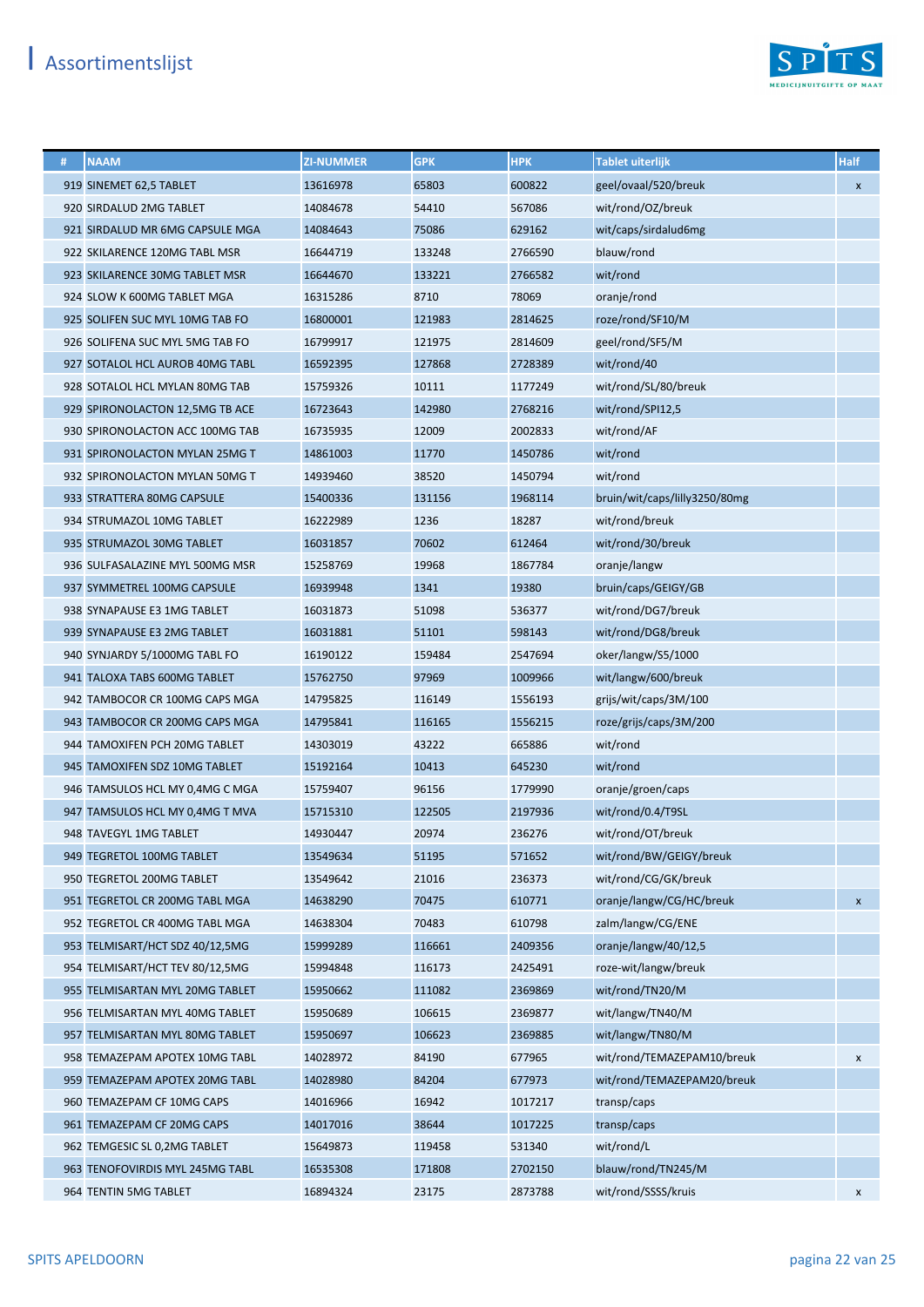

| # | <b>NAAM</b>                      | <b>ZI-NUMMER</b> | <b>GPK</b> | <b>HPK</b> | Tablet uiterlijk        | <b>Half</b>  |
|---|----------------------------------|------------------|------------|------------|-------------------------|--------------|
|   | 965 TERBINAFINE FOCUS 250MG TAB  | 15627454         | 86665      | 2134306    | wit/langw/breuk         |              |
|   | 966 TETMODIS 25MG TABLET         | 15638332         | 90913      | 2142961    | geel/rond/TE25/breuk    |              |
|   | 967 TEVETEN 600MG TABLET OMHULD  | 14320452         | 109479     | 1193287    | wit/langw/5046          |              |
|   | 968 THIAMAZOL 5MG TABLET ACE     | 16785444         | 144142     | 2804441    | wit/rond/T5             |              |
|   | 969 THIAMINE HCL 100MG TABL ACE  | 17107660         | 24066      | 2995166    | wit/rond                |              |
|   | 970 THIAMINE HCL 25MG TABL ACE   | 17107598         | 24031      | 2995123    | wit/rond                |              |
|   | 971 THIAMINE HCL 50MG TABL ACE   | 17107644         | 24058      | 2995131    | wit/rond                |              |
|   | 972 THIOSIX 20MG TABLET          | 16082249         | 149144     | 2577674    | wit/rond                |              |
|   | 973 THYRAX 0,025MG DUOTAB        | 16031946         | 42137      | 431451     | blauw/rond/ZK5/breuk    | $\mathsf{x}$ |
|   | 974 THYRAX 0,15MG DUOTAB         | 16031962         | 77801      | 636940     | roze/rond/ZK7/breuk     |              |
|   | 975 THYRAX 0,1MG DUOTAB          | 16031954         | 38571      | 411272     | wit/rond/ZK2/breuk      |              |
|   | 976 TIBOLINIA 2,5MG TABLET       | 16022297         | 67172      | 2426080    | wit/rond                |              |
|   | 977 TIC TAC MINT                 | 15323684         | 101913131  | 1913131    |                         |              |
|   | 978 TILDIEM XR 200MG CAPS MGA    | 16743911         | 94234      | 837121     | grijs/roze/caps         |              |
|   | 979 TIROSINT 13MCG CAPSULE       | 16220900         | 160792     | 2569094    | geel/transp/caps/A      |              |
|   | 980 TIVICAY 50MG TABLET FILMOMH  | 15971821         | 150231     | 2387689    | geel/rond/50/SV572      |              |
|   | 981 TIZANIDINE HCL TEV 2MG TABL  | 15076598         | 54410      | 1751786    | wit/rond/T2/breuk       |              |
|   | 982 TIZANIDINE HCL TEV 4MG TABL  | 15076601         | 54429      | 1751794    | wit/rond/T4/kruis       |              |
|   | 983 TOLBUTAMIDE CF 1000MG TABL   | 14127326         | 12521      | 1088483    | wit/langw/breuk         |              |
|   | 984 TOLBUTAMIDE CF 500MG TABLET  | 14127261         | 531        | 1088475    | wit/rond/TOLBUTAMIDE500 | X            |
|   | 985 TOLPERMYO 150MG TABLET FO    | 16993322         | 162795     | 2596245    | wit/rond/150            |              |
|   | 986 TOLPERMYO 50MG TABLET FO     | 16283562         | 6939       | 2613255    | wit/rond/50             |              |
|   | 987 TOLTERODINET SDZ 2MG CA MVA  | 15824411         | 115983     | 2283522    | groen/caps              |              |
|   | 988 TOLTERODINET SDZ 4MG CA MVA  | 15824438         | 114391     | 2283530    | blauw/caps              |              |
|   | 989 TOLTERODINETART ACC 1MG T F  | 15841626         | 104167     | 2294710    | wit/rond/S16            |              |
|   | 990 TOLTERODINETART ACC 2MG T F  | 15841634         | 104175     | 2294729    | wit/rond/S042           |              |
|   | 991 TOPAMAX 100MG TABLET OMHULD  | 14678551         | 106208     | 1031538    | geel/rond/TOP/100       |              |
|   | 992 TOPAMAX 15MG SPRINKLE CAPS   | 14767082         | 115789     | 1533630    | wit-transp/caps/TOP15MG |              |
|   | 993 TOPAMAX 25MG TABLET OMHULD   | 14678543         | 106194     | 1031511    | wit/rond/TOP/25         |              |
|   | 994 TOPAMAX 50MG SPRINKLE CAPS   | 15943275         | 115797     | 1533649    | wit-trans/caps/TOP50MG  |              |
|   | 995 TOPIRAMAAT AUR 100MG TAB FO  | 15832368         | 106208     | 2188333    | geel/rond/E/23          |              |
|   | 996 TOPIRAMAAT AUR 50MG TABL FO  | 15832392         | 103152     | 2188325    | geel/rond/E/33          |              |
|   | 997 TOPIRAMAAT SDZ 25MG T FO     | 15508684         | 106194     | 2047411    | wit/rond                |              |
|   | 998 TOVIAZ 4MG TABLET MVA        | 15317455         | 129232     | 1908871    | blauw/ovaal/FS          |              |
|   | 999 TOVIAZ 8MG TABLET MVA        | 15317463         | 129240     | 1908898    | blauw/ovaal/ft          |              |
|   | 1000 TRACYDAL 20MG TABL FILMOMH  | 16189272         | 161349     | 2547562    | rood/rond/breuk         |              |
|   | 1001 TRAJENTA 5MG TABLET         | 15711528         | 139076     | 2195631    | rood/rond/D5            |              |
|   | 1002 TRAM/PARAC AUR 37,5/325 T F | 16353129         | 117498     | 2667606    | geel/langw/I03          |              |
|   | 1003 TRAMADOL HCL AU 200MG T MGA | 15517497         | 104248     | 1623303    | wit/langw               |              |
|   | 1004 TRAMADOL HCL MY 100MG T MVA | 16856279         | 104213     | 2854090    | wit/rond/M/TM1          |              |
|   | 1005 TRAMADOL HCL MYLAN 50MG CAP | 15023737         | 88668      | 1468561    | wit/caps/T50            |              |
|   | 1006 TRAMADOL HCL SD 150MG T MGA | 14899345         | 104221     | 1632116    | wit/langw               |              |
|   | 1007 TRAMADOLI HCL 50MG RET MVA  | 16827597         | 109738     | 1203061    | groen/caps/T50SR        |              |
|   | 1008 TRANXENE 10MG CAPSULE       | 15407659         | 21431      | 237647     | roze/caps               |              |
|   | 1009 TRANXENE 50MG TABLET        | 12536210         | 53279      | 558036     | roze/langw/breuk        |              |
|   | 1010 TRANXENE 5MG CAPSULE        | 15407675         | 21423      | 237620     | roze-wit/caps           |              |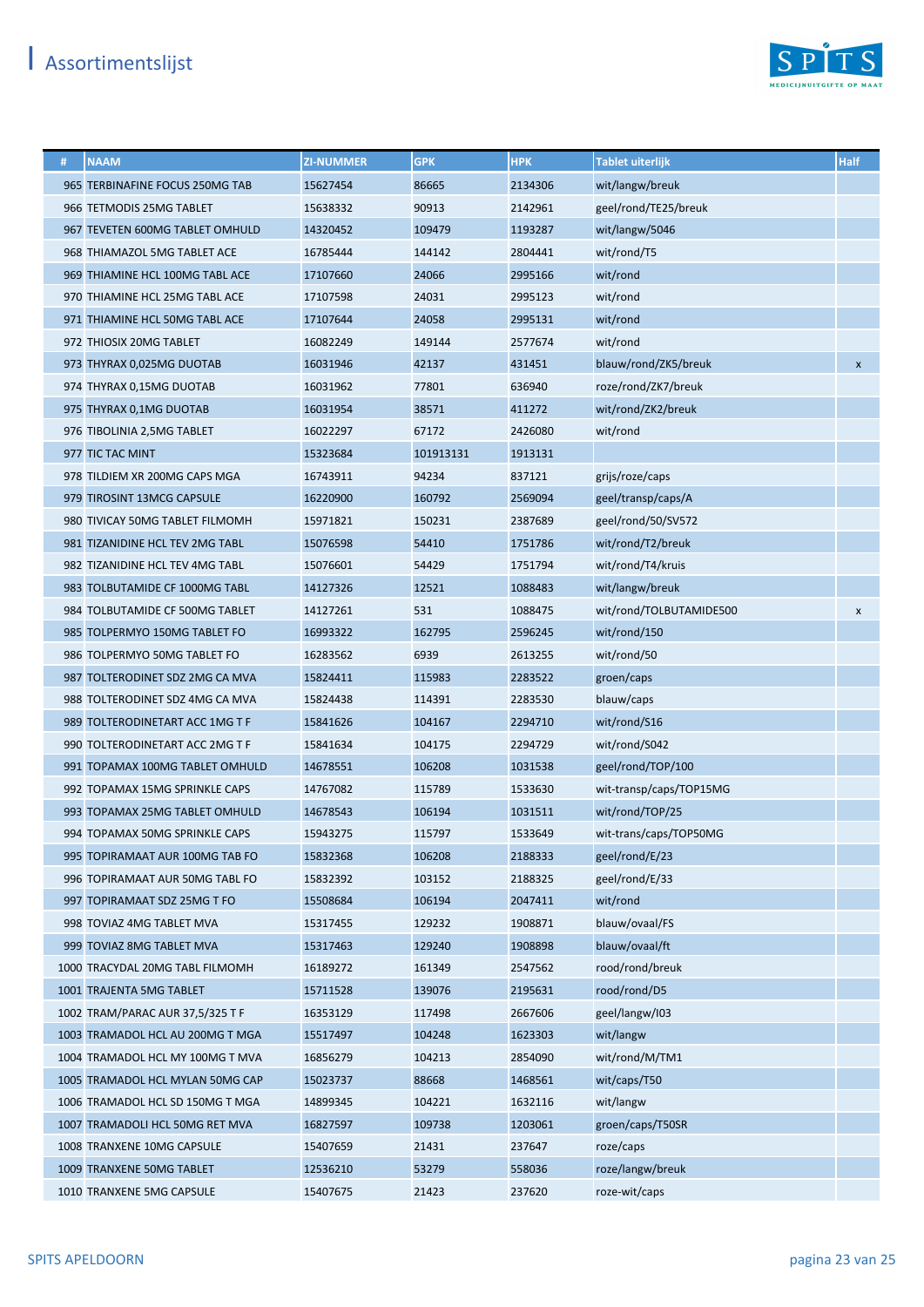

| # | <b>NAAM</b>                      | <b>ZI-NUMMER</b> | <b>GPK</b> | <b>HPK</b> | <b>Tablet uiterlijk</b> | <b>Half</b>        |
|---|----------------------------------|------------------|------------|------------|-------------------------|--------------------|
|   | 1011 TRANXENE MB 20MG TABLET     | 15407667         | 96024      | 853984     | blauw/langw/breuken     |                    |
|   | 1012 TRANYLCYPRO MIL 10MG TB OMH | 16824768         | 90948      | 2947358    | rood/rond               |                    |
|   | 1013 TRAZODON HCL SDZ 100MG TABL | 15808424         | 45594      | 2270447    | wit/langw/breuken       |                    |
|   | 1014 TRAZODON HCL SDZ 50MG TABL  | 15855619         | 140805     | 2296748    | wit/rond                |                    |
|   | 1015 TRENTAL 400 TABLET MGA      | 15917924         | 60127      | 586226     | roze/langw/ATA          |                    |
|   | 1016 TRILEPTAL 300MG TAB FILMOMH | 15101762         | 110620     | 1418076    | geel/langw/CG/TE/breuk  |                    |
|   | 1017 TRIMETHOPRIM CF 100MG TABL  | 14066718         | 38504      | 1043927    | wit/rond/breuk          |                    |
|   | 1018 TRIUMEQ TABLET FILMOMHULD   | 16056183         | 165603     | 2452944    | paars/langw/572/TRI     |                    |
|   | 1019 TRUVADA TABLET FILMOMHULD   | 15368475         | 171727     | 1826298    | blauw/langw/GILEAD/701  |                    |
|   | 1020 TRUXAL 15MG TABLET OMHULD   | 14779684         | 115851     | 1544950    | bruin/rond              |                    |
|   | 1021 TRUXAL 50MG TABLET OMHULD   | 14779692         | 115878     | 1544969    | bruin/ovaal             |                    |
|   | 1022 TYBOST 150MG TABLET FILMOMH | 16020359         | 150606     | 2423731    | oranje/rond/GSI         |                    |
|   | 1023 UBRETID 5MG TABLET          | 16939123         | 21776      | 238368     | wit/rond/UB5.0/kruis    |                    |
|   | 1024 URISPAS 200MG TABLET OMHULD | 16521196         | 36692      | 402613     | wit/rond                |                    |
|   | 1025 URSOCHOL 600MG TABLET       | 16065018         | 156604     | 2458802    | wit/ovaal/breuk         | $\boldsymbol{x}$   |
|   | 1026 URSODEOXYCHOLZ GLE 250MG CA | 16350847         | 38679      | 2709015    | oranje/caps             |                    |
|   | 1027 URSODEOXYCHOLZ SDZ 300MG TB | 16851315         | 44237      | 2850516    | wit/rond/breuk          |                    |
|   | 1028 URSODEOXYCHOLZ SDZ 450MG TB | 16851293         | 123641     | 2850508    | wit/langw               |                    |
|   | 1029 VALACICLOVIR MYL 500MG T FO | 15548813         | 97845      | 2077647    | wit/langw/VC500/G       |                    |
|   | 1030 VALACICLOVIR SDZ 250MG TABL | 15538494         | 105457     | 2069601    | wit/langw               |                    |
|   | 1031 VALDISPERT 450MG TABLET OMH | 15798461         | 154172     | 2261944    | wit/rond                |                    |
|   | 1032 VALDISPERT DRAGEE           | 12155624         | 154180     | 238988     | wit/rond                |                    |
|   | 1033 VALGANCICLOV ACC 450MG T FO | 16368452         | 114510     | 2663910    | roze/ovaal/J/156        |                    |
|   | 1034 VALSART/HCT MYL 160/12,5 T  | 15944387         | 119032     | 2214180    | rood/langw/VH2/M        |                    |
|   | 1035 VALSART/HCT MYL 160/25 T FO | 15944409         | 123196     | 2214199    | bruin/ovaal/VH3/M       |                    |
|   | 1036 VALSART/HCT MYL 320/25 TB F | 15931498         | 129011     | 2356384    | geel/langw/VH5/M        |                    |
|   | 1037 VALSARTAN MYL 160MG TABL FO | 15736121         | 114960     | 2214156    | bruin/langw/VN3/M       |                    |
|   | 1038 VALSARTAN MYL 320MG TABL FO | 15736148         | 126950     | 2214164    | violet/langw/VN4/M      |                    |
|   | 1039 VALSARTAN MYL 40MG TABL FO  | 15758818         | 124389     | 2230062    | geel/langw/VN1/M/breuk  | $\pmb{\mathsf{x}}$ |
|   | 1040 VALSARTAN MYL 80MG TABL FO  | 15736113         | 114952     | 2214148    | roze/rond/MVN2/breuk    |                    |
|   | 1041 VALSARTAN/HCT MYL 80/12,5 T | 15944360         | 104892     | 2214172    | roze/langw/VH1/M        |                    |
|   | 1042 VENLAFAXI FOCUS 225MG T MVA | 15662896         | 135682     | 2161737    | wit/rond                |                    |
|   | 1043 VENLAFAXIN AURO 150MG C MVA | 16549538         | 101117     | 2696355    | roodbruin/caps/E89      |                    |
|   | 1044 VENLAFAXINE AUR 37,5 CP MVA | 16549546         | 114944     | 2656523    | roze-grijs/caps/E73     |                    |
|   | 1045 VENLAFAXINE AUR 75MG CP MVA | 16528514         | 101133     | 2656639    | roze/E74/caps           |                    |
|   | 1046 VERAPAM HCL TEV 120MG RET T | 14155893         | 87629      | 1104977    | geel/rond/breuk         | X                  |
|   | 1047 VERAPAMIL HCL SDZ 120MG TAB | 15196496         | 53112      | 1825712    | wit/rond/breuk          |                    |
|   | 1048 VERAPAMIL HCL SDZ 240MG R T | 15196488         | 72079      | 1117335    | groen/langw/breuk       |                    |
|   | 1049 VERAPAMIL HCL SDZ 40MG TABL | 15196437         | 44822      | 1825690    | wit/rond                |                    |
|   | 1050 VERAPAMIL HCL SDZ 80MG TABL | 15196445         | 44830      | 1825704    | wit/rond/breuk          |                    |
|   | 1051 VESOMNI 6/0,4MG TABL MGA    | 16601726         | 142034     | 2350424    | rood/rond/6/0,4         |                    |
|   | 1052 VIMPAT 50MG TABLET OMHULD   | 15457540         | 130818     | 2010364    | roze/ovaal/SP50         |                    |
|   | 1053 VIT B12 1000MCG TABL ACE    | 17017122         | 132926     | 2804514    | roze/rond               |                    |
|   | 1054 VIT D TEVA TABL 10MCG 400IE | 16533496         | 102716216  | 2716216    | wit/rond/breuk          |                    |
|   | 1055 VITAMINE B COMPL TB BR TEVA | 14211165         | 138266     | 1046101    | bruin/rond              |                    |
|   | 1056 VITAMINE D3 2800IE TABL ACE | 17054729         | 144479     | 2804530    | wit/rond                |                    |